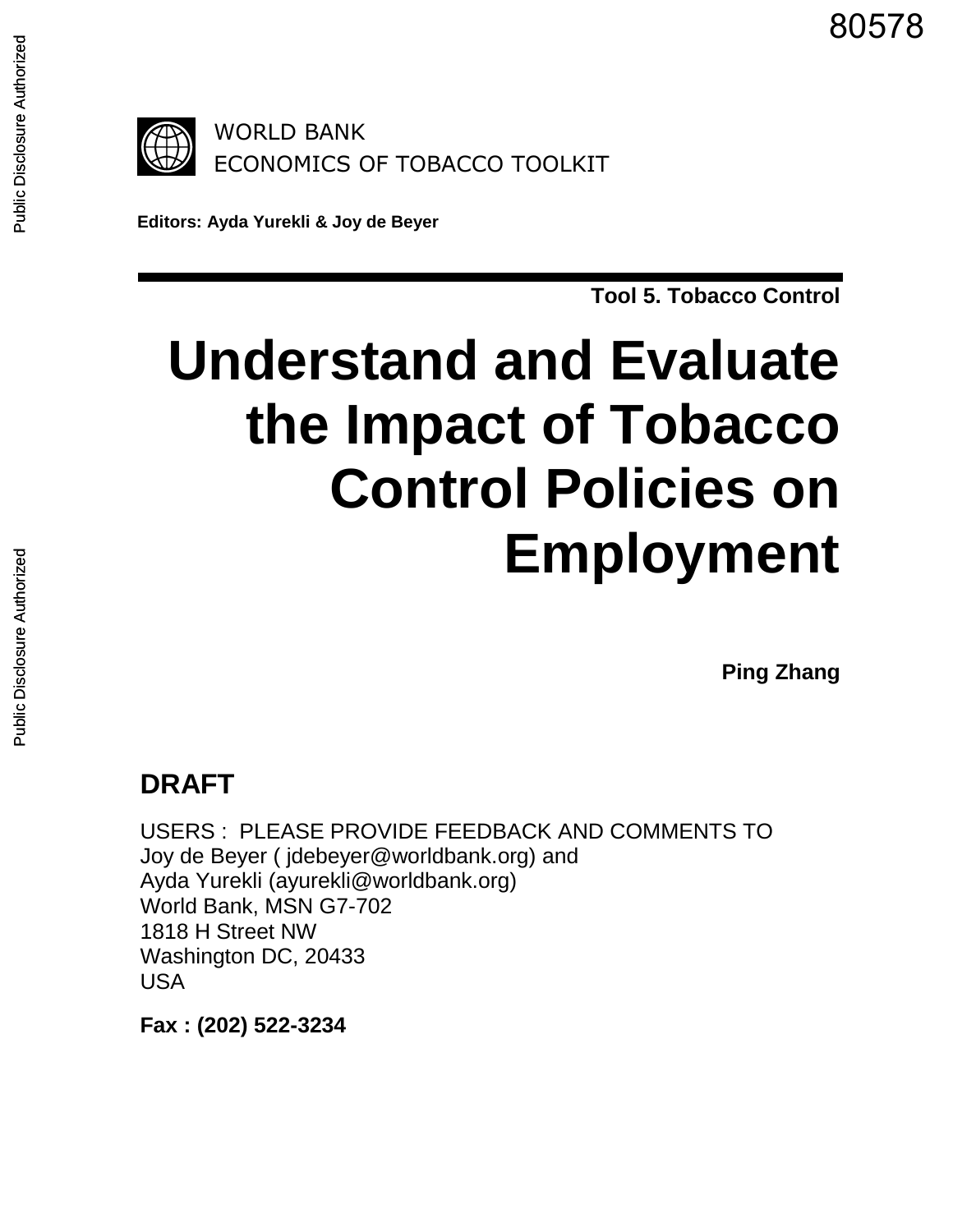# **Contents**

| I. Introduction                                                          | 1  |
|--------------------------------------------------------------------------|----|
|                                                                          |    |
|                                                                          |    |
|                                                                          |    |
|                                                                          |    |
|                                                                          |    |
|                                                                          |    |
| II. Key Information                                                      | 4  |
|                                                                          |    |
|                                                                          |    |
|                                                                          |    |
|                                                                          |    |
|                                                                          |    |
| III. Previous Studies of Tobacco Industry Employment                     | 6  |
|                                                                          |    |
|                                                                          |    |
|                                                                          |    |
|                                                                          |    |
|                                                                          |    |
|                                                                          |    |
| IV. How to Measure Tobacco Industry Employment                           | 14 |
|                                                                          |    |
|                                                                          |    |
|                                                                          |    |
|                                                                          |    |
|                                                                          |    |
|                                                                          |    |
|                                                                          |    |
| Place Tobacco Industry Employment in the Realm of National Employment 26 |    |
| Consider Trends and Underlying Forces on Tobacco Industry Employment26   |    |
| V. Tobacco Control Policies and Industry Employment                      | 28 |
|                                                                          |    |
| Use an Input-Output Analysis to Evaluate the Impact on Employment 30     |    |
|                                                                          |    |
|                                                                          |    |
| Step-by-Step Instructions to Conduct the Input-Output Analysis 38        |    |
|                                                                          |    |
|                                                                          |    |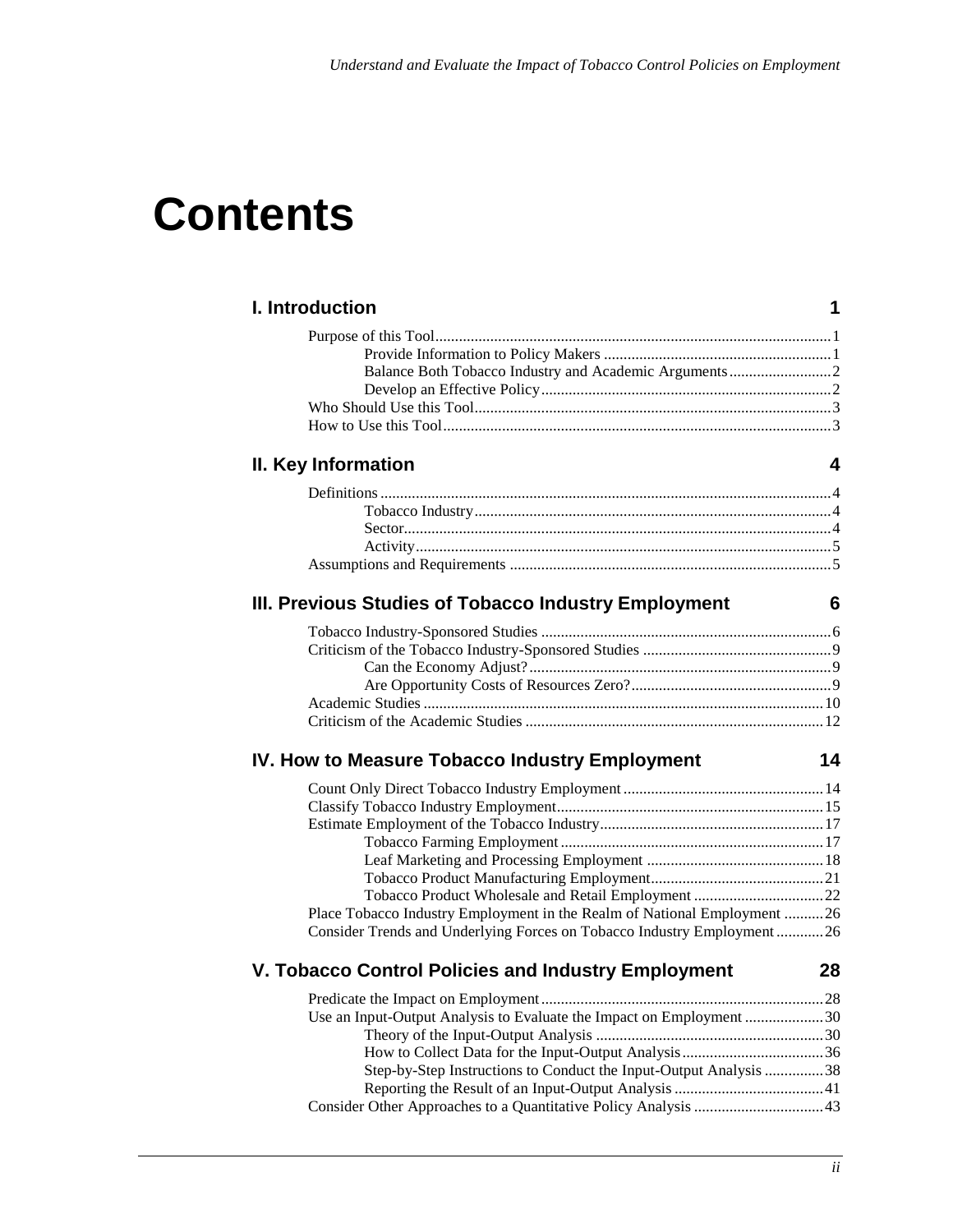| <b>VI. Conclusion</b>             | 45 |
|-----------------------------------|----|
| <b>VII. Additional References</b> | 47 |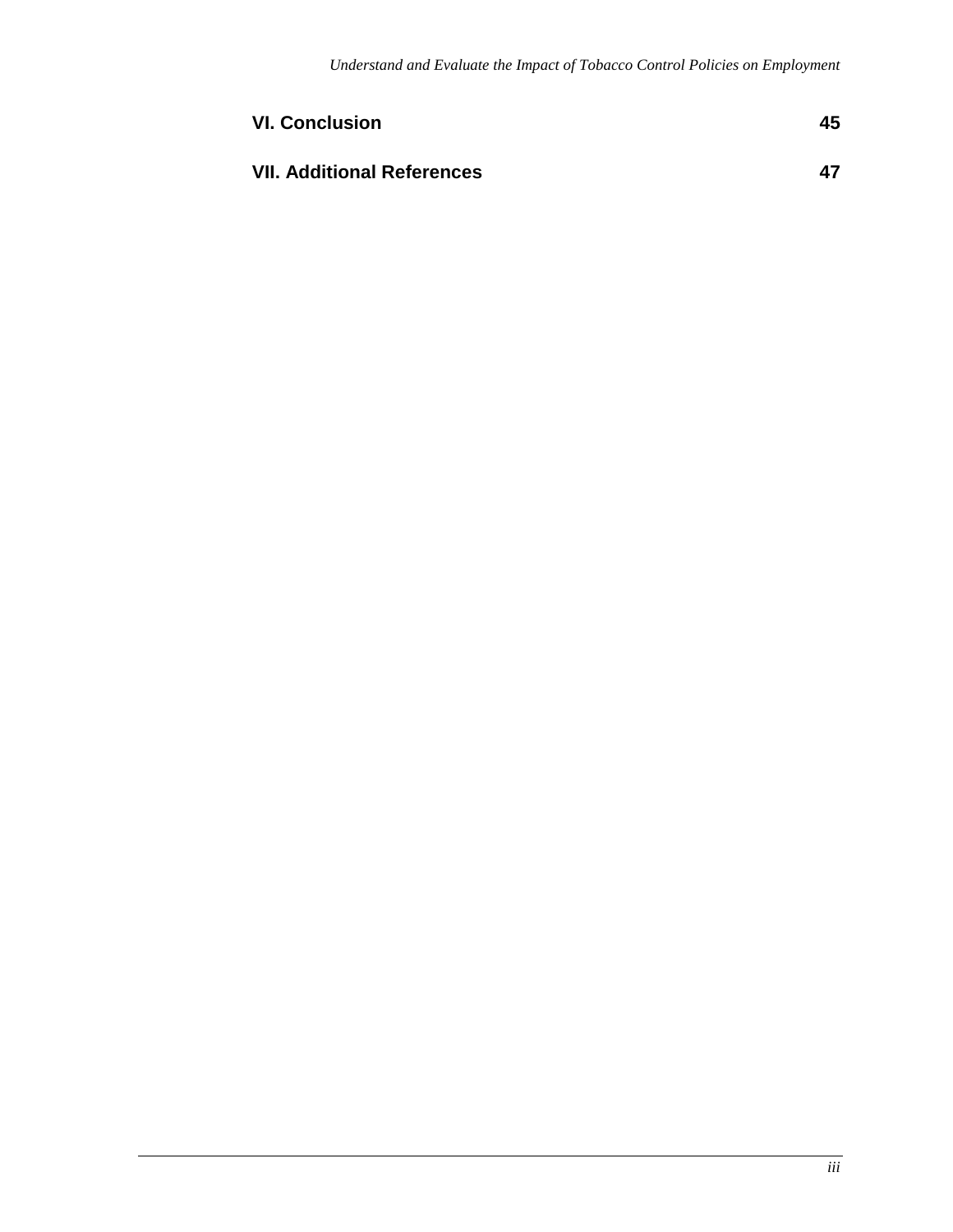# **List of Tables and Boxes**

#### **Tables**

| Table 5.1. Estimated Tobacco-Related Employment from Tobacco Industry-             |  |
|------------------------------------------------------------------------------------|--|
|                                                                                    |  |
| Table 5.2. Estimated Net Changes in Country Employment Resulting from              |  |
|                                                                                    |  |
| Table 5.3. Employment in Tobacco Growing in Selected Countries, 1983 19            |  |
| Table 5.4. Employment in Tobacco Manufacturing in Selected Countries, 199023       |  |
| Table 5.5. Estimating Jobs Associated with Tobacco Product Retail 24               |  |
| Table 5.6. Employment in the Distribution of Tobacco Products in Selected          |  |
|                                                                                    |  |
|                                                                                    |  |
|                                                                                    |  |
|                                                                                    |  |
| Table 5.10. Converting Jobs from a Mixed Part-time and Full-time Base into a Full- |  |
|                                                                                    |  |
|                                                                                    |  |

#### **Boxes**

| Box 5.1. Estimating the Number of Jobs Associated with Tobacco Farming  18  |  |
|-----------------------------------------------------------------------------|--|
| Box 5.2. Counting Jobs Associated with Tobacco Auctioning and Warehousing21 |  |
| Box 5.3. Impact of Reducing Tobacco Expenditure on National Output and      |  |
|                                                                             |  |
|                                                                             |  |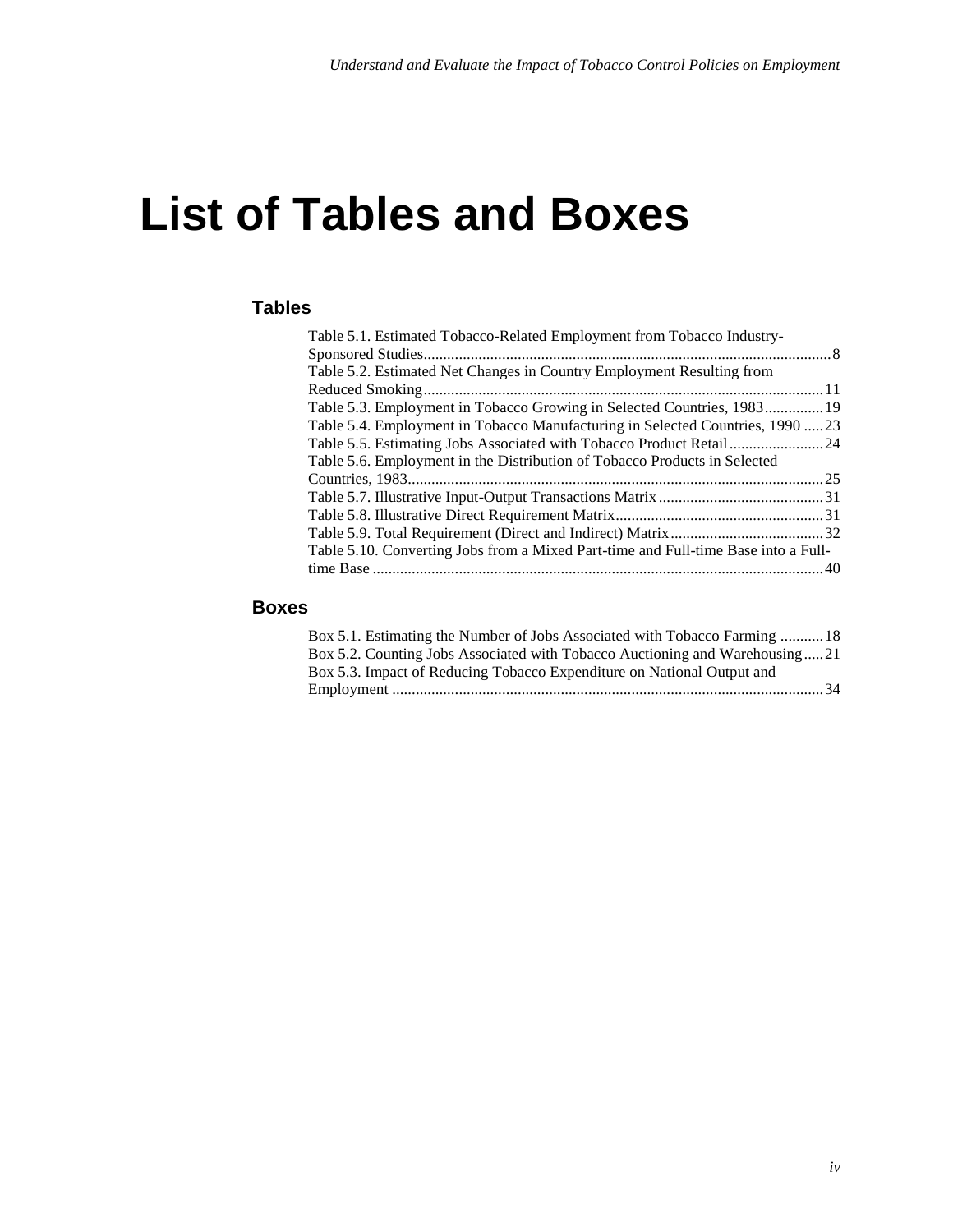# **I. Introduction**

## **Purpose of this Tool**

A reduction in tobacco use can lead to a smaller tobacco industry, which in turn can affect, in both desirable and undesirable ways, the total number and distribution of employment in a nation or a region. For this reason, the public health community should examine the employment aspect of tobacco control measures when considering an effort to reduce tobacco use. The purpose of this examination is three-fold:

- Provide the information needed by policy makers who are hesitant to make tobacco control efforts.
- Provide a counterpoint to that of the tobacco industry.
- Formulate a more effective policy that takes into account those who are negatively affected by tobacco control.

### **Provide Information to Policy Makers**

Despite the obvious threat of tobacco to human health, many governments, particularly in low-and middle-income countries, have not taken significant action to reduce tobacco's toll, partly due to concerns about the undesirable consequences on employment (World Bank, 1999). Governments in those countries fear that tobacco control measures create unemployment, an undesirable factor since job creation is an important element of any country's development and poverty alleviation strategies. Policies that lead to job loss are often discounted regardless of their benefits.

The fear of the possibly negative impact on employment by a tobacco control policy is due to a lack of information. The employment impact of such a policy has only been studied in a few countries, mostly in developed countries. In theory, reduced tobacco use *does not* lead to a loss in the total number of jobs since money not spent on tobacco is used on other goods and services, thus creating additional jobs to offset the job loss in tobacco-related sectors. Empirical evidence based on previous studies shows that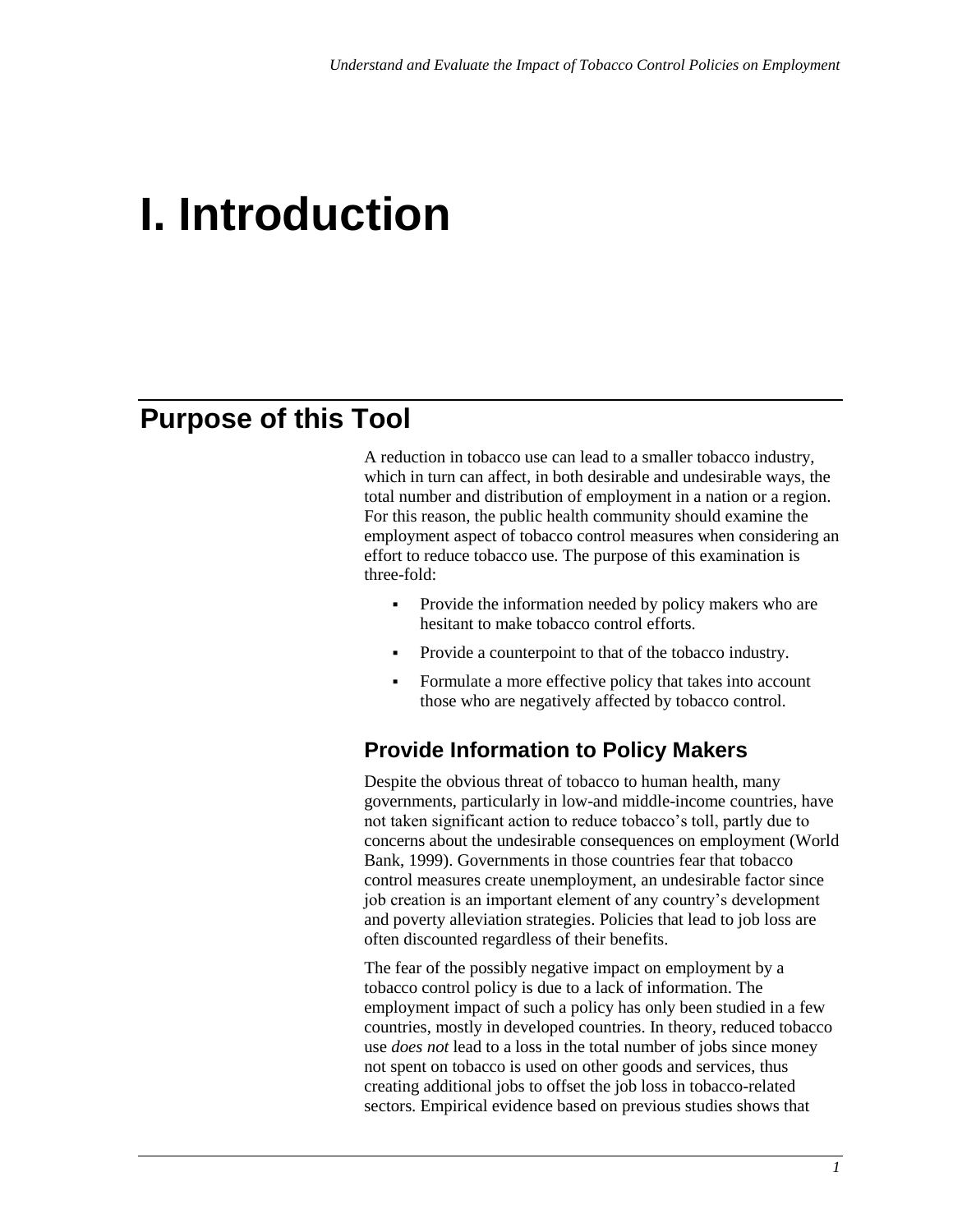tobacco control measures have little impact—or even a positive impact—on employment, except in a handful of agrarian countries heavily dependent on tobacco farming (World Bank, 1999). Examining the employment impact of reducing tobacco use provides the information needed for those policy makers concerned about imposing a negative employment impact due to a tobacco control policy.

### **Balance Both Tobacco Industry and Academic Arguments**

For many years, to combat tobacco control legislation, the tobacco industry and its representatives sponsored many studies to document the employment contribution of tobacco consumption at both national and regional levels**.** Those studies show that the tobacco industry created a large number of jobs, for example, 30 million jobs in tobacco farming alone worldwide (Agro-Economic Services Ltd. and Tabacosmos Ltd., 1987). The tobacco industry argues that tobacco control measures will, therefore, result in a mass loss of jobs across the world. Thus, a country considering tobacco control must make the choice between health and employment.

These industry-sponsored studies, however, use unrealistic assumptions, and overestimate the number of jobs associated with the tobacco industry and the possible negative impact of tobacco control measures on employment. Conducting an objective study can point out the validity of the results from the industry-sponsored studies and, subsequently, the arguments made by the tobacco industry.

To counter the arguments made by the tobacco industry and provide information needed by the public policy makers, university and government researchers have also conducted a number of studies. Conducting an objective study can help validate the results and conclusions obtained in these academic studies.

## **Develop an Effective Policy**

Tobacco control measures are designed to reduce consumer demand for tobacco products. This shift in demand can lead to reduced spending on tobacco products and increased spending on other goods and services. Thus a job loss in the industry directly related to tobacco can be countered with a job gain in other industries, based on consumer spending. Therefore, tobacco control measures should only have a negative impact on those jobs related to the tobacco industry.

Opposition from those who are negatively affected by tobacco control measures can be an obstacle for implementing such measures. The extent of this opposition is positively related to the degree of the negative effect. Identifying and quantifying those who are significantly affected not only helps in mapping a strategy to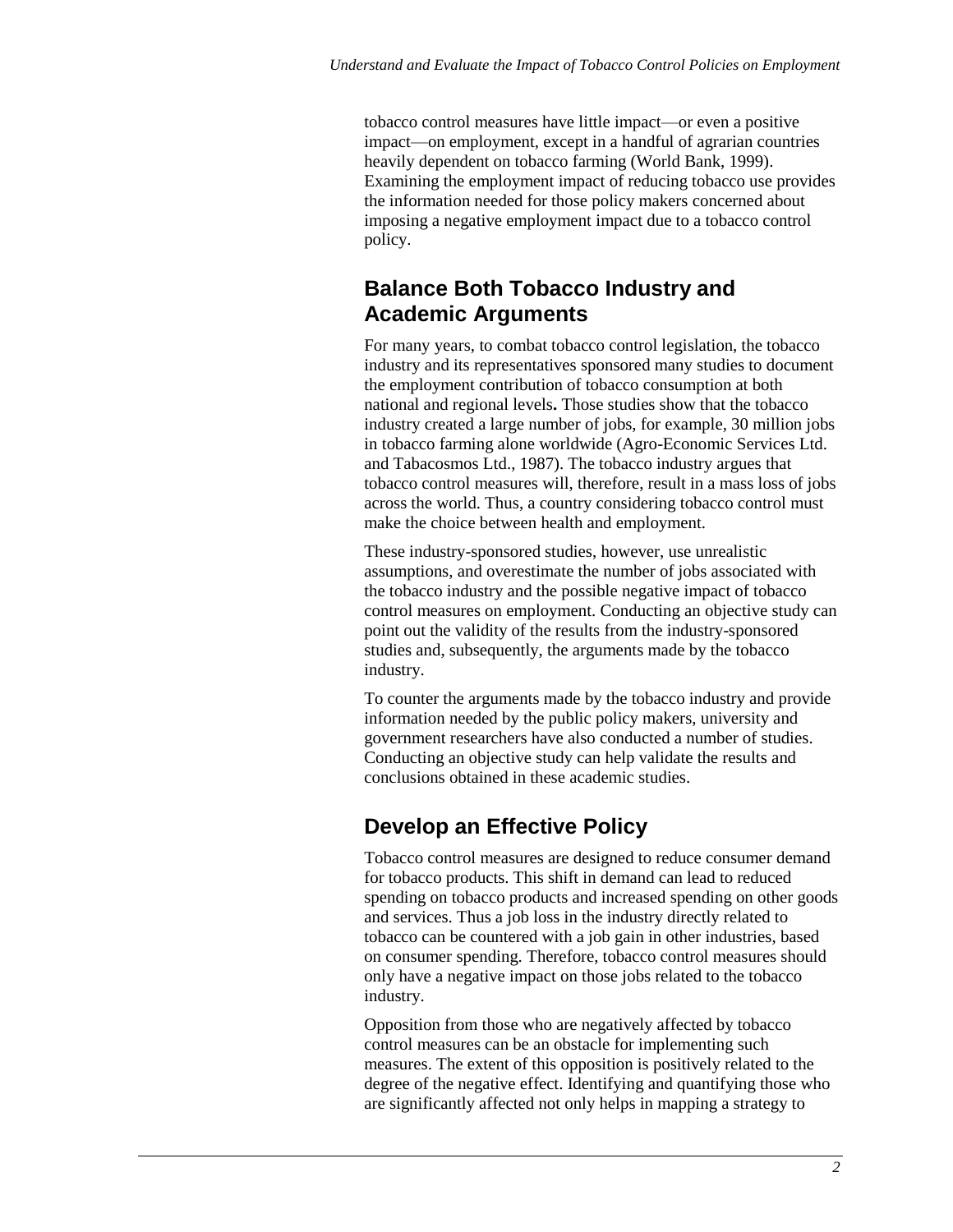address the political pressure they create against tobacco control policies, but it can also help to assess the short-term impact of tobacco control policies.

## **Who Should Use this Tool**

This tool is intended for researchers, public health practitioners, and policymakers of tobacco control. This tool provides basic information on various arguments and concerns related to employment and the consequences thereof as a result of a reduction in tobacco consumption. More importantly, this is a practical tool offering concise, step-by-step instructions on counting the number of jobs directly associated with the tobacco industry, and measuring the impact of a reduction in tobacco consumption on employment.

No prior background knowledge is required of readers using this tool to understand various employment issues associated with tobacco control. However, moderate to extensive knowledge of the background and empirical studies of tobacco employment is necessary for readers using this tool as a guide to conduct analyses.

## **How to Use this Tool**

This tool provides guidance in conducting analyses on two important issues related to the employment aspect of tobacco control:

- Estimating the number of jobs directly related to the tobacco industry.
- Estimating the impact of reducing tobacco use on employment.

All readers should become familiar with the **Key Information** chapter, which contains definitions and requirements for effectively using this tool, and the **Conclusion** chapter, which summarizes key aspects of this tool.

For those unfamiliar with employment in the tobacco sector, the **Previous Studies of Tobacco Industry Employment** chapter is an excellent review of the literature.

The **How to Measure Tobacco Industry Employment** chapter begins a step-by-step outline of ways to best identify and measure tobacco industry employment. This chapter is enhanced and followed by the **Tobacco Control Policies and Industry Employment** chapter, which discusses various policy and political implications that one must consider when conducting analyses of the data.

Finally, the **Additional References** chapter contains an extensive list of resources and other reference material with which all readers should review or become familiar.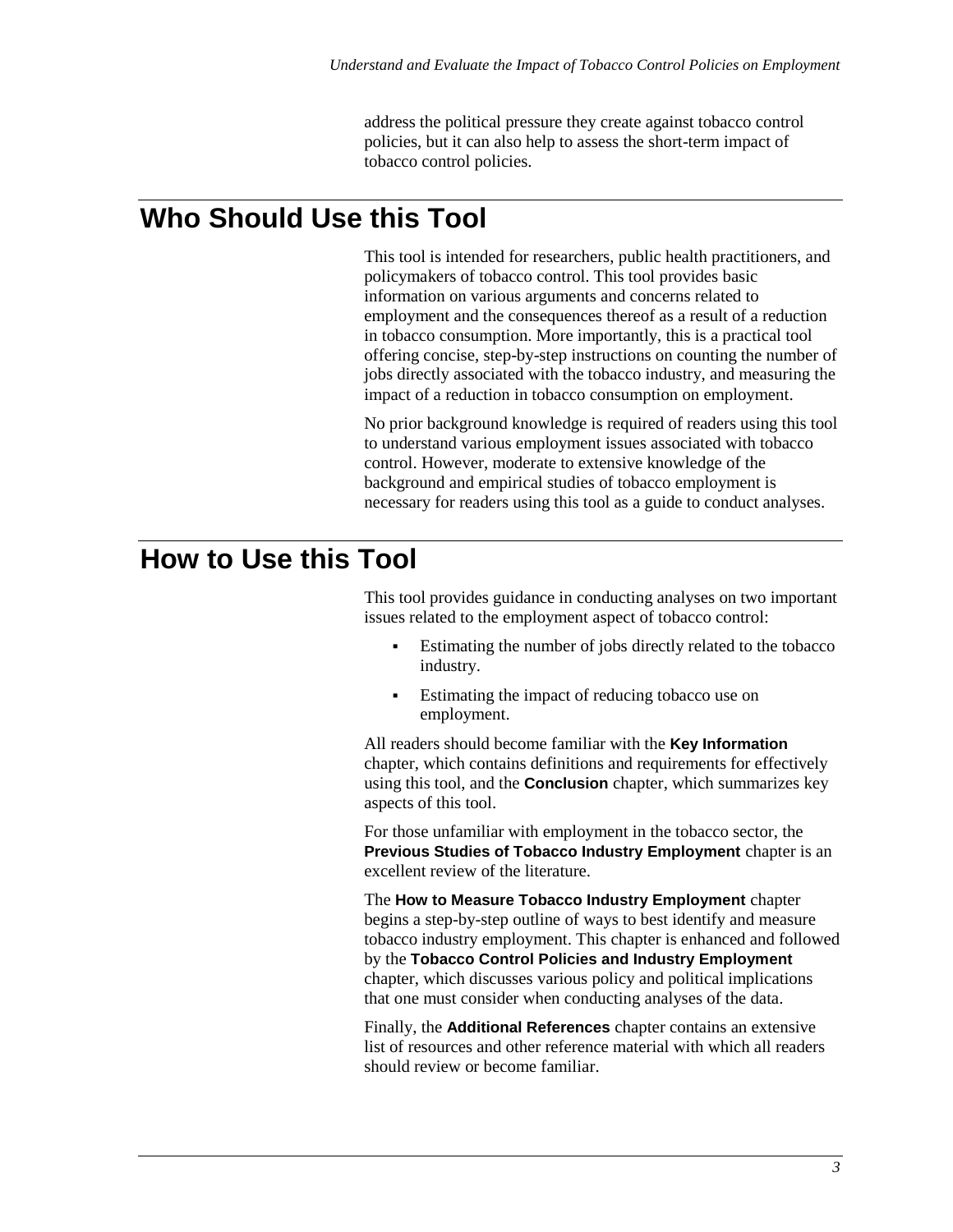# **II. Key Information**

## **Definitions**

#### **Tobacco Industry**

The phrase *tobacco industry* is used in different contexts to mean different things. To some people, the tobacco industry is the equivalent of a tobacco product or the tobacco product manufacturing sector. To others, it includes all the economic activities related, both directly and indirectly, to tobacco as a final consumer good. Since all economic activities in an economy are interrelated to some degree, in this case it is important to specify the degree of linkage when defining the tobacco industry.

This tool defines tobacco industry as a distinguished group of economic activities directly involved in the production, distribution, and retailing of tobacco leaf and tobacco products. It covers several economic sectors, including: the agriculture sector for tobacco leaf production, marketing, and processing; the manufacture sector for producing tobacco products; and the wholesale and retail sectors for distributing tobacco products to consumers.

#### **Sector**

Often the words *sector* and *industry* are used interchangeably, since they both represent a distinguished group of economic activities in an economy. This tool sees a distinction between the two words and uses them separately: a sector resides within and is a subset of the tobacco industry. That is, the tobacco industry can be divided into several sectors: core sectors include the agricultural, manufacturing, and wholesale and retail efforts that are directly related to tobacco; whereas the supply sectors are those that provide inputs to/for the core sectors, and may include other manufacturing efforts (for fertilizer, for instance), transportation, and so on. However, when counting employment related to the tobacco industry, only core sectors are considered.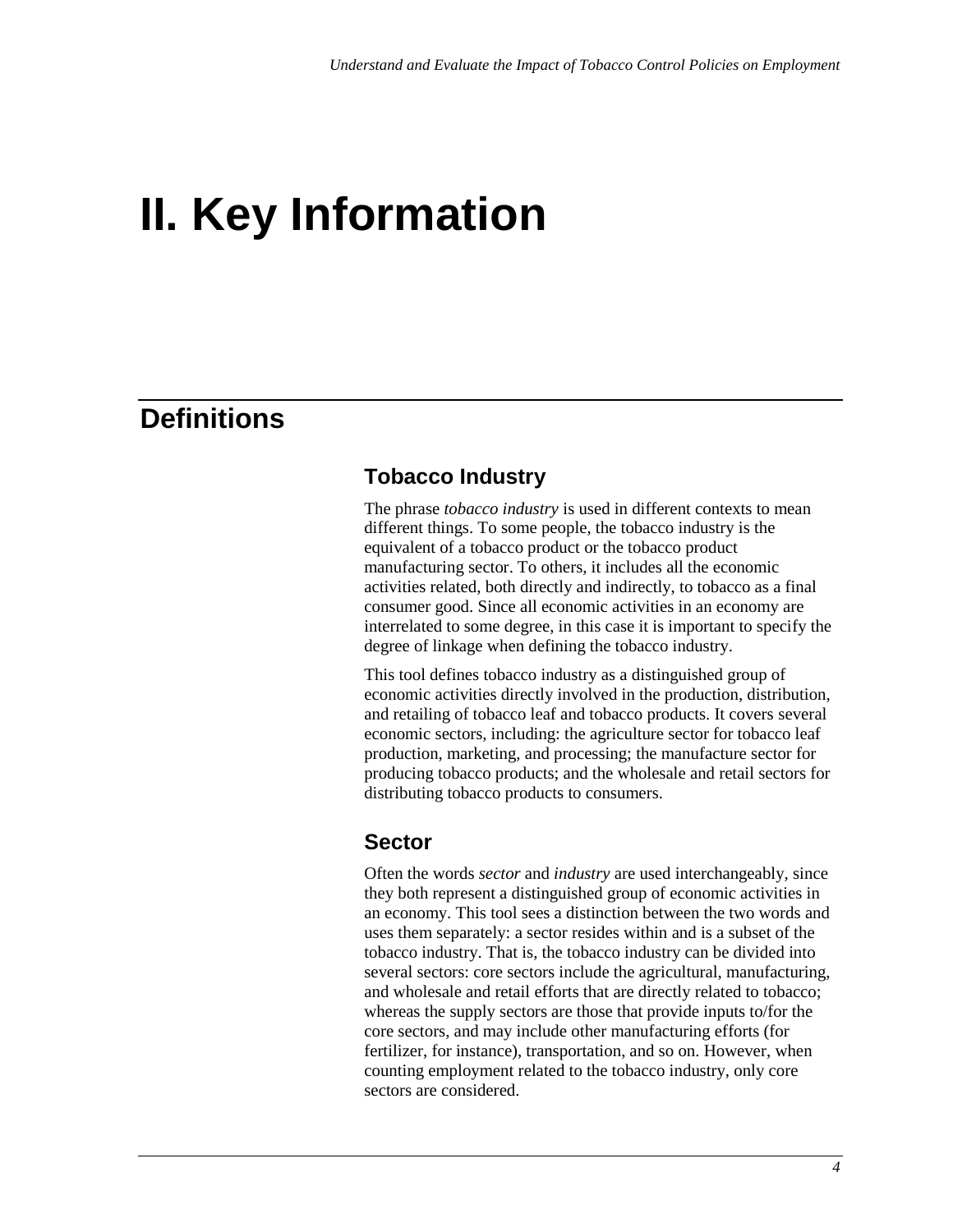### **Activity**

An activity is defined as a distinguished group of related actions for producing goods or providing services. For example, within the agricultural sector of the tobacco industry, there are three activities that include leaf production, leaf marketing, and leaf processing. Within the manufacturing sector of the tobacco industry, one activity is the manufacturing process for cigarettes or other tobacco products. Within the wholesaling and retailing sector, two activities are wholesaling and retailing of cigarettes and other tobacco products.

## **Assumptions and Requirements**

This tool assumes economic activities associated with tobacco industry play a significant role in the employment of a nation or a region, thus requiring very close and careful examination of the impact of reducing tobacco consumption on national or regional employment.

To count employment directly associated with each sector of the tobacco industry, access to national employment statistics by sector is necessary. In the absence of this detailed statistical data, however, analysis can proceed by estimating the employment indirectly using very stylized assumptions and facts, such as the amount of tobacco leaf produced and hours of labor required to produce a unit of tobacco. To conduct an impact analysis of the reduction in tobacco consumption from tobacco control measures such as a tobacco product tax increase, the input-output table of the national or regional economy and data on how consumers spend money that is freed due to lowered tobacco consumption are required.

With basic knowledge about economic and statistical analysis, the reader can use this tool to perform an analysis on the number of jobs directly related to tobacco. However, knowledge of advanced economic and statistical analysis, particularly the input-output analysis, is required in order to conduct an impact analysis of tobacco control on employment. Collaboration with someone who is experienced in input-output analysis is advisable. Access to a spreadsheet program like Microsoft Excel or Lotus 123 is highly recommended.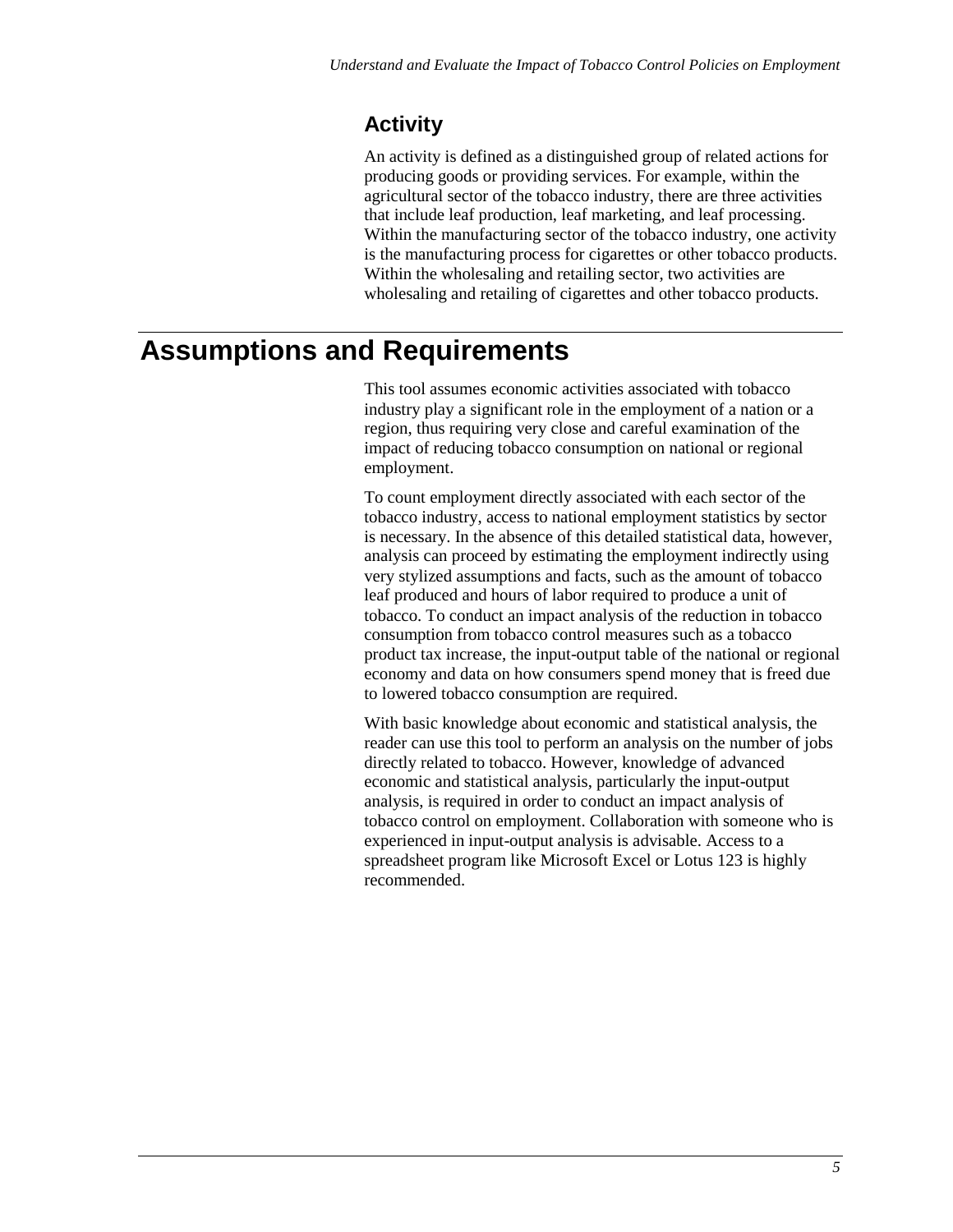# **III. Previous Studies of Tobacco Industry Employment**

Studies on tobacco industry employment can be grouped into two categories: studies sponsored by the tobacco industry and its representatives, and studies sponsored by other third parties—mainly academia and government researchers. These two groups of studies are different due to their purposes, the questions they seek to answer, and the assumptions they use. Certain aspects of the their methodologies are also different, as are the timeframes—the industry-sponsored studies emphasize short-term impacts on employment, whereas the academic-sponsored studies address longterm effects on employment.

## **Tobacco Industry-Sponsored Studies**

In general, tobacco industry-sponsored studies address two concerns:

- the gross contribution by the tobacco industry to a nation's or region's overall employment, and
- the impact of tobacco control measures, and most specifically an increase in tobacco product excise taxes, on employment.

The gross number of jobs associated with the tobacco industry is estimated using either macroeconomic model or direct counting approaches. The macroeconomic model approach uses the econometric model of a national economy, which contains equations describing the quantitative relationships between different sectors, to simulate the number of jobs generated by consumer expenditure on tobacco products. The alternative use of tobacco expenditure (i.e., where to spend the money if not spend on tobacco products) is *not* considered in this approach. The direct counting approach counts the jobs related to tobacco sector by sector (i.e., tobacco leaf production, processing and marketing, tobacco product manufacturing, and tobacco product wholesaling and retailing), either directly by using available statistical data or indirectly by calculation (e.g., the number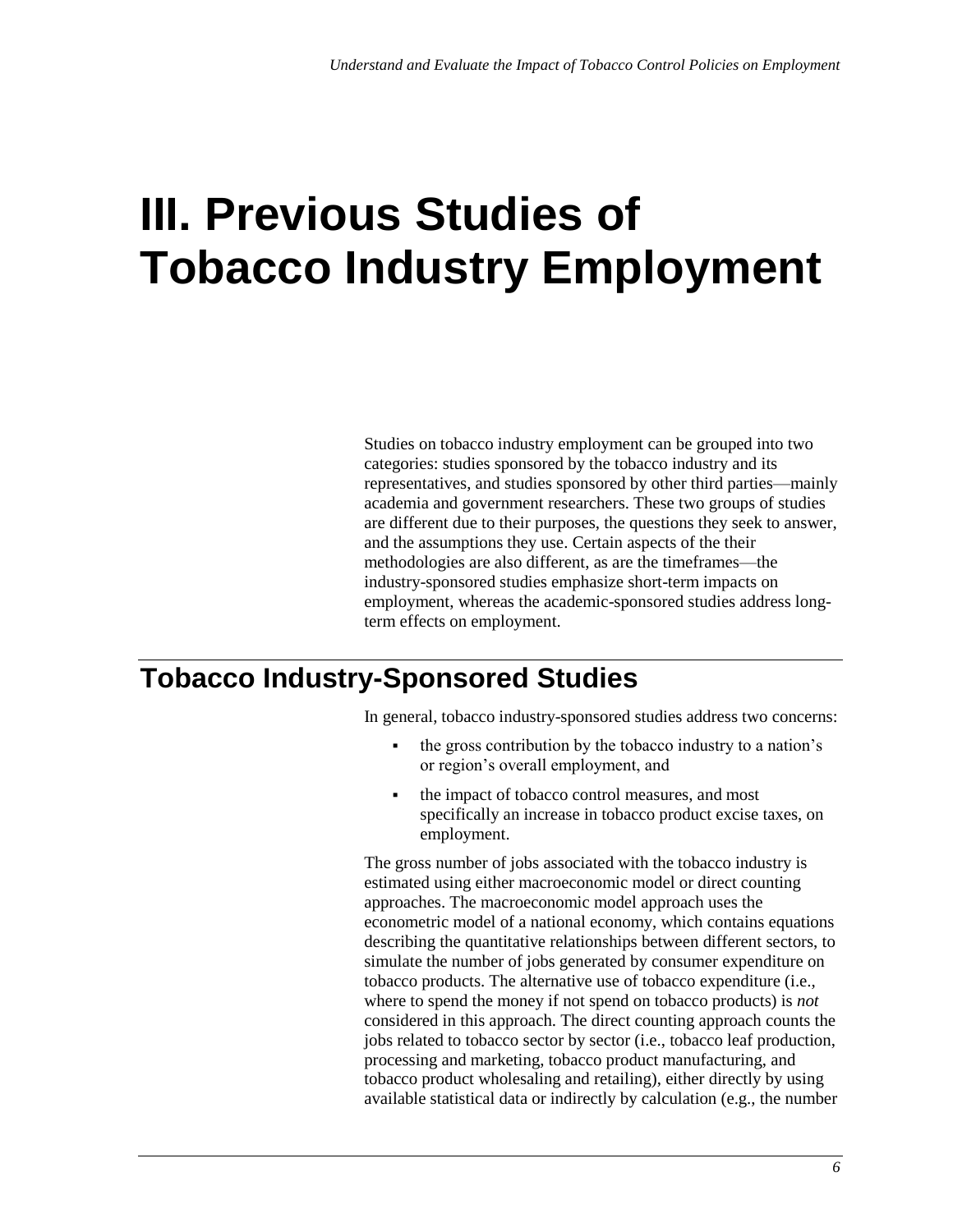of jobs associated with tobacco farming can be calculated as the number of acres of tobacco planted multiplied by the number of people needed for growing one acre of tobacco).

In the industry-sponsored studies, the estimated number of jobs includes those both directly and indirectly related to the tobacco industry. Specifically, estimated employment comes from three sources:

- The core sector includes activities related to tobacco farming, leaf marketing and processing, tobacco product manufacturing, and distribution and retailing of tobacco products.
- The supplier sector consists of all industries that produce and distribute goods and services in support of the core sector (i.e., raw goods, electricity, machinery, and financial and legal services). For example, since a tobacco farmer uses fertilizer, a portion of the employment in the agricultural chemical industry that produces fertilizer is counted as tobacco-related employment.
- The expenditure-induced employment is a result of what is traditionally known as "ripple" or multiplier impacts. Through the core and supplier sectors, the tobacco industry creates jobs and pays wages to employees. These wages are spent on consumer goods, which in turn create jobs and wages in other industries. For example, an employee of a tobacco product manufacturer purchasing a new car impacts employment in places where the loan is financed, the steel is produced, the petroleum is refined, and the car is assembled.

In addition to the number of jobs associated with the tobacco industry, these studies also estimate the tax revenues generated by tobacco from both the direct taxes on tobacco and tobacco products and the income taxes generated from tobacco-related employment. Please refer to **Tool 4. Design and Administration** for an in-depth discussion of the effect of tobacco policy on taxes.

Tobacco industry-sponsored studies show that the tobacco industry contributes a significant number of jobs to a national or regional economy, but that most of these jobs are a result of consumer spending from the employee and their families in the core and supplier sectors (see Table 5.1). These studies also conclude that eliminating or reducing tobacco use has a significant negative impact on employment. Yet as discussed below, only a small number of people in the estimated tobacco-related employment are negatively affected by tobacco control policies. Most of them, particularly within the expenditure-induced employment category, do not experience any negative effect of tobacco control policies due to their own weak relationship with tobacco leaf production and tobacco product manufacturing.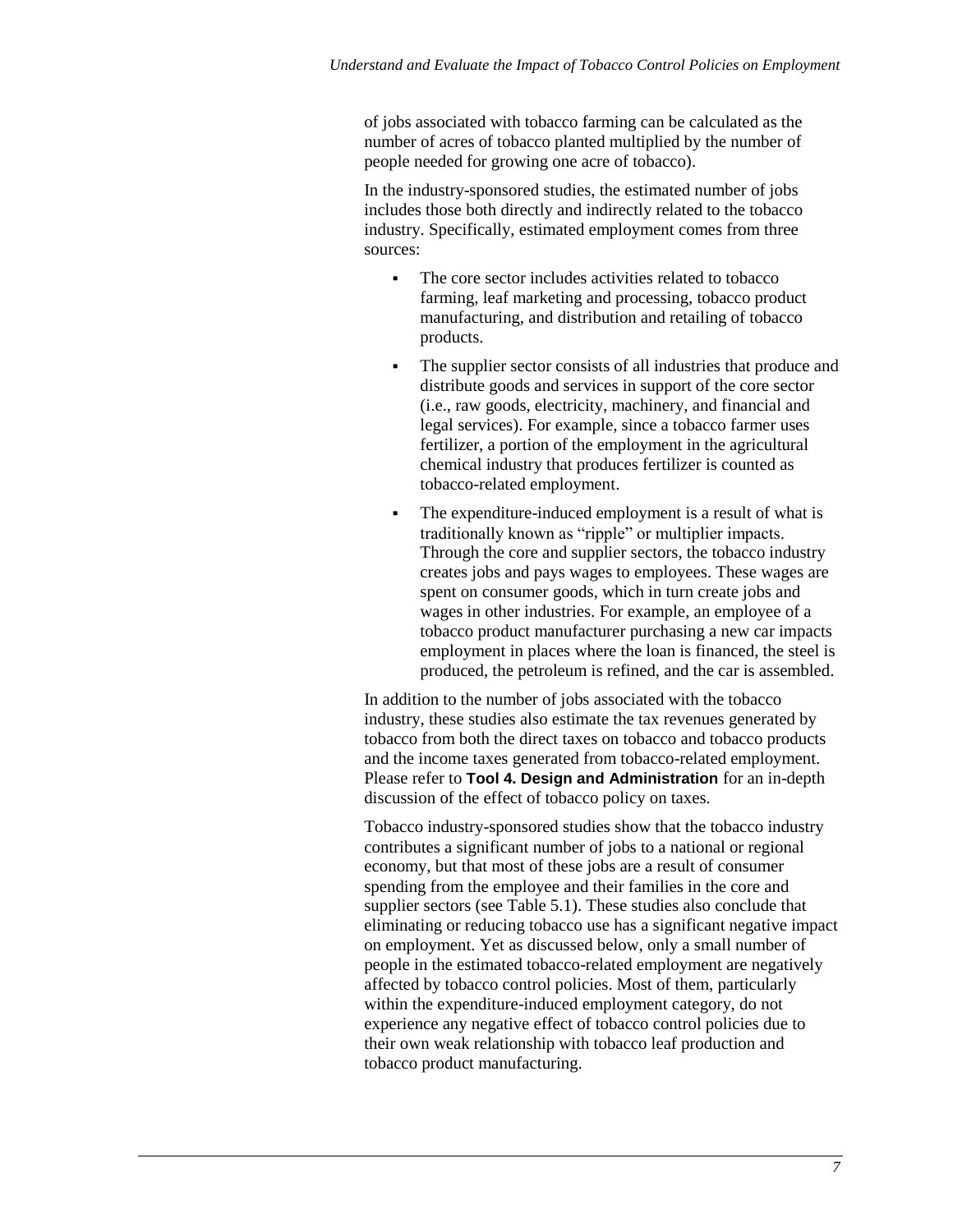|                                                                              |                                                                               | <b>Estimated Tobacco Related Employment</b> |                       |                            |                                                                                    |                     |
|------------------------------------------------------------------------------|-------------------------------------------------------------------------------|---------------------------------------------|-----------------------|----------------------------|------------------------------------------------------------------------------------|---------------------|
| Study                                                                        | <b>Model and</b><br><b>Assumptions</b>                                        | Year                                        | Total                 |                            | Direct Jobs: Indirect Jobs: Expenditure-<br>Core Sector Supply Sector Induced Jobs |                     |
| US: Tobacco<br>Merchant<br>Association (1995)                                | Econometric model at 1994<br><b>Wharton Econometric</b><br>Forecasting Assoc. |                                             | 3,000,000             | 730,000 <sup>t</sup>       | 730,000 <sup>+</sup>                                                               | 2,270,000           |
| US: Price<br>Waterhouse (1992)                                               | Direct counting                                                               | 1990                                        | 2,282,507             | 426,407                    | 254,994                                                                            | 1,601,156           |
| Zimbabwe:<br>Maravanyika (1998)                                              | Direct counting                                                               | 1993                                        | 153,404               | 11,971                     | 8,120                                                                              | $25,567^{\ddagger}$ |
| EC, Portugal, and<br>Spain: PEIDA<br>(1985)                                  | Unknown                                                                       | 1982                                        | 694,200 <sup>††</sup> | $107,450^{\dagger\dagger}$ | 801,650 <sup>††</sup>                                                              | N/A                 |
| Worldwide: Agro-<br>Economic Services<br>Ltd and<br>Tabacosmos Ltd<br>(1987) | Direct counting                                                               | 1987                                        | 47,000,000            | 47,000,000                 | N/A                                                                                | N/A                 |

#### **Table 5.1. Estimated Tobacco-Related Employment from Tobacco Industry-Sponsored Studies**

† Core and supplier sectors combined.

‡ Multiplier effect: 0.2 multiplied by the job number.

†† Full-time equivalent.

Source: Complied by the author.

The impact of a tobacco product tax increase on employment in the industry-sponsored studies is usually estimated in two steps.

- 1. The reduction in tobacco sales as a result of the tobacco product tax increase is estimated by multiplying the percentage increase in tobacco product prices to an assumed price elasticity of demand for tobacco products.
- 2. This reduction in sales is applied to the same model used to estimate the gross employment contribution of the tobacco industry.

These industry-sponsored studies overestimate the number of job losses resulting from a tobacco product tax increase. Higher tobacco product taxes lead to higher tax revenues for the government. This higher tax leads to additional government revenue, and new jobs are generated while the government spends this extra revenue. All of the industry-sponsored studies ignore these additional jobs when estimating the employment impact of a tobacco product tax increase.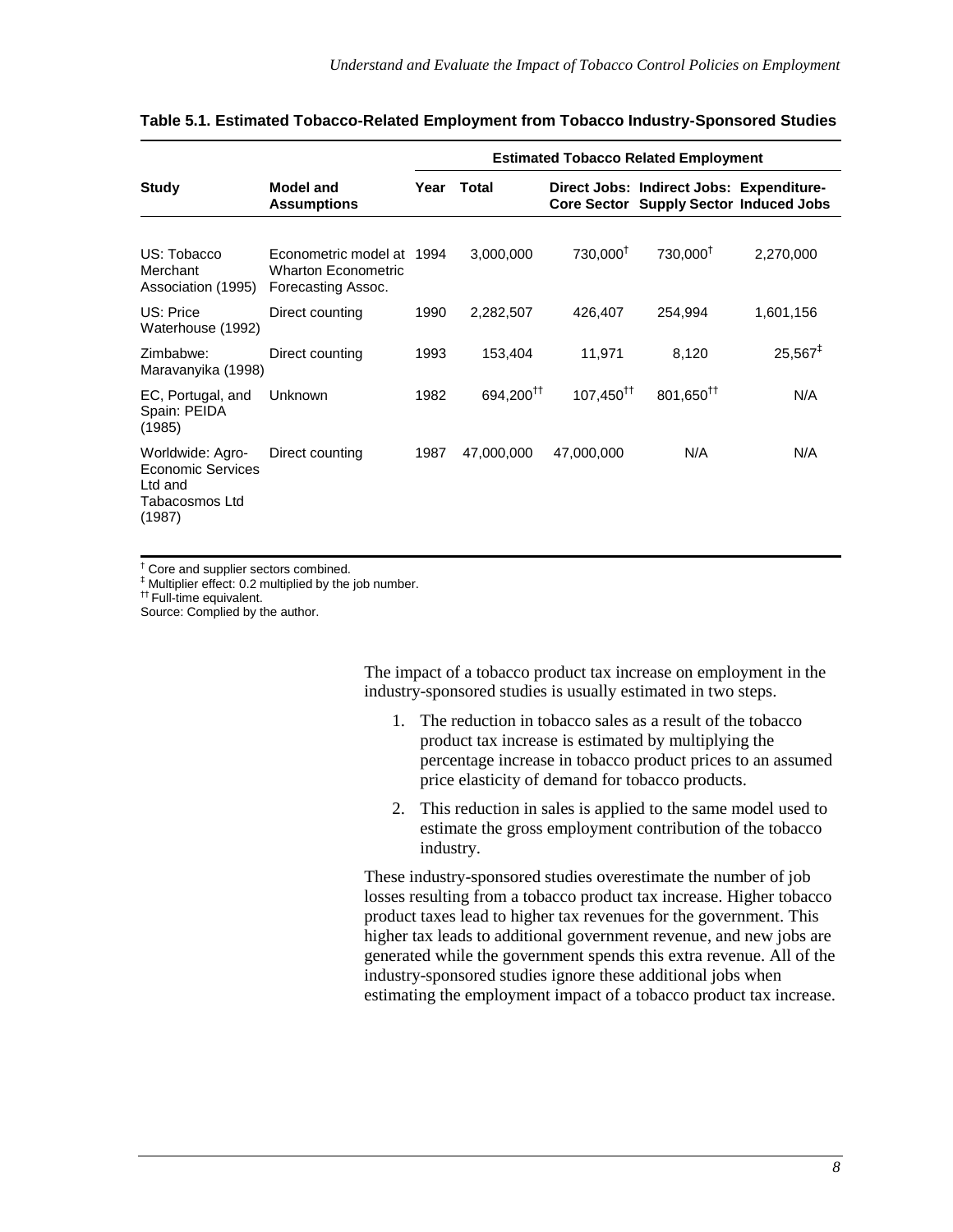# **Criticism of the Tobacco Industry-Sponsored Studies**

The gross number of tobacco-related employment, as estimated by the tobacco industry, is not always interpreted correctly by many people, including the press. This figure only reflects the number of jobs related to the tobacco industry. It cannot be interpreted, as the tobacco industry and its representative imply, as the number of people who would be unemployed if the tobacco industry is substantially diminished. There are two reasons for this.

### **Can the Economy Adjust?**

Interpreting the gross number of jobs related to the tobacco industry as the number of jobs lost assumes that an economy is incapable of adjusting to changes in consumer demand. This is an unrealistic assumption. In a dynamic economy, there are always some industries that face decline while others enjoy growth, either absolutely or relatively. For example, the agricultural sector can account for a smaller portion of the economy while the service sector experiences growth as a country becomes more industrialized. The economy survives such a change because of its ability to adjust.

In a dynamic economy, resources—including human resources—are constantly shifting from one sector to another through changes in prices or other adjustment mechanisms. Thus, with reasonably full employment and a reasonably well functioning price system, a shift in demand away from tobacco products means that the economy reallocates production factors—including people—from the tobacco industry to other industries. Those who can no longer be employed in tobacco-related jobs due to a smaller tobacco industry move to other sectors where jobs are available, although some people may need training to gain the necessary skills for a new job.

## **Are Opportunity Costs of Resources Zero?**

Interpreting the gross number of jobs related to the tobacco industry as the number of jobs lost assumes that the opportunity cost of resources used in the production of tobacco is zero. This assumption is hardly justified. For example, it is difficult to imagine that agricultural resources, such as land and capital, currently used in tobacco leaf production cannot be used for other agricultural purposes, and that tobacco farmers cannot produce other crops or engage in other economic activities if tobacco leaf production ceases. This same logic holds for the resources used in tobacco product manufacturing, wholesaling, and retailing. Without the tobacco industry, the expenditures, incomes, and resources devoted to tobacco production and distribution are simply shifted elsewhere in the economy. Reallocation spending generates alternative business opportunities in other sectors of an economy, along with the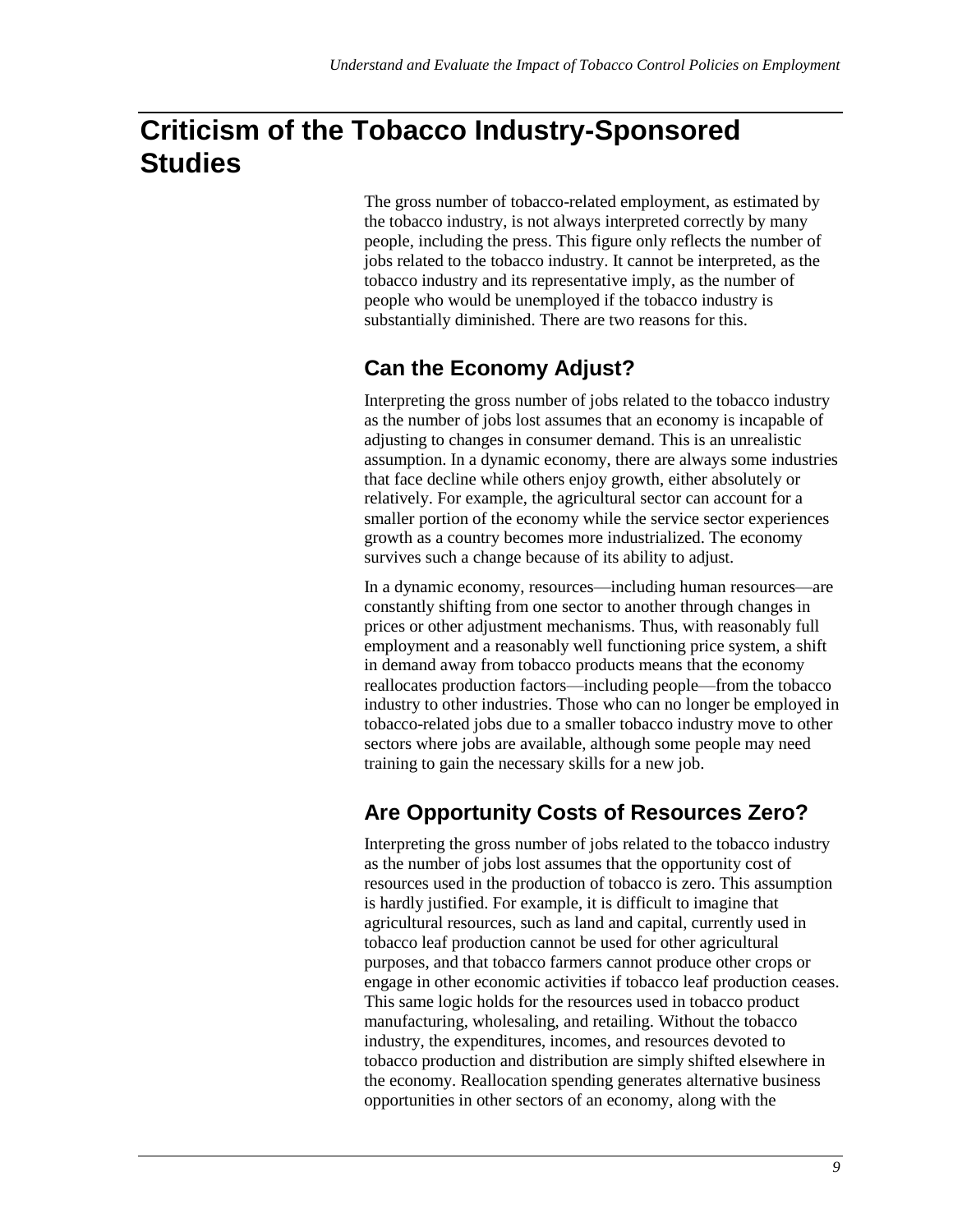associated employment and income that counteract the loss in the tobacco sectors. Likewise, additional tax revenues generated from raising tobacco product taxes do not disappear from the economy, but are redirected into other uses by the government, creating employment and other benefits in those sectors.

Besides this incorrect interpretation, the tobacco industry-sponsored studies overestimate the number of jobs related to the tobacco industry. Many of these are part-time jobs. For example, many tobacco farmers grow several crops and/or hold non-farming jobs. There are few farms that grow only tobacco. In developing countries, tobacco is often grown along side or in rotation with food crops. In the United States, flue-cured tobacco farms are also likely to grow soybean, corn, cotton, and wheat, while beef cattle are common on many small burley tobacco farms (Jacobs *et al*, 2000). In addition, many who work in tobacco leaf production are seasonal workers. So the failure to convert these part-time jobs into an adjusted full-time employment base inflates the "true" number of jobs associated with tobacco farming.

Further, the tobacco industry-sponsored studies underestimate the tobacco industry's contribution by ignoring the employment impact in several sectors, including the provision of health care services for those made ill by tobacco, the need for more cleaning of clothes soiled by tobacco smoke, greater consumption of air-filtration systems, and so on (Warner and Fulton, 1994). While some of these impacts can be modest in magnitude, others are not. For example, medical expenditures attributed to smoking are estimated to be greater than consumer spending on tobacco products. Including this and other activities in calculating the employment contribution could disprove the arguments and findings of the tobacco industrysponsored studies.

# **Academic Studies**

Studies by university and government researchers estimate the contribution of the tobacco industry to net employment. Net employment is the change in employment in a nation or a region after considering the redistribution of the same resources to alternative uses (see Table 5.2). If the consumer spending on tobacco products is reduced as a result of tobacco control measures such as smoking restriction regulations, the money released from tobacco purchases is spent on other goods and services. The increase in savings or spending in other goods and service creates new jobs in the economy. Thus, unlike the tobacco industry-sponsored studies that estimate the gross number of tobacco-related jobs, academic studies examine the employment impact of shifting consumer spending from tobacco products to other goods and services for a nation or a region.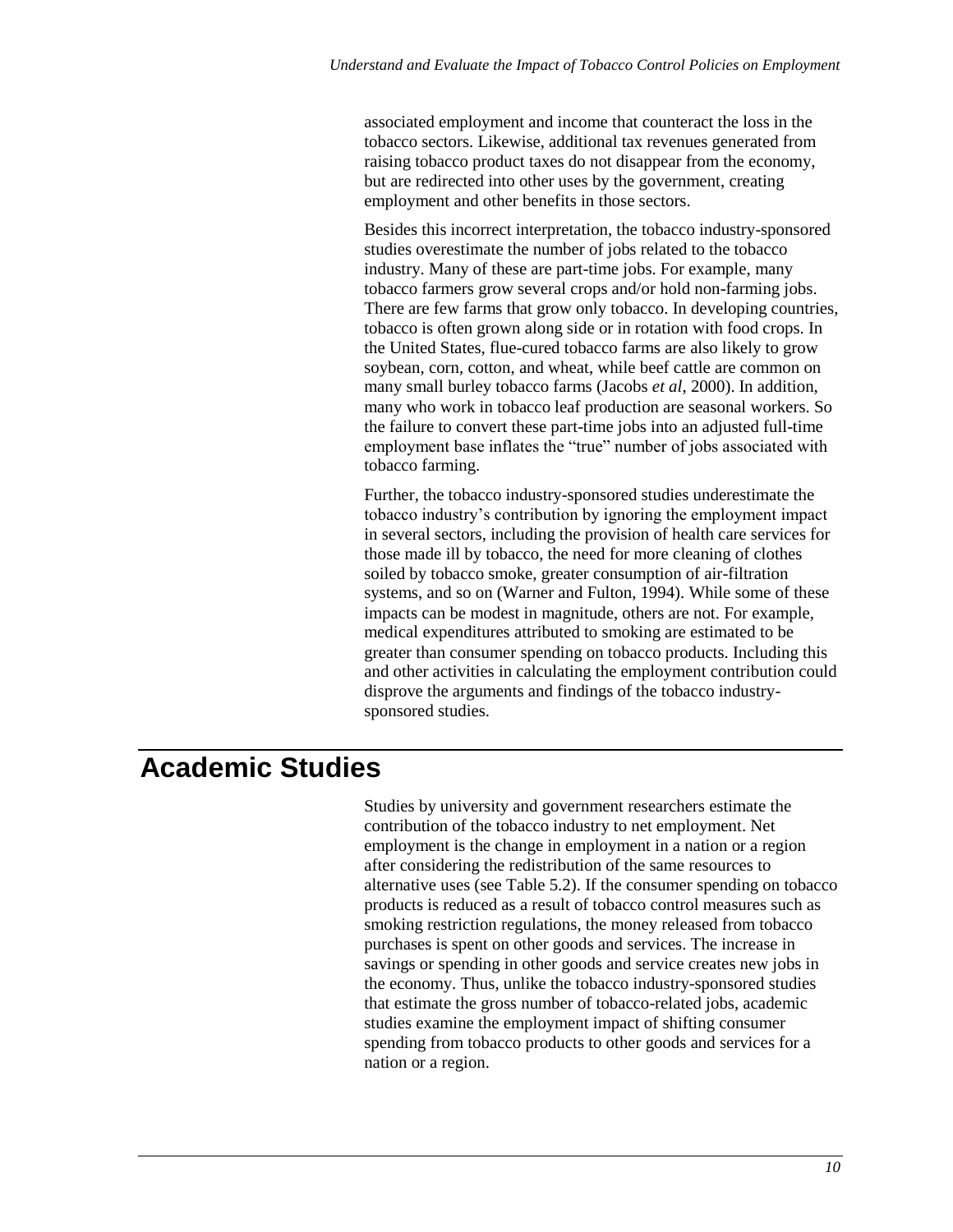| <b>Study</b>                                                                                                                                                                                                                                                                                                                                             | <b>Model and Assumptions</b>                                                                                                                                                                                                                                                                                                                 | <b>Conclusions</b>                                                                                                                                         |  |
|----------------------------------------------------------------------------------------------------------------------------------------------------------------------------------------------------------------------------------------------------------------------------------------------------------------------------------------------------------|----------------------------------------------------------------------------------------------------------------------------------------------------------------------------------------------------------------------------------------------------------------------------------------------------------------------------------------------|------------------------------------------------------------------------------------------------------------------------------------------------------------|--|
| Scotland:                                                                                                                                                                                                                                                                                                                                                | Static Input-Output Model                                                                                                                                                                                                                                                                                                                    | Net gain of 7,869 jobs in<br>1989                                                                                                                          |  |
| McNicoll and<br>Boyle (1992)                                                                                                                                                                                                                                                                                                                             | Domestic consumption expenditure eliminated<br>Expenditure allocated by average expenditure pattern<br>٠<br>No change in government spending<br>٠                                                                                                                                                                                            |                                                                                                                                                            |  |
| Dynamic Regional Economic Model<br>Michigan State:<br>Warner and<br>Domestic consumption expenditure eliminated, and the rate of<br>Ξ<br>Fulton (1994)<br>consumption decline during 1992-2005 doubled.<br>Expenditure allocated by average expenditure pattern<br>Government spending reduced, or kept the same level by<br>٠<br>increasing other taxes |                                                                                                                                                                                                                                                                                                                                              | Net gain of 5,600 jobs in<br>1992 and 1,500 by 2005;<br>or 300 jobs in 1992 and<br>880 by 2005 with<br>consumption decline                                 |  |
| US: Warner<br>et al (1996)                                                                                                                                                                                                                                                                                                                               | Dynamic Regional Economic Model<br>Domestic consumption expenditure eliminated, and the rate of<br>consumption decline during 1993-2009 doubled.<br>Expenditure allocated by average expenditure pattern<br>٠<br>Government spending reduced, or kept the same level by<br>٠<br>increasing other taxes                                       | Net gain of 47 jobs in<br>1993 and 133,000 by<br>2000; or 78 jobs in 1992<br>and 19,719 by 2000 with<br>consumption decline                                |  |
| UK: Buck et al<br>(1995)                                                                                                                                                                                                                                                                                                                                 | Static Input-Output Model<br>40 percent decline in tobacco product expenditure<br>Expenditure allocated by recent stopper, non-smoker, former<br>٠<br>smoker, and average expenditure pattern<br>Government spending reduced, or kept the same level by<br>П<br>increasing other taxes                                                       | Net gain of 15,542 jobs,<br>or 115,688 full-time<br>equivalent jobs, in 1990<br>with recent stopper<br>expenditure, and the<br>same government<br>spending |  |
| Canada: Irvine<br>and Sims<br>(1997)                                                                                                                                                                                                                                                                                                                     | Static Input-Output Model<br>20 percent decline in tobacco product expenditure<br>٠<br>Expenditure allocated by average expenditure pattern.<br>٠<br>Government spending reduced<br>٠                                                                                                                                                        | Net loss of 6,129 jobs in<br>1995                                                                                                                          |  |
| South Africa:<br>Van der Merwe<br>(1998a)                                                                                                                                                                                                                                                                                                                | <b>Static Input-Output Model</b><br>٠<br>Domestic consumption expenditure eliminated and the rate of<br>consumption decline in 1995 doubled<br>Expenditure allocated by recent stopper and average<br>٠<br>expenditure pattern<br>Government spending reduced, or kept the same level by<br>٠<br>increasing other taxes                      | Net gain of 50,236 jobs<br>in 1995 with tobacco<br>elimination, recent<br>stopper expenditure, and<br>the same government<br>spending                      |  |
| Zimbabwe:<br>Van der Merwe<br>(1998b)                                                                                                                                                                                                                                                                                                                    | Static Input-Output Model<br>Domestic consumption expenditure and tobacco production in<br>٠<br>1980 eliminated<br>Average input-output pattern and all tobacco production shifted<br>П<br>to alternatives in agriculture<br>No change in government spending by increasing other taxes<br>П                                                 | Net loss of 87,798 jobs<br>in 1980 and 47,463 jobs<br>when all output goes to<br>alternative agriculture                                                   |  |
| Bangladesh:<br>Van der Merwe<br>(1998c)                                                                                                                                                                                                                                                                                                                  | Static Input-Output Model<br>$\blacksquare$<br>Domestic consumption expenditure and all tobacco production<br>for tobacco products and bidis in 1994 eliminated<br>Average input-output pattern and all tobacco production shifted<br>П<br>to alternatives in agriculture<br>No change in government spending by increasing other taxes<br>٠ | Net gain of 1,098,919<br>jobs in 1994                                                                                                                      |  |

| Table 5.2. Estimated Net Changes in Country Employment Resulting from Reduced Smoking |  |  |  |  |
|---------------------------------------------------------------------------------------|--|--|--|--|
|---------------------------------------------------------------------------------------|--|--|--|--|

Source: Jacobs *et al*, 2000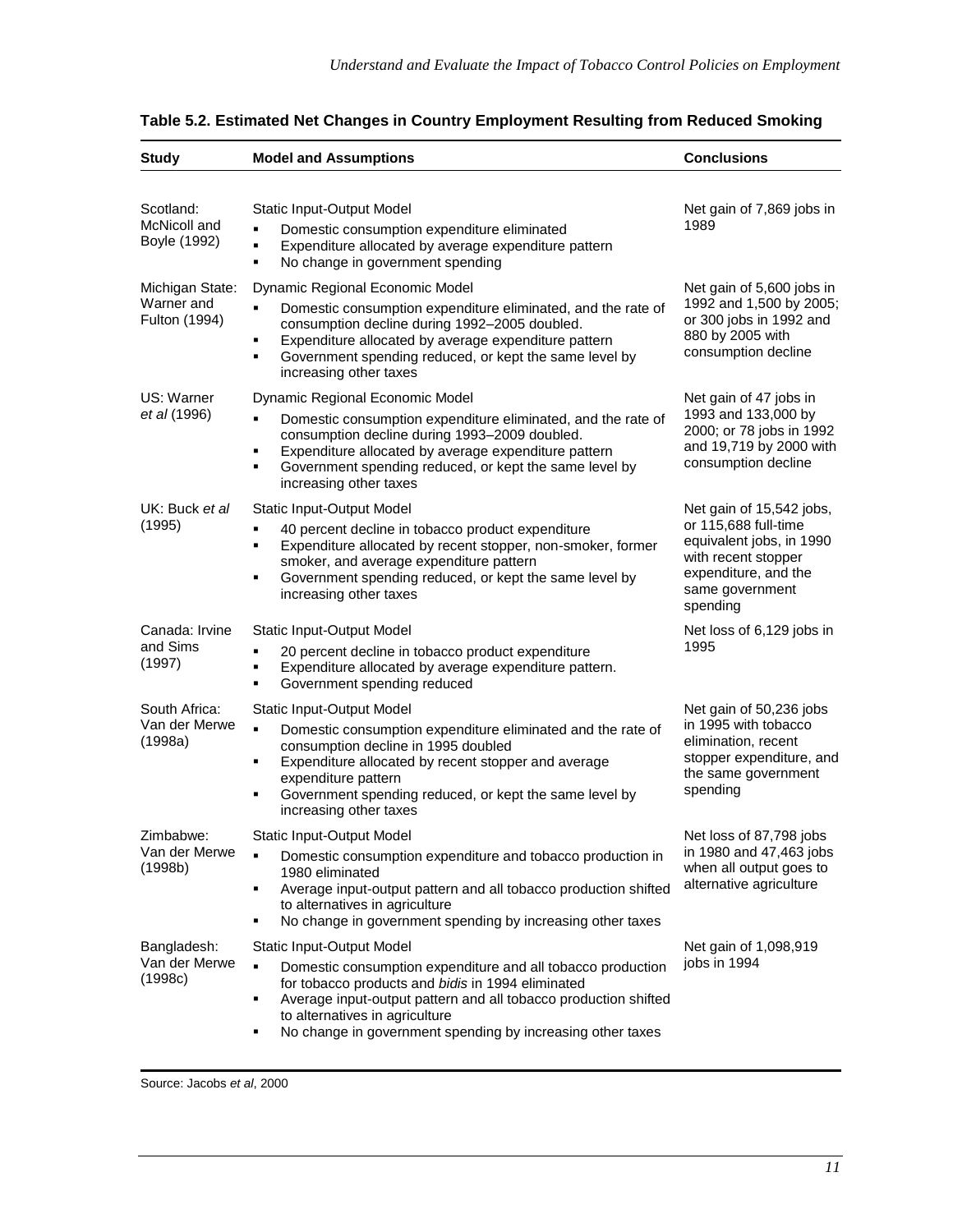Most of the studies by academic and government researchers assume that money not spent on tobacco is spent on other goods and services according to consumers' existing (average) expenditure patterns, although one study (Buck *et al*, 1995) did test different consumer spending patterns, such as those of former smokers and recent quitters. To simulate the change in employment from a reduction or elimination of tobacco consumption, the amount of expenditure released from tobacco spending is distributed according to an assumed expenditure pattern and then applied to either a static inputoutput or a dynamic regional econometric model (these models are discussed in the following section). Both models contain the interdependencies or relationships between industry sectors or subsectors in the economy and can be used to simulate the impact of an external policy change on outputs and employment of each sector of the economy. The static approach usually compares two alternative situations in a give year, one with and one without (or with reduced) tobacco expenditure taking place. The dynamic model allows one to simulate trade flows and feedback effects. The dynamic model is technically superior, but much more complicated than the static approach.

The academic studies conclude that tobacco control efforts have no, or even a small positive, effect on the total output and employment of the national economy, except in a very few countries that are heavily dependent on tobacco production (see Table 5.2). A reduction in smoking does lead to job losses in those sectors immediately associated with tobacco product production, such as tobacco manufacturing and farming, or in tobacco dependent regions. But these losses are generally outweighed by increases in employment in all other industries or in non-tobacco dependent regions. For any country or region, the estimated net change of employment depends on specific assumptions used in the studies and the structure of the economy.

## **Criticism of the Academic Studies**

The academic studies assume there are minimal costs associated with the transition from the current tobacco economy to a smaller or tobacco free economy. However, there is always a cost associated with the economic dislocation during the transition from tobaccorelated to other economic activities.

Labor and land currently used for tobacco leaf production are sometimes considerably more productive in tobacco than in other uses, as tobacco grows well on land where most other crops grow poorly. The skills and experience specific to tobacco growing may also not be readily transferable to other crops. The equipment, technology, and labor skills used for tobacco product production are sophisticated and represent the effort of many year's research and development that consume a considerable amount of resources. But this equipment, technology, and production skill may have a limited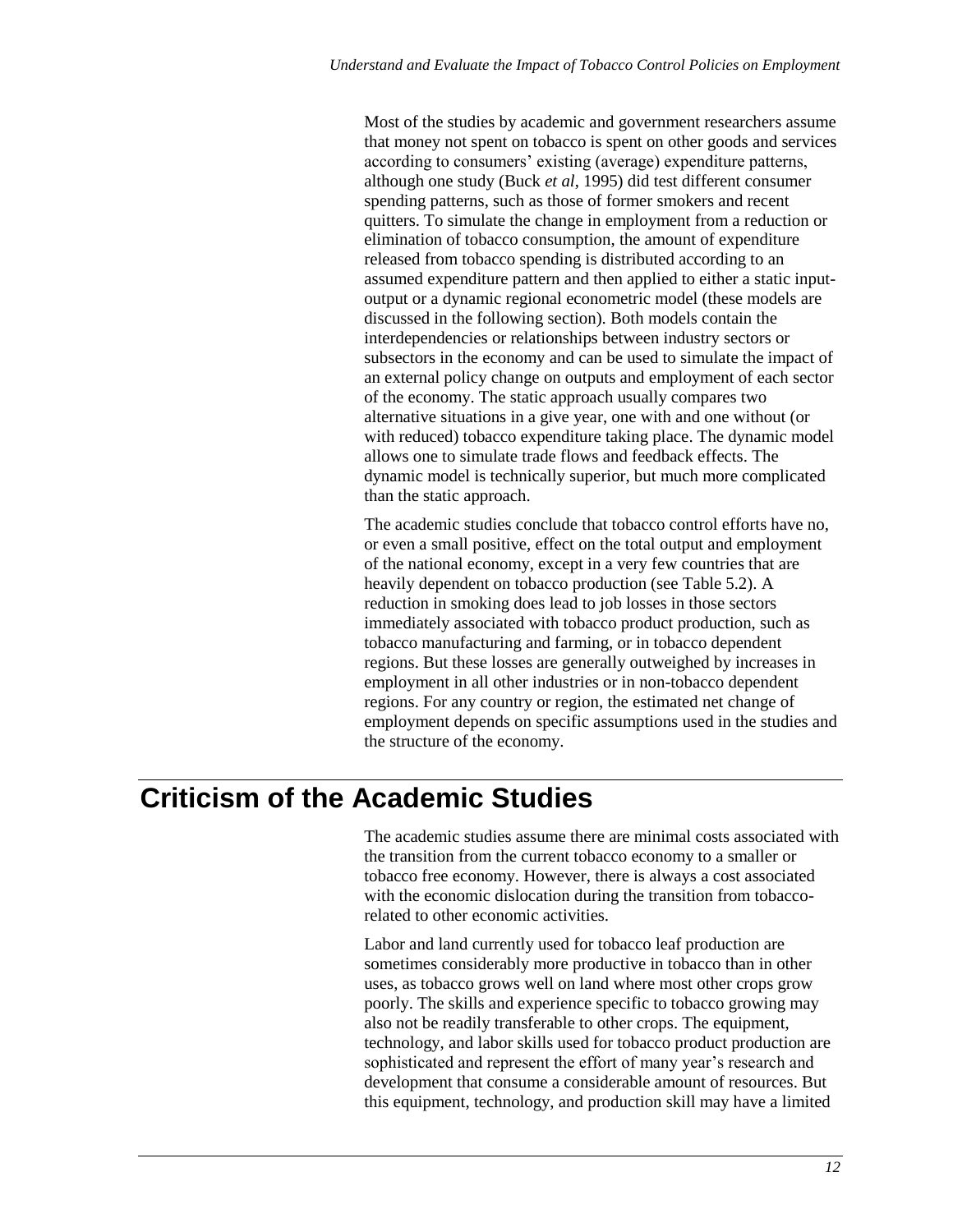use when they are released from tobacco product manufacturing as a result of a smaller tobacco economy. In an extreme case, this equipment and technology are so specific to tobacco product production that they would have no alternative use. To state this problem differently, there is always a cost associated with making an alternative use of the resource freed from tobacco-related activities. Ignoring this transition cost considerably overestimates the positive impact on outputs and employment of a national economy as a result of the smaller tobacco economy.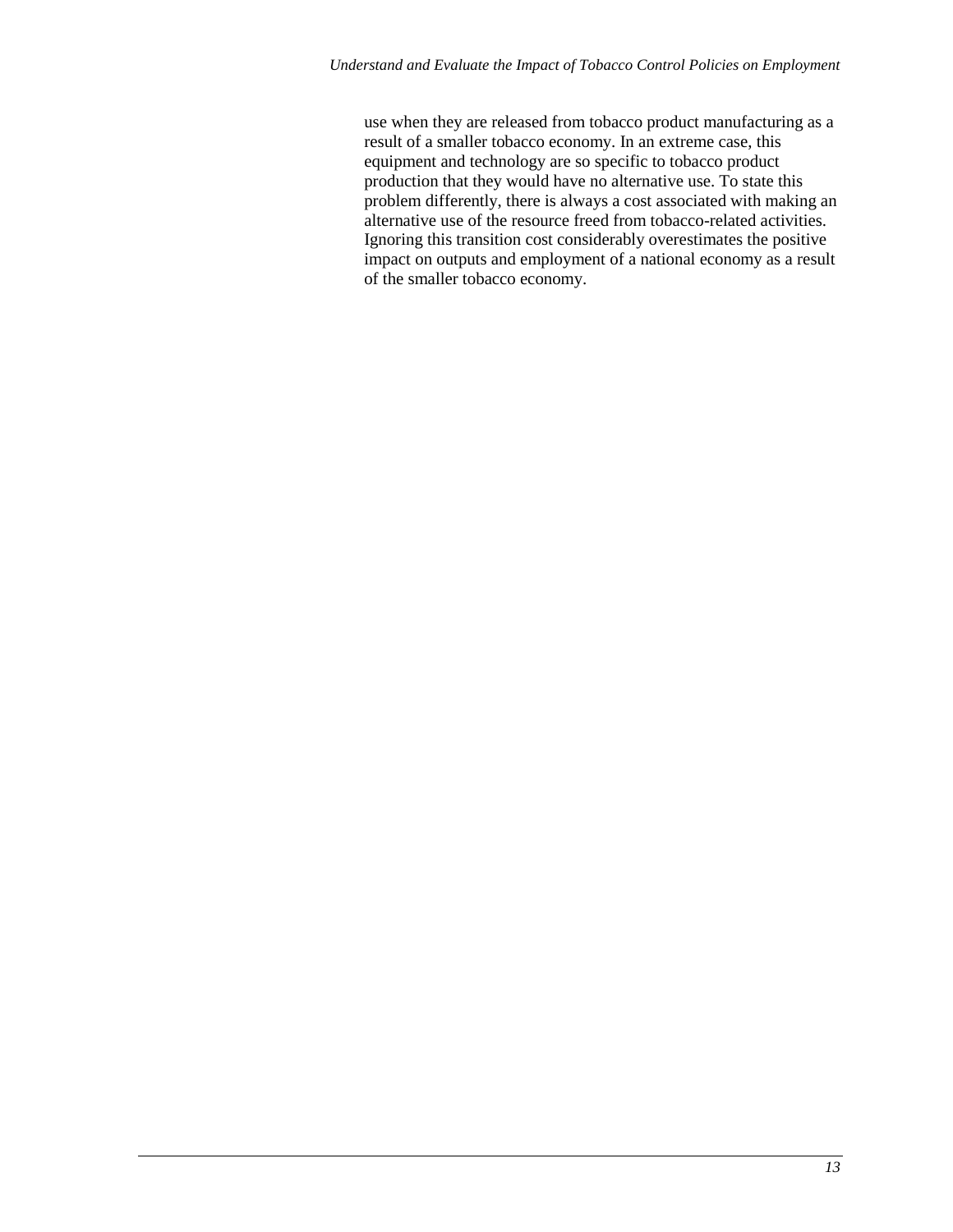# **IV. How to Measure Tobacco Industry Employment**

## **Count Only Direct Tobacco Industry Employment**

A reduction in tobacco use does not affect everyone whose job is related to tobacco in an equal manner. The degree of a negative effect depends on the dependence of an individual on tobacco income, any available alternative opportunities, and the level of difficulty in transferring to the next best opportunity.

- Individuals whose jobs are linked to tobacco through the spending of employees in the core and supplier sectors of the tobacco industry, as defined in the industry-sponsored studies, are affected little by a reduction in tobacco sales. These expenditure-induced jobs are weakly related to the tobacco industry and do not depend on the existence of the tobacco industry. For example, it is difficult to argue that the employees who work in the bank that offers auto loans depend entirely on the spending of employees in tobacco industry on automobiles. Further, increases in spending on other goods and services as a result of reduced consumer spending on tobacco products generate comparable employment in these sectors.
- Employees who work in the supplier sectors of the core tobacco industry, as defined in the industry-sponsored studies, also do not experience much negative effect from a reduction in tobacco consumption. At an aggregate level, suppliers of the tobacco core sectors derive only a small portion of their total revenues from sales to the tobacco industry. Further, the goods and services produced by the supplier sectors are not uniquely used by the core sector of the tobacco industry; these suppliers can find new customers for their goods and services without much difficulty. For example, tobacco products are heavily advertised products. A fall in demand for tobacco product advertising does not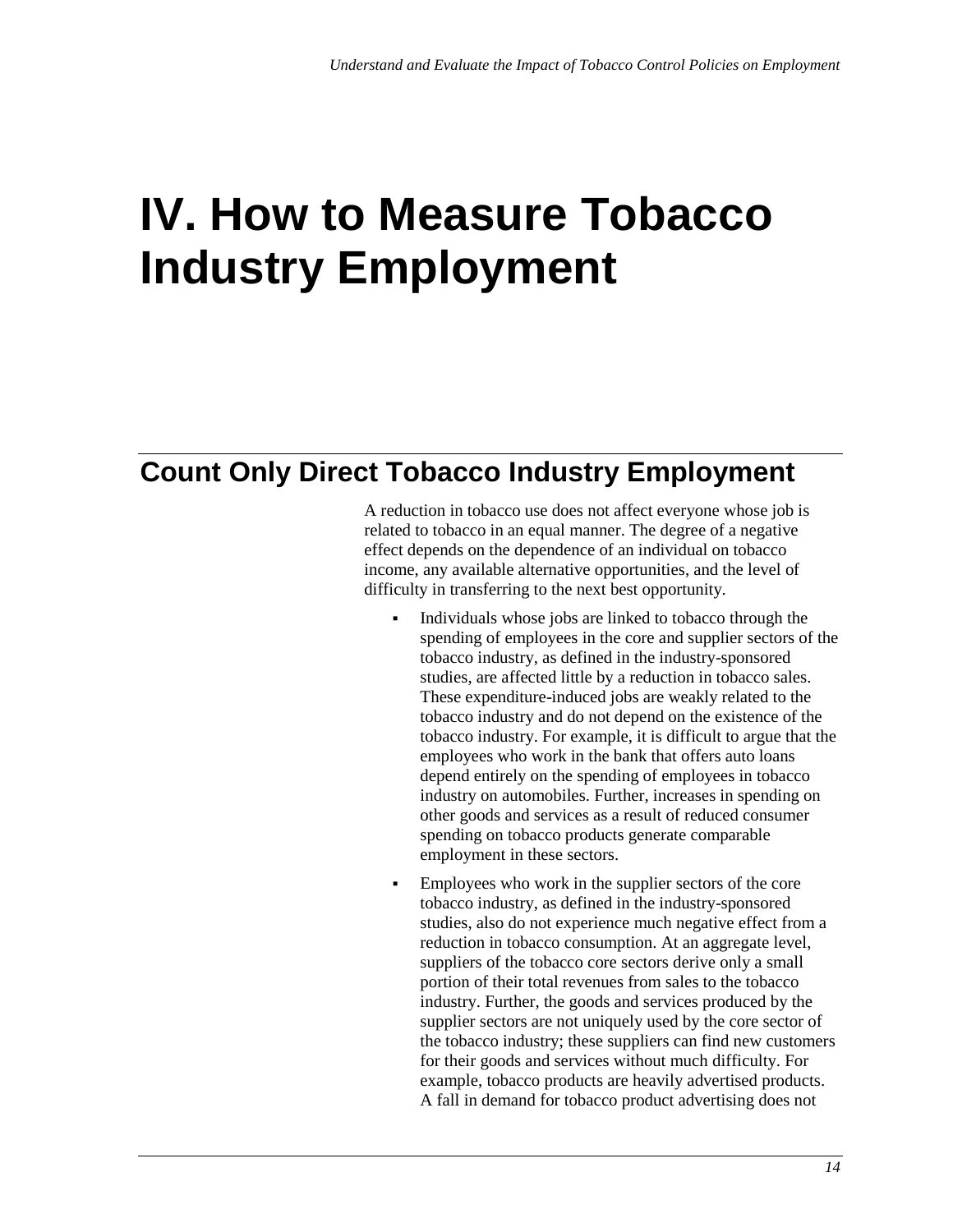lead to a smaller advertising industry, since an advertising agency can find new products to advertise if the demand for its service from tobacco advertising falls. In fact, there is evidence that the recent ban on billboard advertising of tobacco products in the United States produced a positive rather than negative impact on the revenues of the billboard advertising industry.

- Those most susceptible to a negative impact of a reduction in tobacco consumption are those who work in tobacco farming, leaf marketing and processing, and tobacco product manufacturing. Employees who work in these sectors derive a large percentage of their incomes from producing or marketing tobacco leaf or tobacco products. Also, the number of alternate opportunities for many of them, particularly tobacco farmers, is limited and poor. Further, some of them (again mainly tobacco farmers) are invested in tobacco production for a long time in the form of either skills or equipment. Their costs to leave tobacco farming and/or production for other employment opportunities are high. Finally, some (such as older farmers) lack the necessary skills and financial resources to make a career change, even if they are willing. However, despite these hard realities, this negative impact would in fact be moderate, since reduction in tobacco consumption does not occur overnight but gradually over time. The subsequent gradual phase-out of tobacco farming can be managed and/or funded to effectively minimize the direct impact to individual farmers.
- Two additional groups of people who can be negatively affected by a reduction in smoking are those who distribute and retail tobacco products. These people do not experience much negative effect from a reduction in tobacco consumption, for much the same reasons given to the suppliers of the core sectors of the tobacco industry. Other than a small number of tobacco-only retailers, most tobacco distributors and retailers derive only a small portion of their revenues from tobacco sales. In addition, the resources they use for tobacco products are not unique and can be shifted to non-tobacco alternatives to generate comparable revenue.

# **Classify Tobacco Industry Employment**

Direct tobacco employment is defined as employment directly related to the production, distribution, and retailing of tobacco leaf and tobacco products. These activities range from land preparation for tobacco leaf production to selling tobacco products to the end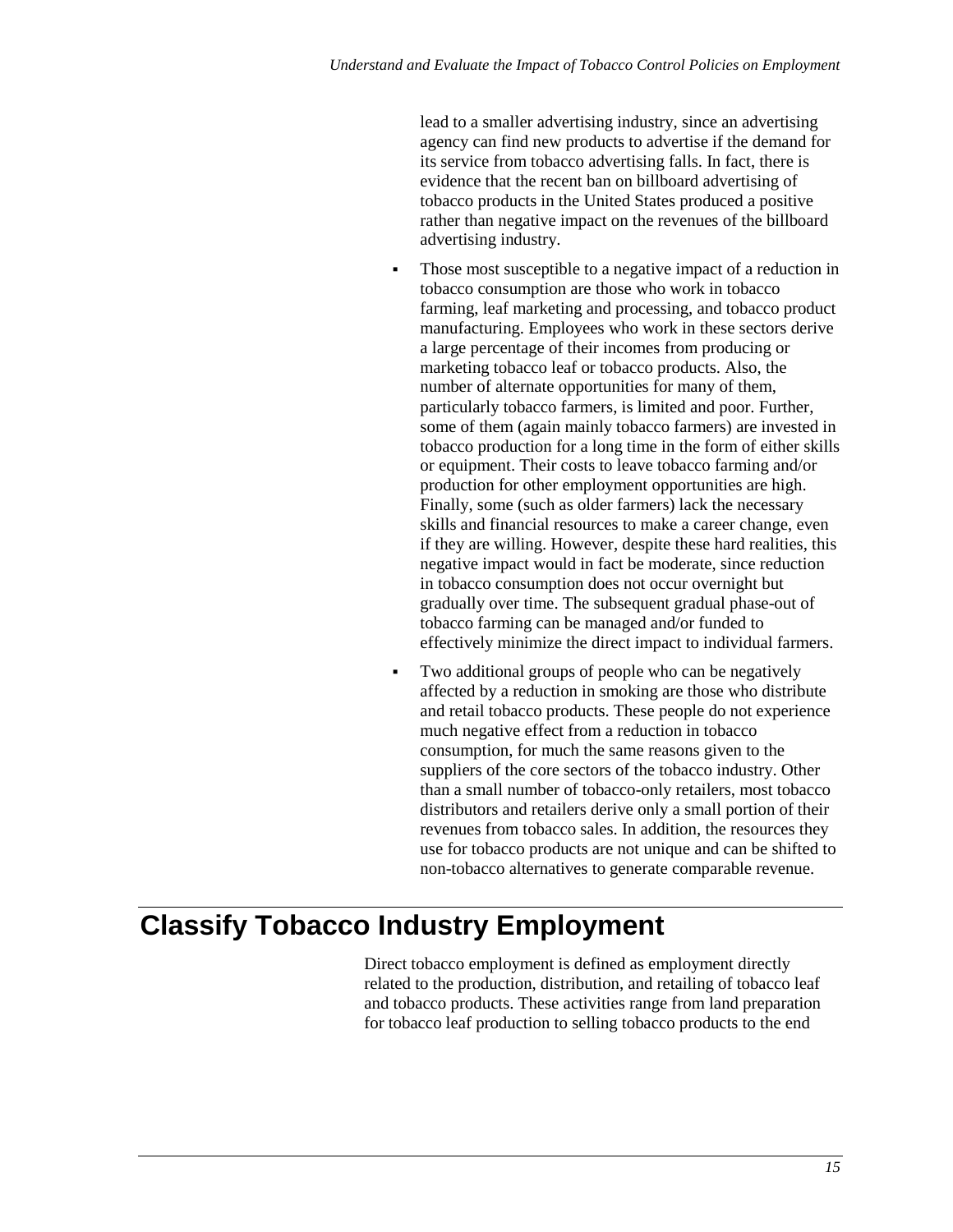consumer at a retail outlet. Based on the physical flow of the tobacco product, direct tobacco employment falls into four groups:<sup>1</sup>

- tobacco farming
- leaf marketing and processing
- tobacco product manufacturing
- tobacco product wholesaling and retailing

Coincidentally, this classification is consistent with the organization of the tobacco industry in most countries.

In general, tobacco farming includes all aspects of tobacco works on the farm, from initial land preparation to the delivery of cured tobacco at the place where the leaf buyer takes physical charge of it. Tobacco leaf marketing and processing contains all activities after tobacco departs the farm but prior to the aging process. Major activities include leaf auctioning and warehousing (a central place for leaf trade and temporary leaf storage), and leaf processing (the name given to a series of treatments to separate the midrib or stems of each leaf from Lamina, thresh the tobacco, and dry it with uniform moisture content for storage and aging). Tobacco product manufacturing includes all aspects of tobacco product and other tobacco production, from the process of reordering, blending, and cutting the leaf to the delivery of packed tobacco products, cigars, and so on to a wholesaler. Wholesaling and retailing include all of the activities from transporting the tobacco product to a warehouse to selling the tobacco product to the end consumer.

As discussed above, a clear distinction between the production and distribution stages may not be obvious, and the specific organization of the tobacco industry can be different between countries. To properly count the jobs directly related to the tobacco industry in a country or region, it is necessary to understand the structure and organization of that tobacco industry.

First, know which specific tobacco stage is relevant to a nation or region. Since not all stages are performed in a country, only count employment in the relevant stage. Additionally, in many developing countries, tobacco leaf marketing is not yet a distinct economic activity, thus no one is employed in the activity related to marketing tobacco leaf. Also, some countries export a large proportion of the raw tobacco or tobacco products they produce, so count employment related to leaf or tobacco product exports as being directly related to tobacco.

l

<sup>&</sup>lt;sup>1</sup> Note that it can be argued that employment associated with the distribution and retailing of tobacco products should not be counted as direct tobacco employment, since most of them also deal with other non- tobacco products. This is a valid argument, yet they are included here for the purpose of developing a conservative estimate of the number of people affected by a reduction in tobacco sales.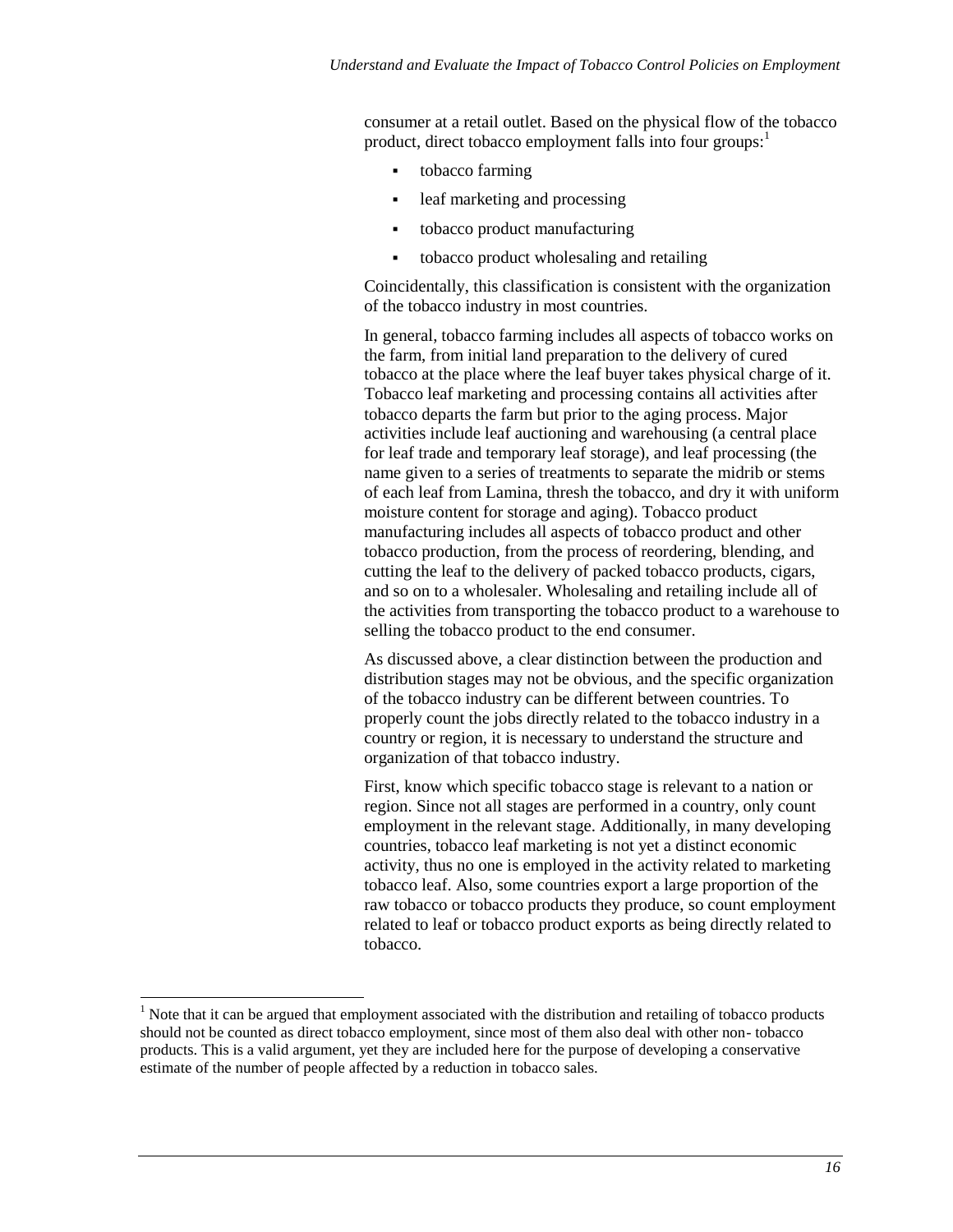Second, define the specific activities included in each segment of the tobacco industry based on the organization of the tobacco industry to avoid missing or double counts. For example, in some countries, leaf stock and processing are part of the tobacco product manufacturing industry, so employment associated with these activities is counted as a part of the employment for tobacco product manufacturing. Elsewhere, leaf processing is a distinct economic activity performed by independent processors, so jobs related to leaf processing are counted separately from manufacturing jobs.

## **Estimate Employment of the Tobacco Industry**

Vary the method used to count each component of direct tobacco employment depending on the kinds of data available. Data on employment associated with some activities can be directly obtained from government statistical resources, while data associated with other activities must be estimated. The type and quality of data available vary greatly, even within a country, though in general, developed countries have better data than developing countries.

## **Tobacco Farming Employment**

Information on the number of jobs related to tobacco farming is normally not available directly from government statistical resources. Thus, estimate and derive this information from other relevant resources by following one or both of two methods.

The procedure involved in the two methods is similar: first estimate the total hours of labor used, then convert this number into a fulltime employee base. The difference between the two methods lies in the way in which the number of hours of labor used is estimated. In the first method, the number of hours is calculated as the product of the amount of tobacco produced and hours of labor required per production unit. In the second method, the total number of hours of labor is the product of acres of tobacco planted and hours of labor required per acre. See Box 5.1 for examples of using the two methods. Refer to Table 5.3 for the estimated results of the number of jobs associated with tobacco farming for many countries.

Possible data sources for tobacco production and acreage of tobacco include national agricultural statistics of individual countries, the Food and Agricultural Organization of the United Nation (FAO, 1999) and the Department of Agriculture of the United States (USDA, 1999). Data on labor requirements for a unit of tobacco production or for an acre of tobacco planted may be available from production cost surveys published by government agencies such as a Department of Agriculture, a Statistical Agency, or academic publications. For example, in the United States, the U.S. Department of Agriculture publishes production cost data on major crops including tobacco based on an agricultural census; while in China, the Ministry of Agriculture periodically publishes production cost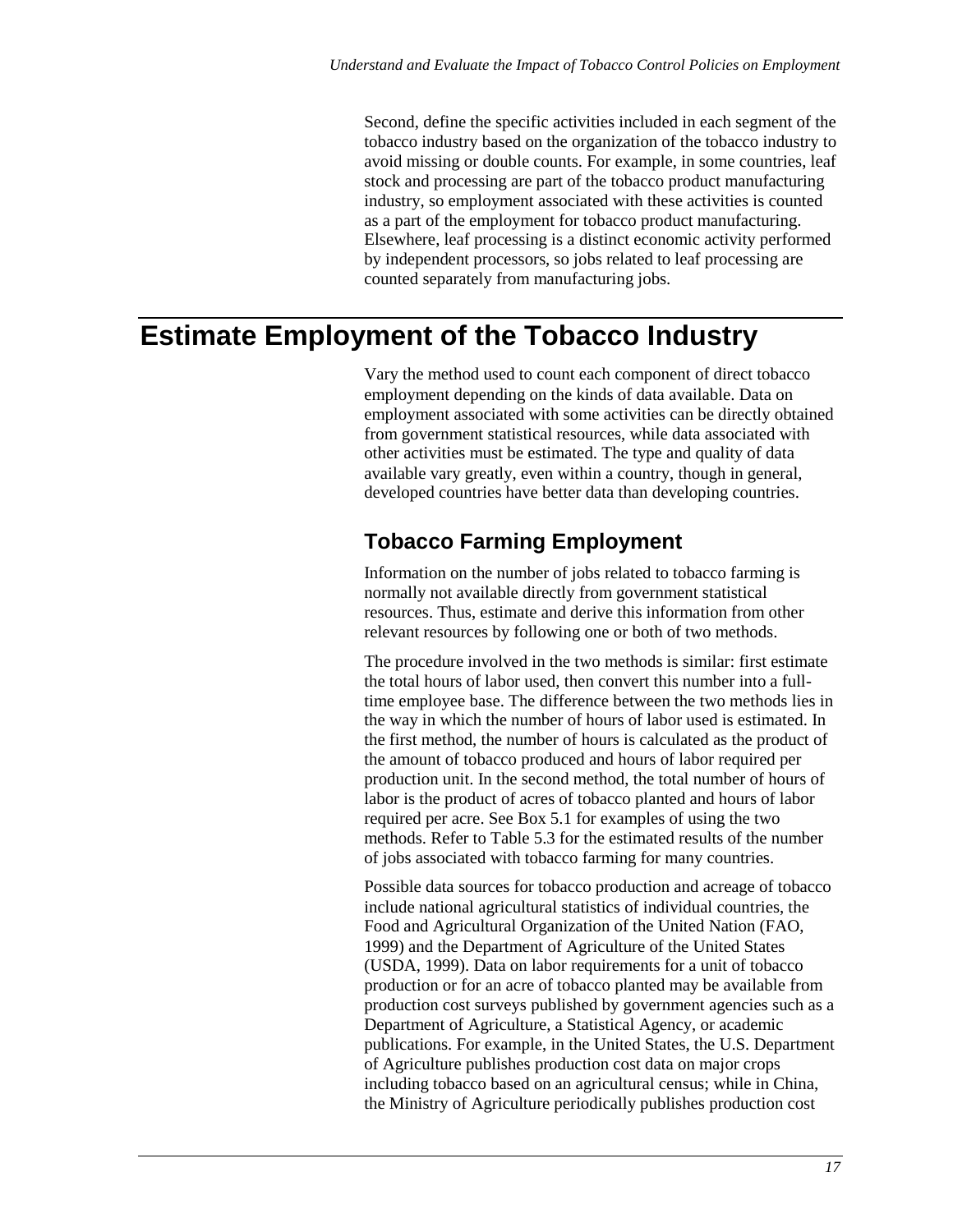#### **Box 5.1. Estimating the Number of Jobs Associated with Tobacco Farming**

#### **Method 1**†

1. Estimate the total amount of labor used in tobacco production:

Total number of hours of labor used = Number of labor hours required per 100 pounds of tobacco x pounds of tobacco produced in hundreds =  $8 \times 16,260,000 =130,080,000$  hours

2. Convert the labor hours used into the number of full-time jobs:

The number of full-time employees  $=$  Total number of hours of labor used  $\div$  Hours worked per full-time employee =  $130.08$  million hours  $\div 2,000$  hours =  $65,040$ 

#### **Method 2**†

1. Estimate the total amount of labor used in tobacco production:

Total number of hours of labor used = Number of labor hours required per acre of tobacco  $\times$ acre of tobacco planted =  $187 \times 733,000 = 137,071,000$  hours

2. Convert the labor hours used into the number of full-time jobs:

The number of full-time employees  $=$  Total number of hours of labor used  $\div$  Hours worked per full-time employee =137.07 million hours  $\div$  2,000 hours = 68,535.

These two methods can yield different results due to errors in data collection. Both methods can be used to calculate the jobs associated with each type of tobacco production if labor required for a unit production across tobacco types are significantly different.

† Based on U.S. data.

data on major crops. If secondary data is not available, a survey of experts knowledgeable about agricultural production costs can be used.

In many countries, information on the number of tobacco farms is available in governmental agricultural statistics. However, the number of tobacco farmers is not equal to the number of jobs related to tobacco farming for several reasons.

There may be more than one person working on a tobacco farm.

Although tobacco may be the major source of income, it is very likely that tobacco farmers also grow other crops or engage in other economic activities.

The number of tobacco farms may not include those where the amount of tobacco harvested falls below a certain crop percentage or threshold, depending on how a tobacco farm is defined in the statistical data.

## **Leaf Marketing and Processing Employment**

Employees associated with leaf marketing and processing are those who perform all activities between the instances when leaf tobacco has left the farm to when tobacco leaves are threshed for the aging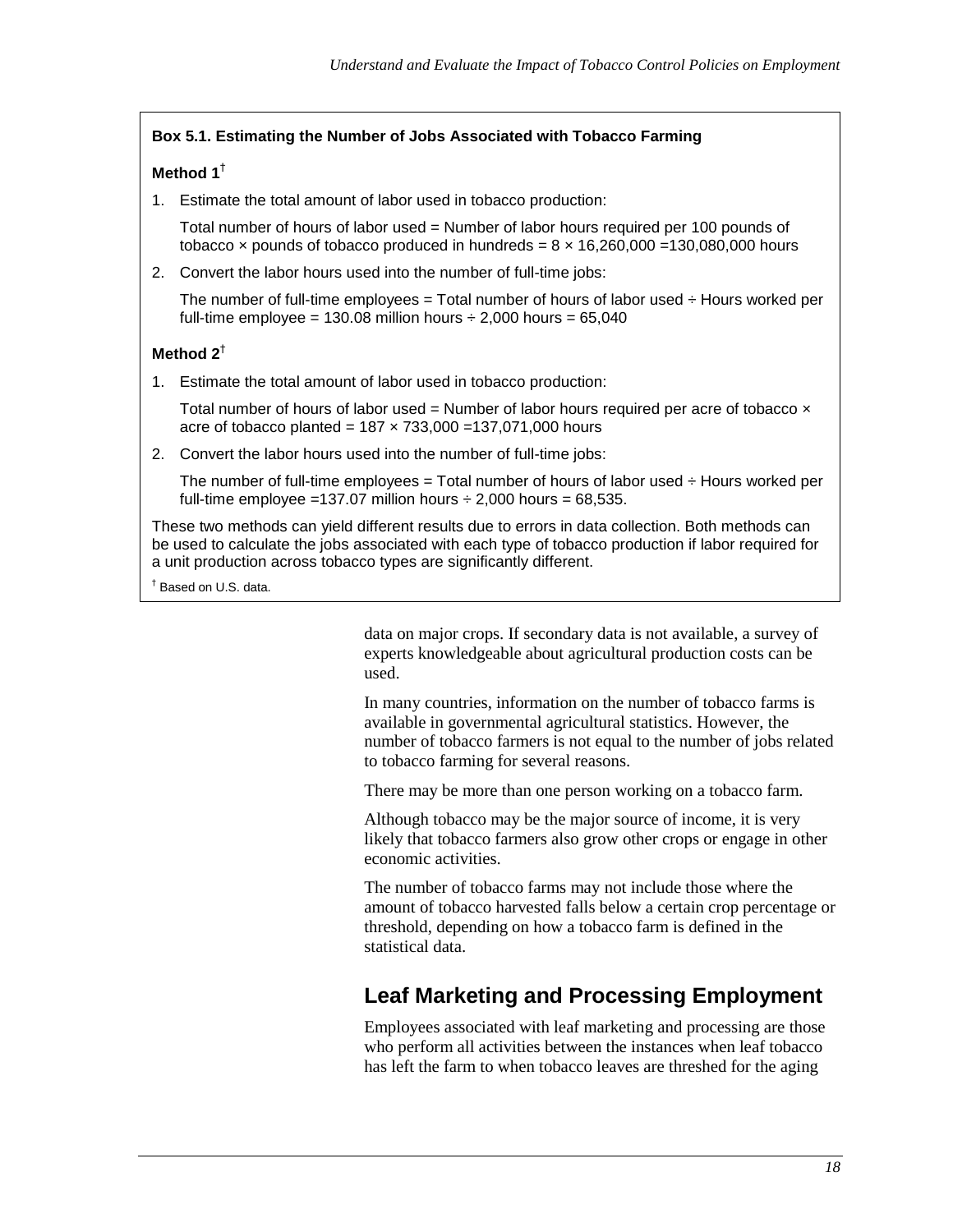| Country         | <b>Number Employed in Growing</b><br><b>Tobacco (thousands)</b> | FTE <sup>†</sup> Employed in Growing Percent of the Total<br><b>Tobacco (thousands)</b> | <b>Employment in Agriculture</b> |
|-----------------|-----------------------------------------------------------------|-----------------------------------------------------------------------------------------|----------------------------------|
|                 |                                                                 |                                                                                         | 1.6                              |
| China           | 15,998                                                          | 6,152                                                                                   |                                  |
| India           | 3,500                                                           | 1,108                                                                                   | 0.8                              |
| Indonesia       | 1,466                                                           | 454                                                                                     | 1.4                              |
| Thailand        | 1,362                                                           | 213                                                                                     | 1.3                              |
| <b>USSR</b>     | 673                                                             | 310                                                                                     | 1.2                              |
| <b>USA</b>      | 604                                                             | 184                                                                                     | 5.2                              |
| <b>Brazil</b>   | 600                                                             | 289                                                                                     | 2.0                              |
| Turkey          | 560                                                             | 313                                                                                     | 3.3                              |
| Philippines     | 488                                                             | 301                                                                                     | 1.1                              |
| Bangladesh      | 409                                                             | 205                                                                                     | 1.5                              |
| Greece          | 406                                                             | 163                                                                                     | 15.3                             |
| Mexico          | 351                                                             | 117                                                                                     | 2.2                              |
| <b>Burma</b>    | 350                                                             | 114                                                                                     | 1.2                              |
| Italy           | 330                                                             | 48                                                                                      | 1.9                              |
| Colombia        | 302                                                             | 101                                                                                     | 23.2                             |
| Korea Rep       | 282                                                             | 30                                                                                      | 0.7                              |
| Japan           | 279                                                             | 20                                                                                      | 0.4                              |
| <b>Bulgaria</b> | 240                                                             | 206                                                                                     | 22.4                             |
| Nigeria         | 217                                                             | 42                                                                                      | 0.1                              |
| Pakistan        | 205                                                             | 86                                                                                      | 0.6                              |
| Tanzania        | 178                                                             | 47                                                                                      | 0.7                              |
| Malawi          | 157                                                             | 93                                                                                      | 46.6                             |
| Sri Lanka       | 150                                                             | 50                                                                                      | 15.0                             |
| Argentina       | 105                                                             | 44                                                                                      | 1.2                              |
| Malaysia        | 100                                                             | 39                                                                                      | 1.3                              |
| Venezuela       | 95                                                              | 23                                                                                      | 3.1                              |
| Romania         | 94                                                              | 61                                                                                      | 2.0                              |
| Spain           | 94                                                              | 47                                                                                      | 2.4                              |
| Zimbabwe        | 92                                                              | 39                                                                                      | 14.6                             |
| Canada          | 67                                                              | 20                                                                                      | 1.9                              |
| South Africa    | 66                                                              | 66                                                                                      | 1.8                              |
| Poland          | 58                                                              | 21                                                                                      | 0.4                              |
| Iraq            | 57                                                              | 29                                                                                      | 2.7                              |
| Syria           | 54                                                              | 10                                                                                      | 1.5                              |
| France          | 51                                                              | 17                                                                                      | 1.0                              |
| Jordan          | 32                                                              | 13                                                                                      | 11.5                             |
| Guatemala       | 24                                                              | $\overline{7}$                                                                          | 2.2                              |
| Ethiopia        | 23                                                              | $\,6$                                                                                   | 0.1                              |
| Zaire           | 21                                                              | 13                                                                                      | 0.1                              |
| Cuba            | 20                                                              | 17                                                                                      | 3.1                              |
| Taiwan          | 20                                                              | $\overline{7}$                                                                          | 0.5                              |

† Full-time equivalent

Source: Agro-Economic Services Ltd and Tabacosmos Ltd (1987).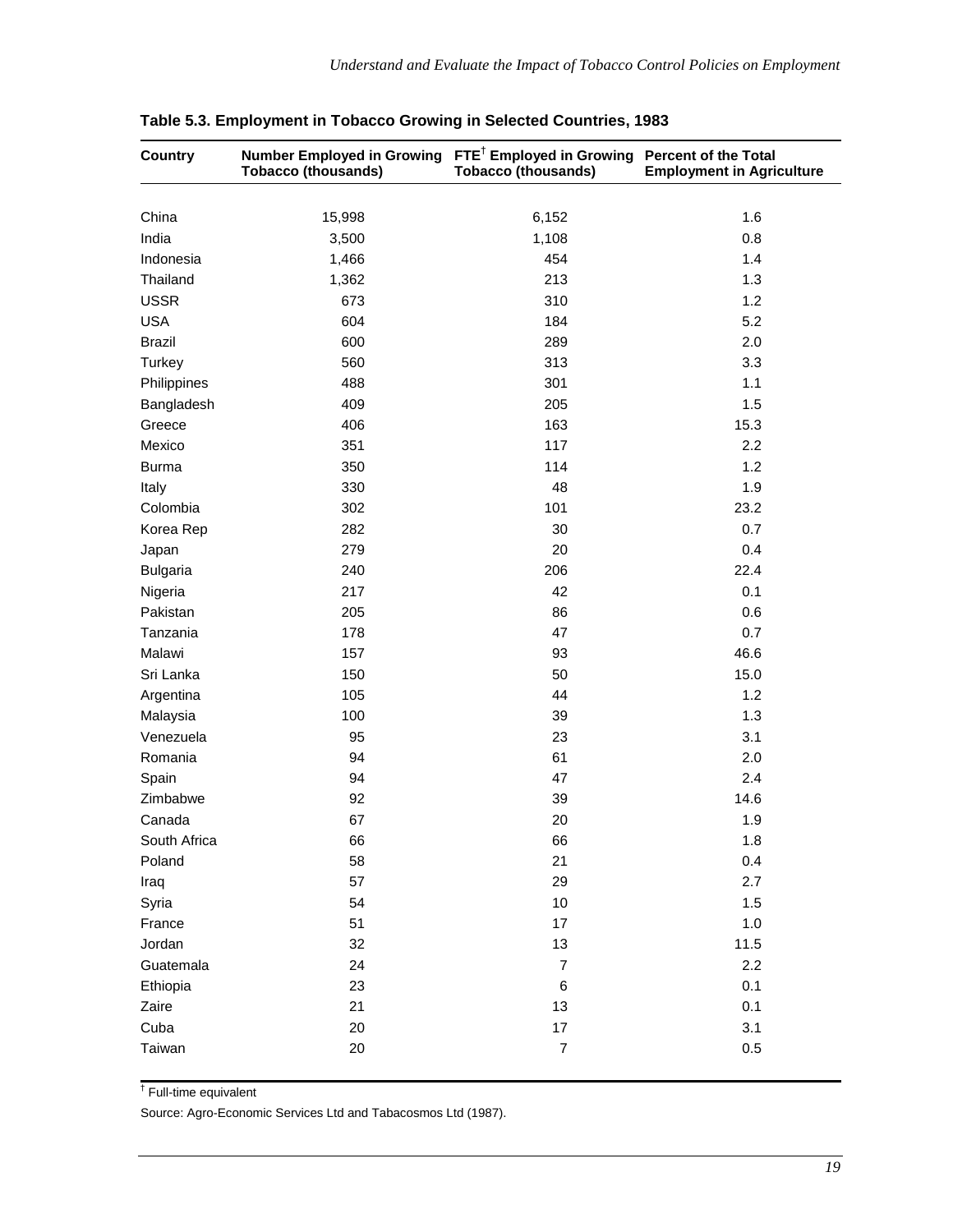process. Major economic activities within this range include auctioning and warehousing, and stemming and redrying.

*Before counting jobs associated with leaf marketing and processing, determine the relevance of this activity to the country or region in question.*

The relevance of these activities to a specific country depends on the organization of the tobacco industry within that country. In many countries, tobacco farmers sell their leaves directly to manufacturers or merchant traders under private arrangements; thus, tobacco leaf auctioning and warehousing is not a separate economic activity. That is, there are no separate jobs associated with tobacco leaf auctioning and warehousing. In addition, in many developing countries, the function of stemming and redrying of tobacco leaves is a part of the tobacco product manufacturing industry. So for those countries, jobs associated with stemming and redrying are counted as a part of the employment associated with manufacturing, and should not be counted again to avoid double counting.

Consequently, counting jobs associated with leaf marketing and processing is an irrelevant issue because these jobs either do not exist or have been counted as manufacturing jobs.

In a number of countries, the functions of auctioning and warehousing, and stemming and redrying are performed by separate entities. For example, in the United States, Zimbabwe, Canada, and Malawi, most of the leaf tobacco is sold through auctioning rather than direct contracting to manufacturers or trade merchants; and in the United States, stemming and redrying are carried out by a separate entity other than the manufacturers of tobacco products. For these countries, the number of jobs associated with leaf marketing and processing must be estimated.

To estimate jobs associated with each of the relevant activities, first check the availability of this information from published governmental statistics data. In some countries, data on both the number of establishments and jobs associated with auctioning and warehousing, and stemming and redrying can be obtained from publications of the Bureau of Census (e.g., refer to the Census of Wholesale Trade for auctioning and warehousing, and the Census of Manufacturers for stemming and redrying). In countries where this type of information may not be available directly from the governmental statistics, estimate employment information indirectly from other relevant sources.

Estimate jobs associated with auctioning and warehousing by multiplying the volume, in pounds, of tobacco leaf sold in the auction warehouse by employment per auction sales volume (estimate data on the volume of tobacco sold based on government statistical data). If all tobacco leaves produced in a country are marketed through auctioning, the auction volume is the same as the tobacco production; otherwise, the auction volume is equal to the production minus the volume not sold through auctions. Data on employment per auction sales volume is normally not available from governmental statistical data. Therefore, estimate this information by surveying either an expert or an actual tobacco warehouse. The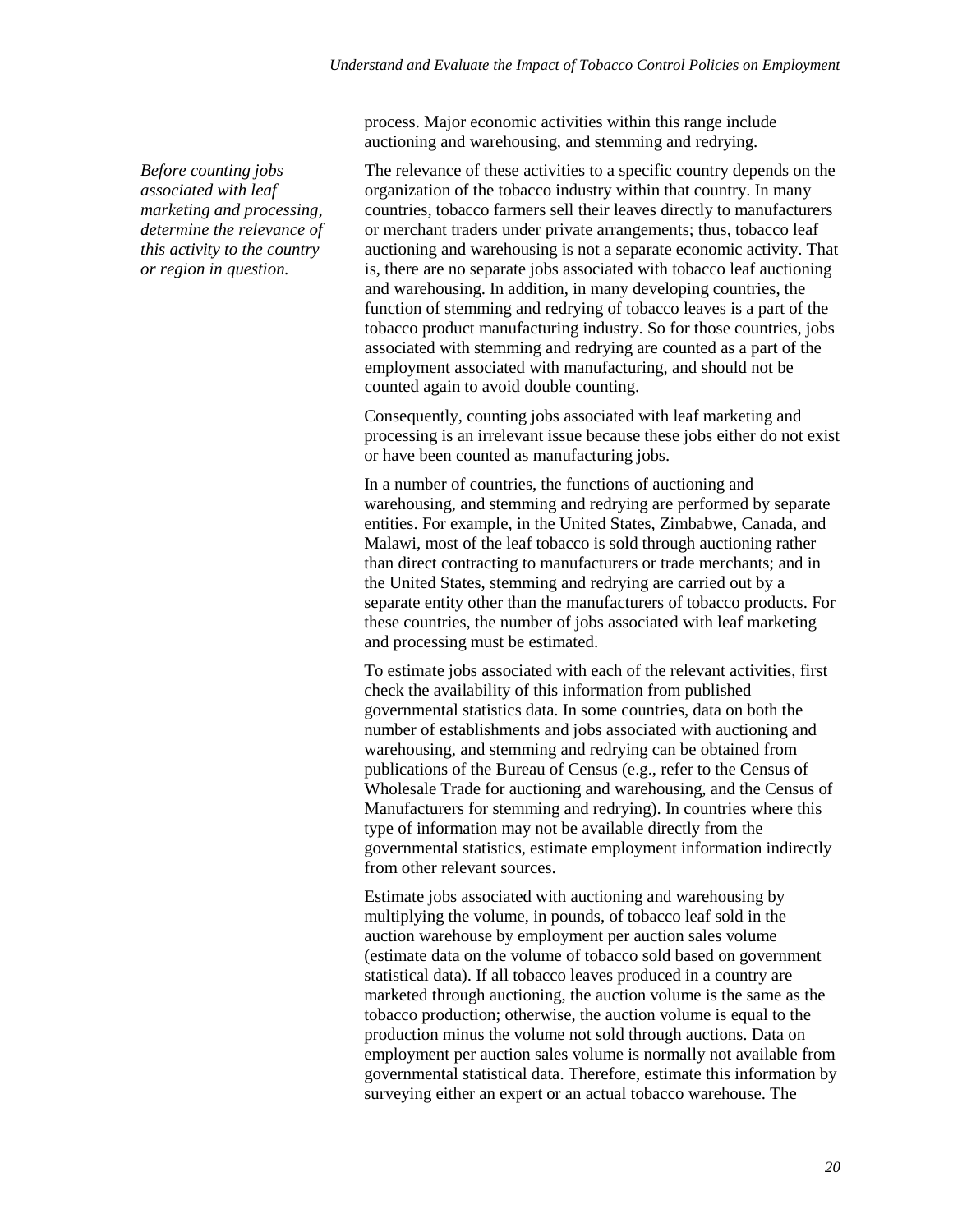survey should contain questions about the annual volume of tobacco the auction warehouse handles, the number of full-time employees and how many days they work each year, the number of part-time employees and how many hours a day and days a year they work. Since tobacco auctions are typically seasonal, first estimate the total number of hours of labor used, then convert those hours into a fulltime employee base. See Box 5.2 for an example of estimating jobs associated with tobacco auctioning and warehousing.

Estimate jobs associated with stemming and redrying in a similar way as the jobs associated with auctioning and warehousing. First, estimate the total units of tobacco leaves processed, which should be equal to the leaf consumption if all tobacco leaves imported are in unprocessed form. Leaf consumption data is available from government statistics. Then, estimate the hours of labor required for processing a unit by surveying a typical processing plant. Finally, calculate the total number of jobs associated with stemming and redrying by multiplying the units of tobacco leaves processed by the hours of labor per unit, divided by hours of labor per full-time employee per year.

## **Tobacco Product Manufacturing Employment**

Counting jobs associated with manufacturing tobacco products is relatively straightforward, since this information is available from governmental statistical data, by sector or industry, in most of the countries that make tobacco products and other tobacco products. For example, information on the number of tobacco establishments and jobs in the United States is available from the Bureau of Census, Census of Manufacturers (U.S. Department of Commerce, 1987a); and compiled data for many countries is provided by international organizations, such as the United Nations International Development

#### **Box 5.2. Counting Jobs Associated with Tobacco Auctioning and Warehousing**

1. Estimate the volume sold through auctioning:

Volume sold through auctioning = Total tobacco production – Tobacco marketed through private contract =  $1,626$  million –  $626$  million =  $1,000$  million pounds

2. Estimate hours of labor per sale volume from the survey data:

Volume of tobacco leaf handled per year for a warehouse = 1,000,000 pounds

Total number of hours of labor used  $=$  (Number of full-time employees  $\times$  Hours worked per day  $\times$  Days worked) + (Number of part-time employees  $\times$  Hours worked per day  $\times$  Days worked) =  $(5 \times 8 \times 120) + (10 \times 4 \times 30) = 6,000$  hours.

Hours of labor needed for handling every 100 pounds of tobacco =  $(6,000 \times 100) \div 1,000,000$  $= 0.6$  hours.

3. Estimate the jobs associated with tobacco auctioning and warehousing:

Total number of jobs = Volume of auctioning  $\times$  Hours of labor per sale volume  $\div$  Hours worked per full-time employee =  $((1,000 \text{ millions} \times 0.6) \div 100) \div 2,000 = 3,000$ .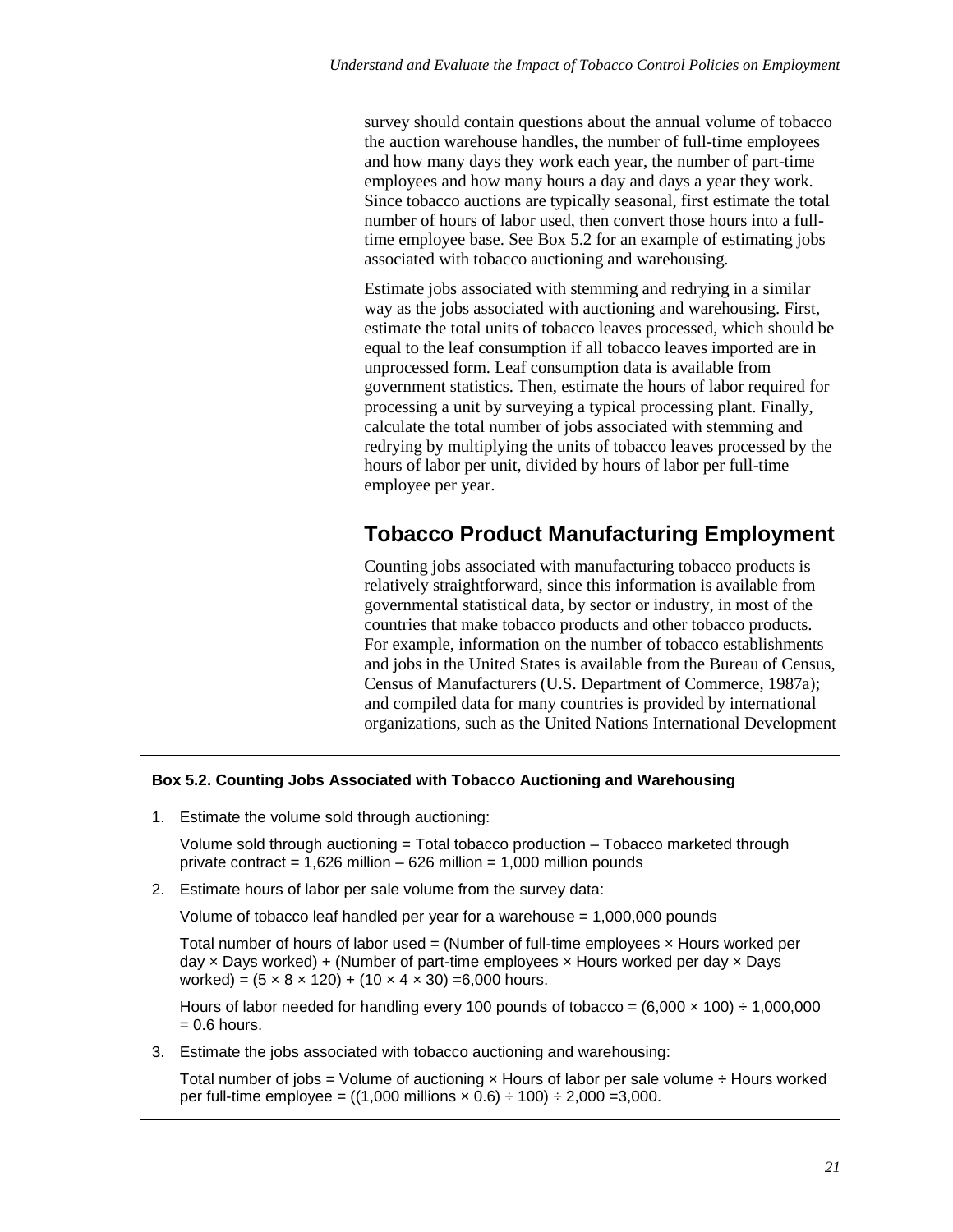Origination Database (UNIDO, 1999). Table 5.4 shows the number of jobs in tobacco manufacturing in major production countries in 1990.

To avoid double counting or miscounting, it is necessary to fully understanding which economic activities are included in the estimation of the number of jobs associated with tobacco product manufacturing. For example, in some countries, governmental statistical data may include jobs associated with tobacco stemming and redrying; while in other countries, governmental statistical data may include jobs associated with tobacco product wholesaling (especially if the manufacture has its own regional depot and transport facilities for the bulk distribution of finished products).

## **Tobacco Product Wholesale and Retail Employment**

Count or don't count jobs associated with tobacco product wholesaling depending on how the function of tobacco product wholesaling is arranged in a country. In many developing countries, tobacco product manufacturers perform the function of wholesaling. Thus it is not necessary to count these jobs since they are already included under tobacco product manufacturing. In other countries, such as the United States, wholesaling is done by separate entities responsible for tobacco products from the instances they leave the manufacturer to delivery to a retailer. In this case, count jobs associated with tobacco product wholesaling separately.

Counting jobs associated with wholesaling depends on the kind of information available in governmental statistical data. In countries where the government publishes wholesaling information by commodity group, the number of jobs associated with tobacco product wholesaling can be obtained from resources like the Census of Wholesale Trade from the Bureau of Census (U.S. Department of Commerce, 1987b). In other countries where employment information on tobacco product wholesaling is unavailable, the number of jobs must be estimated.

One way to estimate jobs is to multiply the total wholesale jobs in a country by the tobacco share. Maravanyika (1998) uses this method to estimate jobs in Zimbabwe. In 1992 there were 120 registered wholesalers employing 1,800 people, and tobacco products represented 5 percent of wholesalers' total turnover. Thus, the estimated jobs associated with tobacco wholesaling are 90 jobs  $(1,800 \times 0.05 = 90)$ .

Obtain information on the total number of jobs associated with the wholesaling industry from government published statistics on employment by industry, which should be available in most countries. However, the share of tobacco products in total wholesale turnover must be estimated by either surveying industry experts or the wholesale establishments. Surveys should address the total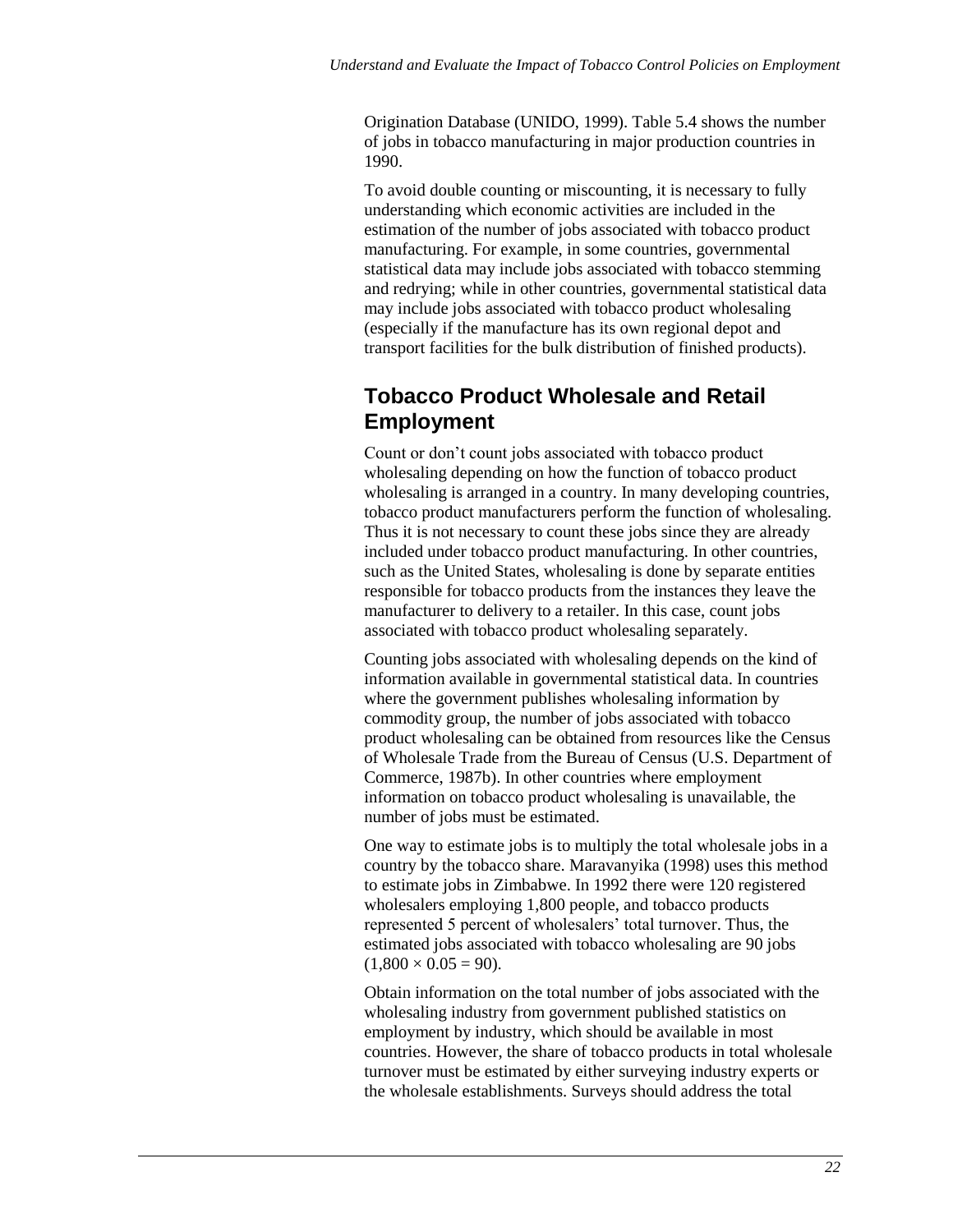| <b>Country</b>       | <b>Employment in Tobacco</b><br><b>Manufacturing (thousands)</b> | <b>Percent of Total</b><br><b>Manufacturing Employment</b> |  |
|----------------------|------------------------------------------------------------------|------------------------------------------------------------|--|
|                      |                                                                  |                                                            |  |
| China                | 265,000                                                          | N/A                                                        |  |
| Indonesia            | 241,126                                                          | 5.32                                                       |  |
| <b>United States</b> | 41,000                                                           | 0.19                                                       |  |
| Russia               | 33,000                                                           | N/A                                                        |  |
| Turkey               | 32,142                                                           | 1.56                                                       |  |
| Bangladesh           | 27,155                                                           | 1.6                                                        |  |
| Egypt                | 17,513                                                           | 1.24                                                       |  |
| Italy                | 15,845                                                           | 0.39                                                       |  |
| <b>Bulgaria</b>      | 15,300                                                           | N/A                                                        |  |
| Philippines          | 13,941                                                           | 0.88                                                       |  |
| United Kingdom       | 13,000                                                           | 0.25                                                       |  |
| Japan                | 12,000                                                           | 0.09                                                       |  |
| Thailand             | 10,500                                                           | 0.55                                                       |  |
| Iran                 | 10,500                                                           | 1.28                                                       |  |
| Poland               | 10,000                                                           | 0.25                                                       |  |
| Pakistan             | 9,400                                                            | 0.60                                                       |  |
| Spain                | 8,607                                                            | 0.32                                                       |  |
| Korea Rep            | 7,200                                                            | 0.17                                                       |  |
| Netherlands          | 7,000                                                            | 0.61                                                       |  |
| Romania              | 6,200                                                            | 0.18                                                       |  |
| Zimbabwe             | 5,414                                                            | N/A                                                        |  |
| Mexico               | 5,240                                                            | 0.14                                                       |  |
| France               | 5,100                                                            | 0.12                                                       |  |
| Canada               | 5,000                                                            | 0.23                                                       |  |
| Hungary              | 5,000                                                            | 0.43                                                       |  |

**Table 5.4. Employment in Tobacco Manufacturing in Selected Countries, 1990**

Source: UNIDO (1998)

turnover value of an establishment and the value of the tobacco products in a give period (such as one year).

Tobacco products are distributed to final consumers through a wide range of distribution outlets, including food stores, drug stores, department stores, and gas stations that also sell other, non-tobacco products. As a result, information on jobs associated with tobacco product retailing is generally not available from governmental statistical data, so it is necessary to estimate the number of jobs associated with tobacco product retailing indirectly, as follows. The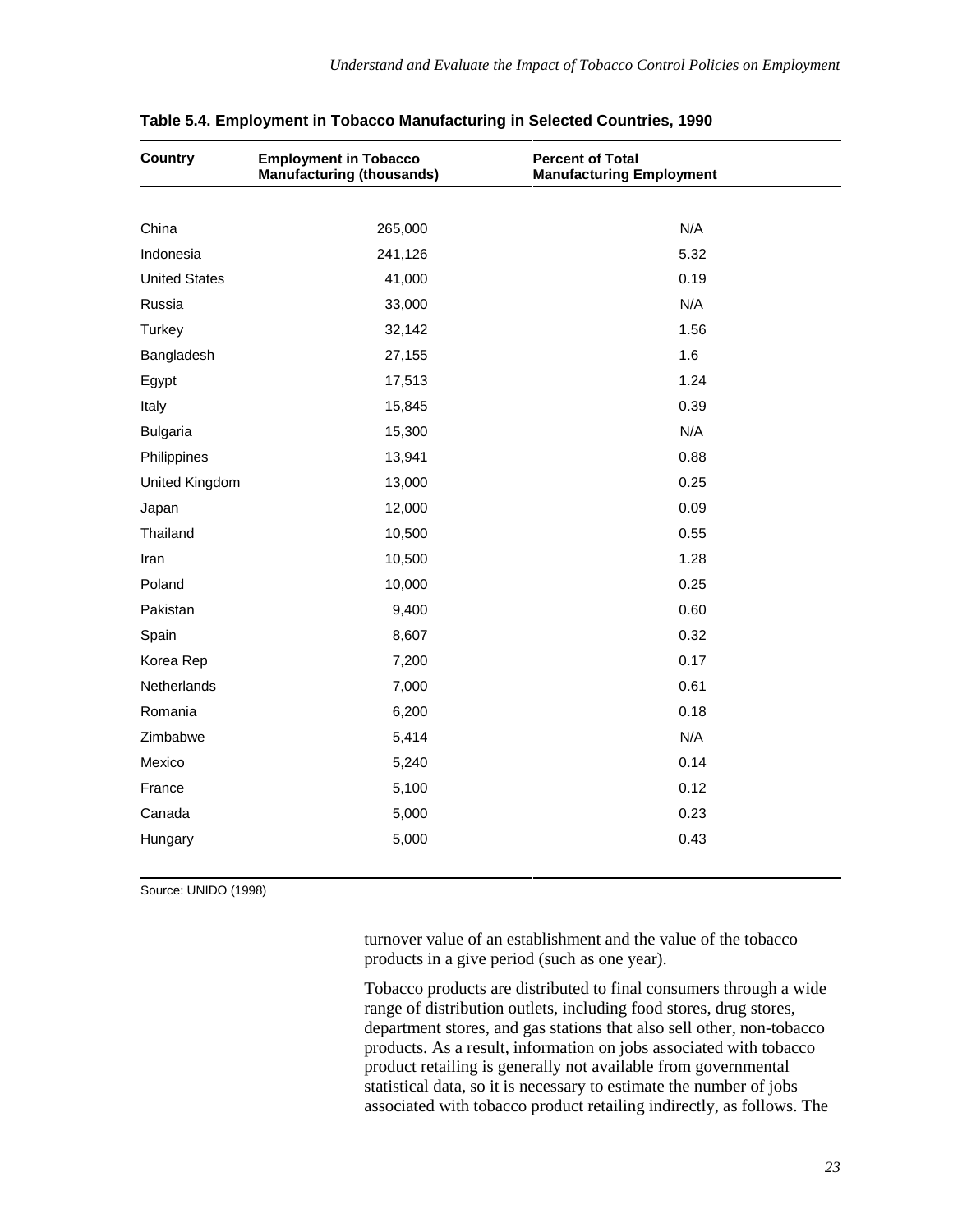total number of jobs associated with tobacco product retailing is equal to the sum of jobs associated with each retail outlet. The number of jobs in each outlet is calculated as the product of the number of full-time jobs in that outlet by the employment share of tobacco products. The tobacco product share of total retail sales or total net earnings is used to approximate the employment share of tobacco.

Information on jobs by major distribution outlets is normally available from government statistical data. For instance, in the United States, this information is found in the Employment and Earning publication of the Bureau of Labor Statistics, U.S. Department of Labor. Information on the tobacco share of total sales or total net earning in each outlet may not available in most countries, however. While the Census of Retail Trade, Merchandise Line Sales, U.S. Bureau of Census provides this information in the United States, in other countries a survey may be required to estimate this information. Include all of the outlets that carry tobacco products in the survey population. The survey should address the total sale value or net earning of a store, and the sale value or net earning for tobacco products. Where even this information is lacking, simplify the estimation by multiplying the total number of jobs in the retail sector by the share of tobacco in retail sales. For instance, in applying this simple method, Maravanyika (1998) estimates that the jobs associated with retailing in Zimbabwe total 8,030 (16% of the 50,190 retail jobs).

Table 5.5 shows an example of estimated jobs associated with tobacco product retailing, and Table 5.6 shows jobs associated with

| <b>Outlet</b>                         | <b>Gross</b><br>Number of<br><b>Employees</b> | <b>Percent of Time</b><br>Devoted to the<br>Job | Number of<br><b>Full-time</b><br><b>Employees</b> | <b>Proportion of</b><br><b>Outlet Carrying Share of</b><br><b>Tobacco</b> | Tobacco's<br><b>Sales</b> | Tobacco<br><b>Employment</b> |
|---------------------------------------|-----------------------------------------------|-------------------------------------------------|---------------------------------------------------|---------------------------------------------------------------------------|---------------------------|------------------------------|
|                                       | a                                             | b                                               | $c = a \times b$                                  | d                                                                         | e                         | $f = c \times d \times e$    |
| Grocery stores                        | 3,000,000                                     | 75%                                             | 2,250,000                                         | 60%                                                                       | 4%                        | 54,000                       |
| Merchandising<br>machine<br>operators | 68,000                                        | 75%                                             | 51,000                                            | 65%                                                                       | 13%                       | 4,310                        |
| Drug stores                           | 639,000                                       | 75%                                             | 475,250                                           | 65%                                                                       | 4%                        | 12,357                       |
| Gas stations                          | 670,000                                       | 75%                                             | 502,500                                           | 80%                                                                       | 4%                        | 16,080                       |
| Tobacco store<br>and stands           | 5,500                                         | 100%                                            | 5,500                                             | 100%                                                                      | 80%                       | 4,400                        |
| General<br>merchandising<br>stores    | 2,800,000                                     | 75%                                             | 2,1000,000                                        | 50%                                                                       | 4%                        | 42,000                       |
| Total                                 |                                               |                                                 |                                                   |                                                                           |                           | 133,147                      |

**Table 5.5. Estimating Jobs Associated with Tobacco Product Retail**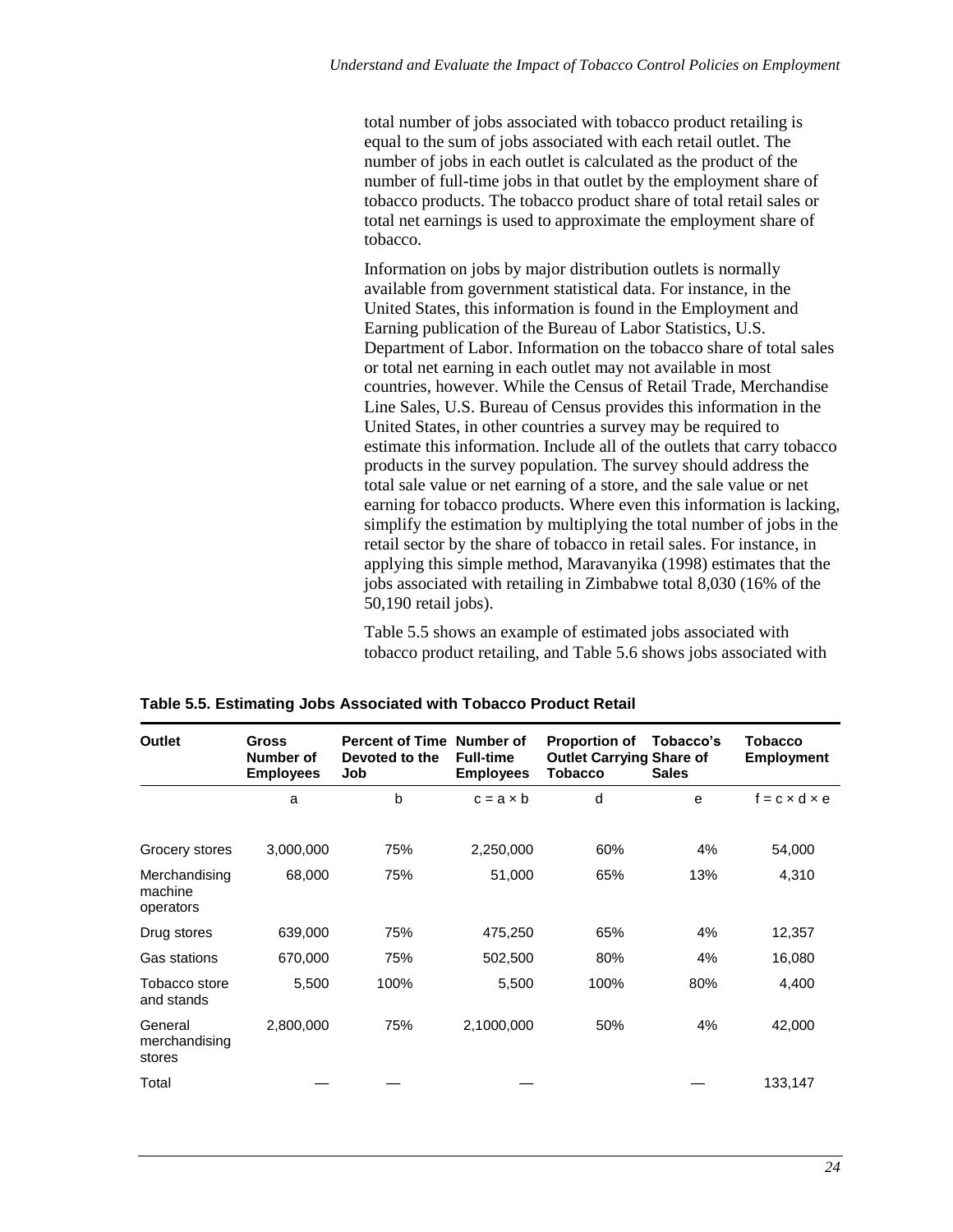wholesaling and retailing in selected countries in 1983 as estimated by Agro-Economic Services Ltd. and Tabacosmos Ltd. (1987).

| <b>Country</b>         | $FTE^{\dagger}$ Employed in<br><b>Number Employed in</b><br><b>Wholesale and Retail</b><br><b>Wholesale and Retail</b><br>(thousands)<br>(thousands) |                         | <b>Percent of theTtotal</b><br><b>Employment in Wholesale</b><br>and Retail |
|------------------------|------------------------------------------------------------------------------------------------------------------------------------------------------|-------------------------|-----------------------------------------------------------------------------|
|                        |                                                                                                                                                      |                         |                                                                             |
| China                  | 1,070                                                                                                                                                | 1,070                   | 0.9                                                                         |
| Indonesia              | 1,055                                                                                                                                                | 155                     | 1.8                                                                         |
| Pakistan               | 1025                                                                                                                                                 | 77                      | 2.6                                                                         |
| India                  | 900                                                                                                                                                  | 428                     | N/A                                                                         |
| United Kingdom         | 683                                                                                                                                                  | 87                      | 2.8                                                                         |
| Japan                  | 525                                                                                                                                                  | 35                      | 0.5                                                                         |
| Former USSR            | 512                                                                                                                                                  | 174                     | 1.9                                                                         |
| Former Germany Fed Rep | 474                                                                                                                                                  | 43                      | 1.1                                                                         |
| Brazil                 | 352                                                                                                                                                  | 120                     | 2.4                                                                         |
| Philippines            | 273                                                                                                                                                  | 52                      | 2.4                                                                         |
| <b>USA</b>             | 228                                                                                                                                                  | 76                      | 0.4                                                                         |
| Argentina              | 216                                                                                                                                                  | 8                       | 1.2                                                                         |
| Mexico                 | 198                                                                                                                                                  | 26                      | 1.0                                                                         |
| Italy                  | 177                                                                                                                                                  | 24                      | 0.7                                                                         |
| Thailand               | 159                                                                                                                                                  | 18                      | 0.8                                                                         |
| Bangladesh             | 158                                                                                                                                                  | 34                      | 44.0                                                                        |
| Poland                 | 148                                                                                                                                                  | 24                      | 1.8                                                                         |
| France                 | 141                                                                                                                                                  | 18                      | 0.9                                                                         |
| Portugal               | 117                                                                                                                                                  | $\mathbf{3}$            | 1.2                                                                         |
| Colombia               | 108                                                                                                                                                  | 30                      | 4.0                                                                         |
| <b>Burma</b>           | 107                                                                                                                                                  | 30                      | 2.2                                                                         |
| South Africa           | 103                                                                                                                                                  | 27                      | 2.8                                                                         |
| Egypt                  | 100                                                                                                                                                  | 39                      | 3.8                                                                         |
| Venezuela              | 100                                                                                                                                                  | $\overline{7}$          | 0.7                                                                         |
| Nigeria                | 97                                                                                                                                                   | 17                      | 32.0                                                                        |
| Greece                 | 93                                                                                                                                                   | 6                       | 1.7                                                                         |
| Czechoslovakia         | 82                                                                                                                                                   | 6                       | 0.7                                                                         |
| Turkey                 | 67                                                                                                                                                   | 34                      | 6.6                                                                         |
| Korea Rep              | 65                                                                                                                                                   | 14                      | 0.4                                                                         |
| Malaysia               | 63                                                                                                                                                   | 27                      | 14.1                                                                        |
| Algeria                | 55                                                                                                                                                   | 10                      | 3.0                                                                         |
| Former Yugoslavia      | 55                                                                                                                                                   | 12                      | 1.4                                                                         |
| Guatemala              | 55                                                                                                                                                   | 1                       | 2.4                                                                         |
| Kenya                  | 55                                                                                                                                                   | $\overline{\mathbf{4}}$ | 8.4                                                                         |
| Iraq                   | 53                                                                                                                                                   | $10$                    | 7.4                                                                         |
| Ethiopia               | 50                                                                                                                                                   | $\overline{c}$          | 0.1                                                                         |

#### **Table 5.6. Employment in the Distribution of Tobacco Products in Selected Countries, 1983**

† Full-time equivalent

Source: Agro-Economic Services Ltd and Tabacosmos Ltd (1987).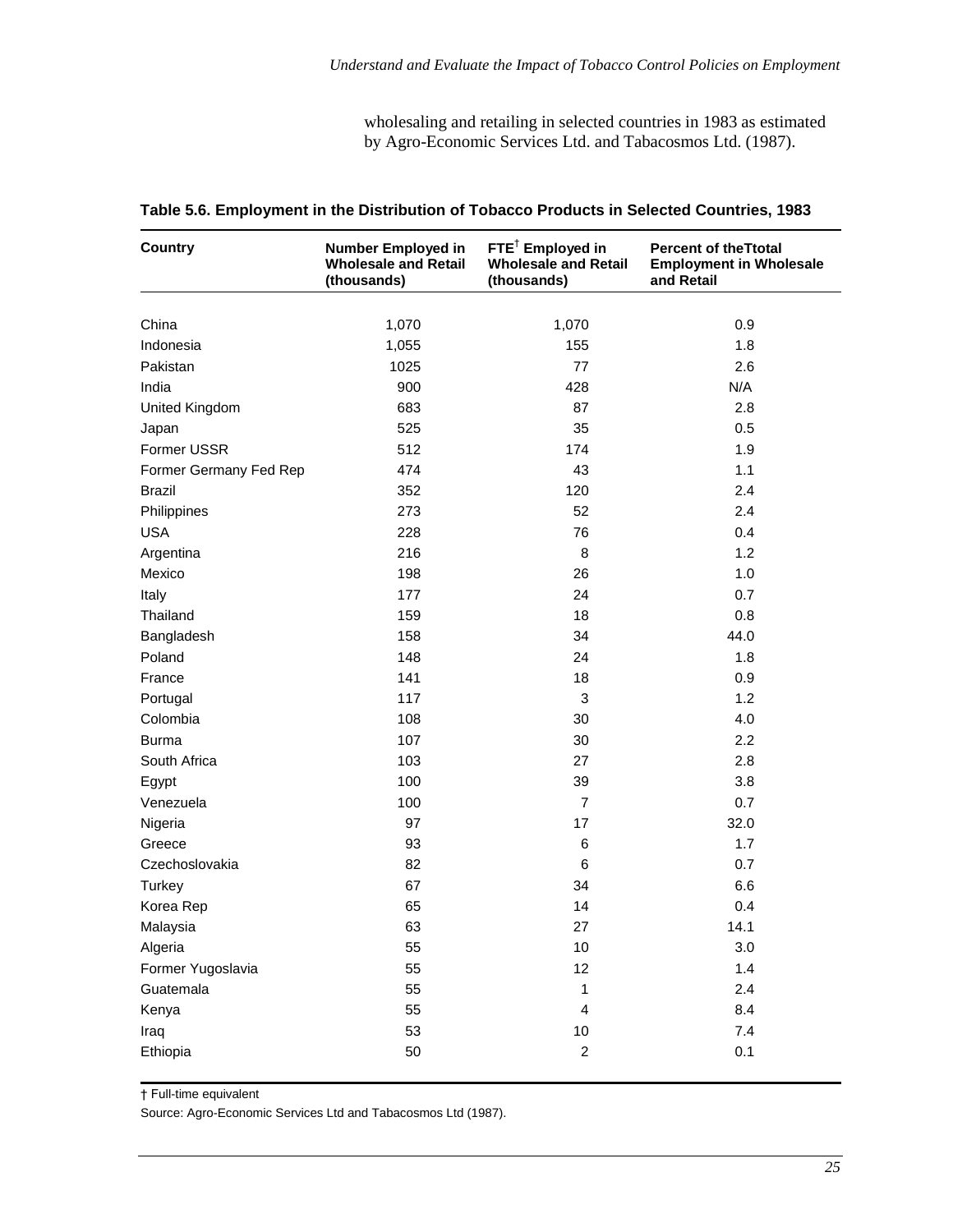# **Place Tobacco Industry Employment in the Realm of National Employment**

The absolute number of jobs associated with the tobacco industry has little bearing on its overall impact on a country's or region's employment. Rather, it is the ratio of those jobs to total employment that is of concern. Assess the relative importance of the tobacco industry on a country's or region's employment using four measurements:

- 1. the percentage of jobs associated with tobacco farming to total employment for agricultural production
- 2. the percentage of jobs associated with tobacco manufacturing to total employment in manufacturing
- 3. the percentage of jobs associated with wholesaling and retailing of tobacco products to total employment in wholesaling and retailing
- 4. the percentage of tobacco jobs to total national employment

Calculate these measures by dividing the number of jobs associated with tobacco in each sector by the total number of jobs in each sector, or by dividing the total number of jobs directly related to tobacco by the total national employment number (for selected countries, Tables 5.3, 5.4, and 5.6 show the percentage—or relevance—of tobacco jobs for each appropriate sector in the rightmost column).

In many countries, information on employment by sector is available from government statistical data resources. For example, in the United States, this information is available from the Bureau of Labor Statistics, Department of Commerce; in the United Kingdom, this information is available from the Department of Employments; information is also available by industry and sector from international organizations such as the United Nations, the World Bank, and the International Monetary Fund.

# **Consider Trends and Underlying Forces on Tobacco Industry Employment**

*Examine the trends and causes of tobacco-related employment over time to determine whether or not the industry's arguments against tobacco control are valid.*

The estimated number of jobs associated with the tobacco industry at a given point of time provides important information on the size of the tobacco industry in terms of the number of people who can be affected if tobacco use is eliminated. These numbers, however, don't provide information on *how* the jobs associated with the tobacco industry change over time. Often, the tobacco industry argues that a reduction in tobacco sales will lead to a massive job loss, implying that tobacco control measures are the main driving force determining employment levels in the tobacco industry. It is important to examine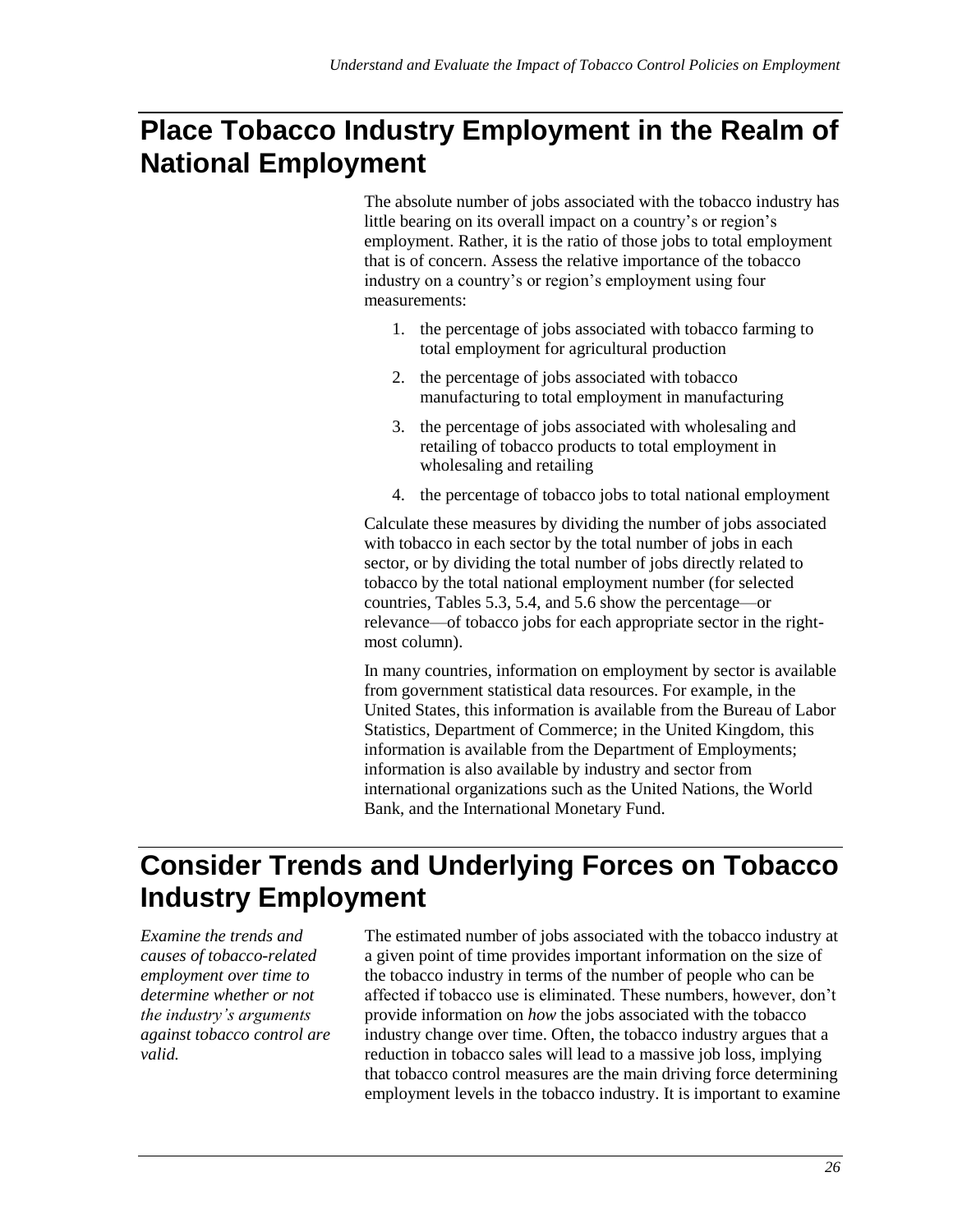the change in tobacco-related employment over time and to identify the forces that drive this change to determine if the tobacco industry's argument is valid.

In many countries, employment associated with tobacco farming has declined over time due to improved productivity of tobacco leaf. For example, while U.S. tobacco leaf production decreased from 1,914 million pounds to 1,714 million pounds (a reduction of 10 percent) between 1954 and 1997, the number of tobacco farms decreased from 512,000 to 89,700 (a reduction of over 80 percent) during the same period (Capehart, 2000). Many factors contribute to this increased productivity. In the United States, for example, the two factors responsible for increased productivity are changes in the governmental policies on tobacco, and new and better technologies. Policies that allow the lease and transfer or even the sale of production quotas remove the obstacles of moving tobacco production from less efficient to more efficient farmers. Further, technological improvements, such as better seeds and crop management, increases the yield of production, while mechanization of the production process, such as adopting a mechanical harvester in flue-cured tobacco production, greatly reduces the labor requirement.

The change in the number of jobs associated with tobacco farming follow the same declining trend, since the number of workers per tobacco farm does not change much over time. In Canada, the number of tobacco farmers declined 37 percent from 1971 to 1981, even though the output and acreage of tobacco production surged. Since 1986, output and acreage have both increased, yet the number of farmers has dropped (Allen *et al*, 1993).

The numbers of jobs associated with tobacco product manufacturing is also declining as a result of productivity or quality improvement introduced by tobacco product manufacturers (Jacobs *et al*, 2000). A study in the United Kingdom (PEIDA, 1991) shows that much of the decline in employment related to tobacco product manufacture between 1980 and 1990 is due to productivity improvements. In the United States, tobacco product-manufacturing jobs fell from 68,700 to 49,100 (or 29 percent) between 1982 and 1992 despite the fact that U.S. tobacco product output actually increased during that period (Arthur Anderson Economic Consulting, 1993). An increase in tobacco product production output accompanied by a decrease in tobacco product manufacturing jobs has also been observed in Colombia, Spain, Malaysia, Pakistan, and the Philippines (Jacobs *et al*, 2000).

A reduction in tobacco use as a result of tobacco control policies will lead to a smaller tobacco industry and, thus, a smaller number of tobacco-related jobs. However, from a historical perspective, productivity increases due to technological advances in both tobacco farming and tobacco product manufacturing impose a much larger impact than tobacco control policies on the reduction of jobs associated with the tobacco industry.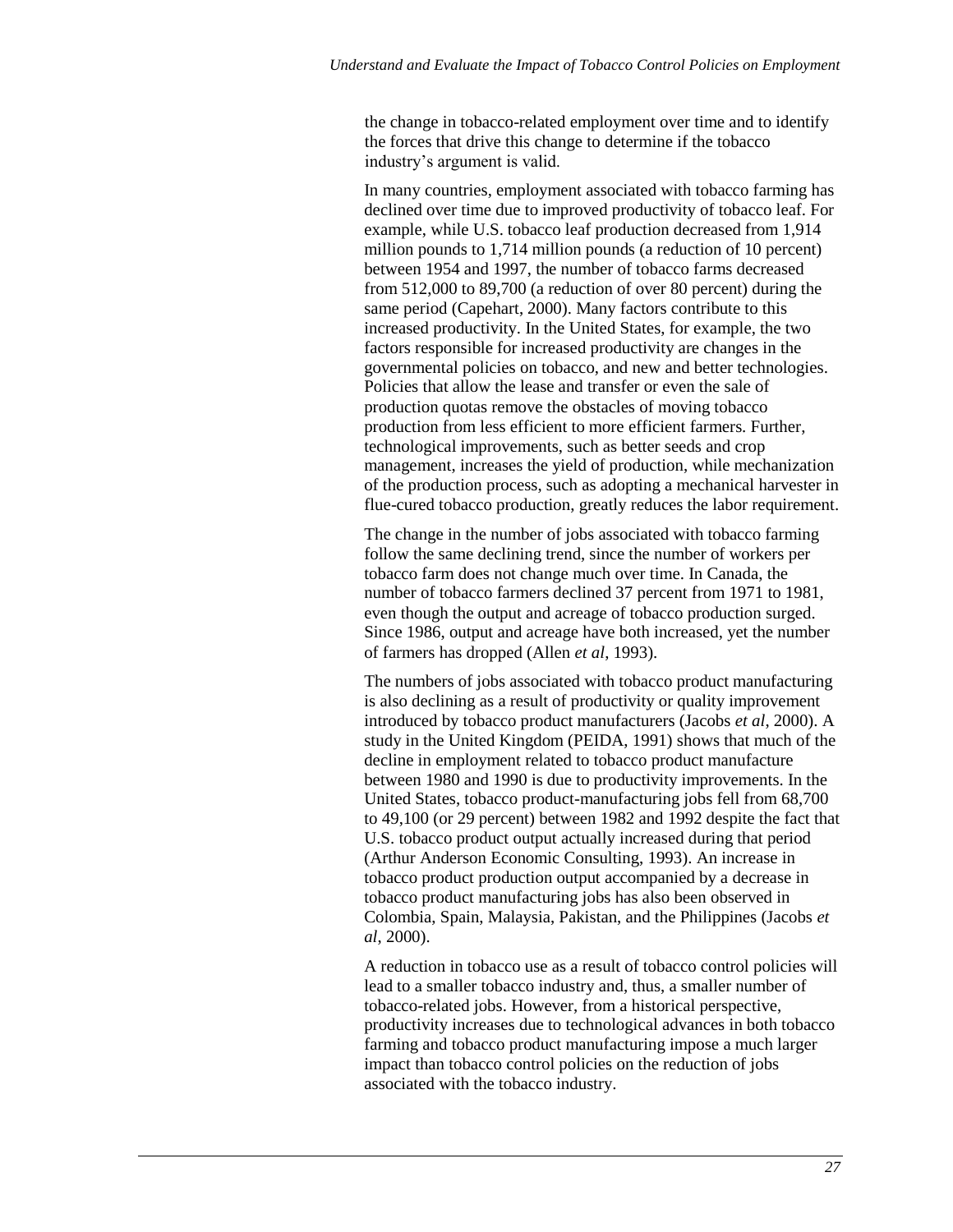# **V. Tobacco Control Policies and Industry Employment**

## **Predicate the Impact on Employment**

The impact of tobacco control policies on employment can be evaluated qualitatively based on the structure of country's or region's tobacco economy. Whether a country or region is a tobacco leaf producer, a tobacco product manufacturer, or both significantly determines how tobacco control policies affect national or regional employment (Jacobs *et al*, 2000). In general, the economic structure of leaf production and tobacco product manufacturing can be divided into five generic groups (Jacobs *et al*, 2000):

- 1. Areas that produce but do not consume tobacco are full exporters.
- 2. Areas that produce more tobacco than they consume are net exporters.
- 3. Areas that produce about as much as they consume are "self-contained" countries.
- 4. Areas that produce less than they consume are net importers.
- 5. Areas that do not produce tobacco but consume it are full importers.

Tobacco control policies aimed at reducing tobacco consumption affect employment differently in each of these cases. In general, as one moves from Group 5 to Group 1, the impact of tobacco control policy on employment becomes more complex due to increases in structural adjustment costs associated with moving to a smaller tobacco economy (Jacobs *et al*, 2000). For example, for a full importer, there are no losses of jobs associated with tobacco leaf production or tobacco product manufacturing when effective tobacco control policies are introduced; instead, the full employment impact falls on distribution of the tobacco products including importing,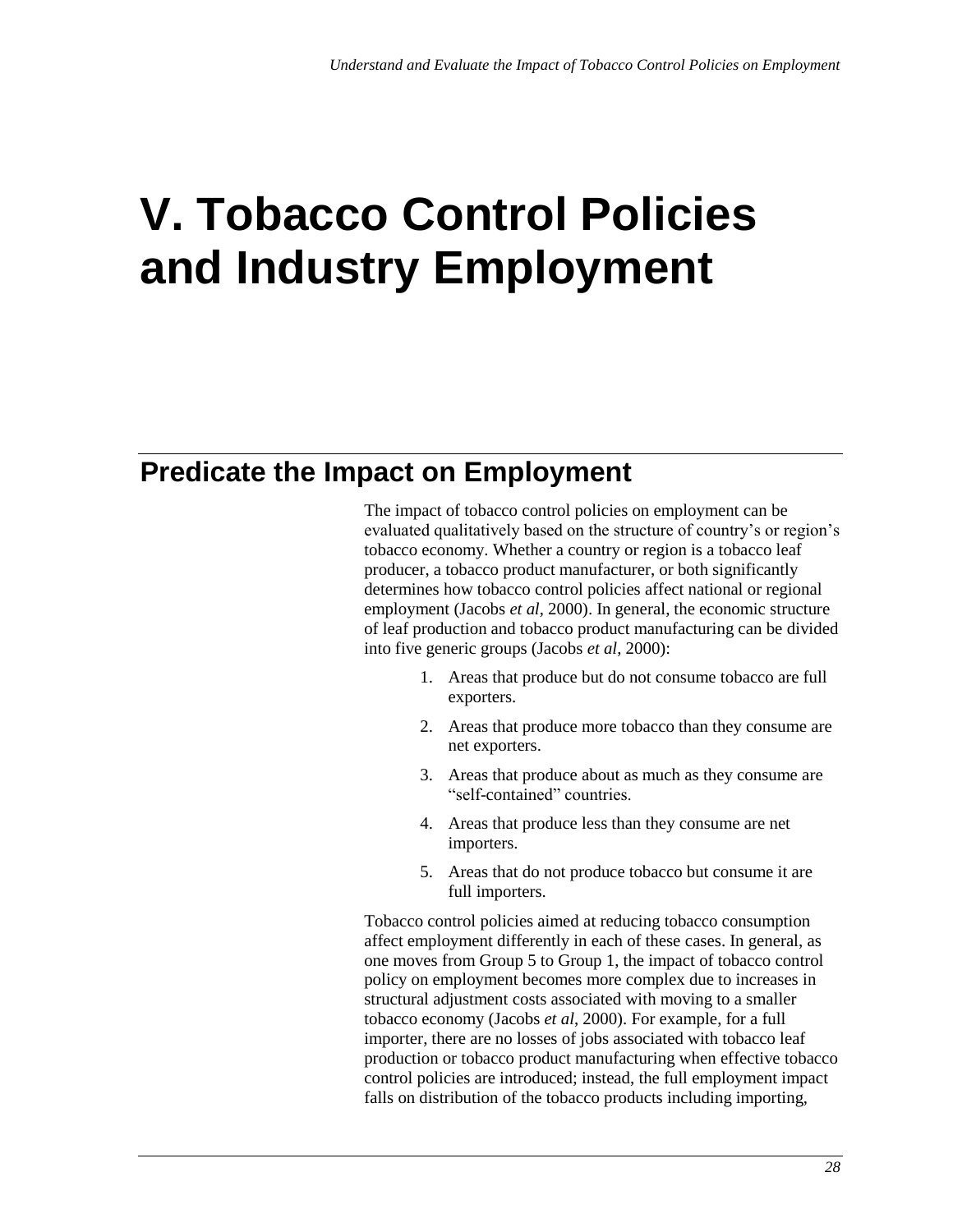wholesaling, and retailing. In general, jobs in countries that are net importers are less affected by tobacco control policies than those in net exporters. (Different structures of tobacco economies explain many of the results from the various studies depicted in Table 5.2.) While it is possible for a country or region to be categorized under Group 1, in practice this is very rare. Instead, countries and regions by and large fall into one of the last four groups.

A few major producers or exporters of tobacco, such as the United States, Canada, India, Brazil, Zimbabwe, Turkey, and Malawi, are categorized under Group 2. Given the large share of exports from the local production in these countries, tobacco-related employment is more responsive to the control policies affecting their export markets than to the domestic tobacco control policies. The net effect of domestic tobacco control policies on national employment is either positive or negative, depending on the number of jobs lost and gained as a result of consumers switching their spending from tobacco products to other goods and services. An empirical study of the United States (Warner *et al*, 1996) shows that eliminating or reducing tobacco spending has a positive effect on national employment.

The number of countries categorized under Group 3 is also relatively limited. The prominent members are China, the Philippines, Pakistan, Bulgaria, and South Africa. Like the case for Group 2 countries, the net impact of domestic control policies on national employment in these 'self-contained' countries cannot be determined *a priori*. On the one hand, tobacco control policies in these countries lead to a reduction in tobacco spending, thus, a fall in tobacco-related employment. On the other hand, consumers spend their money freed from tobacco products on other goods and services, which generates more jobs. The additional jobs gained in other sectors offset the jobs lost in tobacco-related industries. Thus, the net impact of a tobacco control policy on national employment depends on the magnitude of the two effects. Empirical studies on countries in this group, such as South African and Scotland, find a net positive employment effect from reduced tobacco expenditures (see Table 5.2).

Most countries are categorized under Groups 4 and 5. In general, a tobacco control policy has a positive impact on their economies as a whole, since most or all job losses in the tobacco production sector do not occur in these countries. However, the job creation effect, a result of switching consumer spending from tobacco products to other goods and services, does affect their national economies. Empirical study for these countries, such as Bangladesh, shows a large positive employment impact if tobacco consumption is eliminated (see Table 5.2).

This analysis does not consider that tobacco consumption in developing countries is still growing, mainly as a result of increasing personal disposable income. Considering this consumption growth trend, tobacco control policies in developing countries may not reduce tobacco consumption, and therefore may not negatively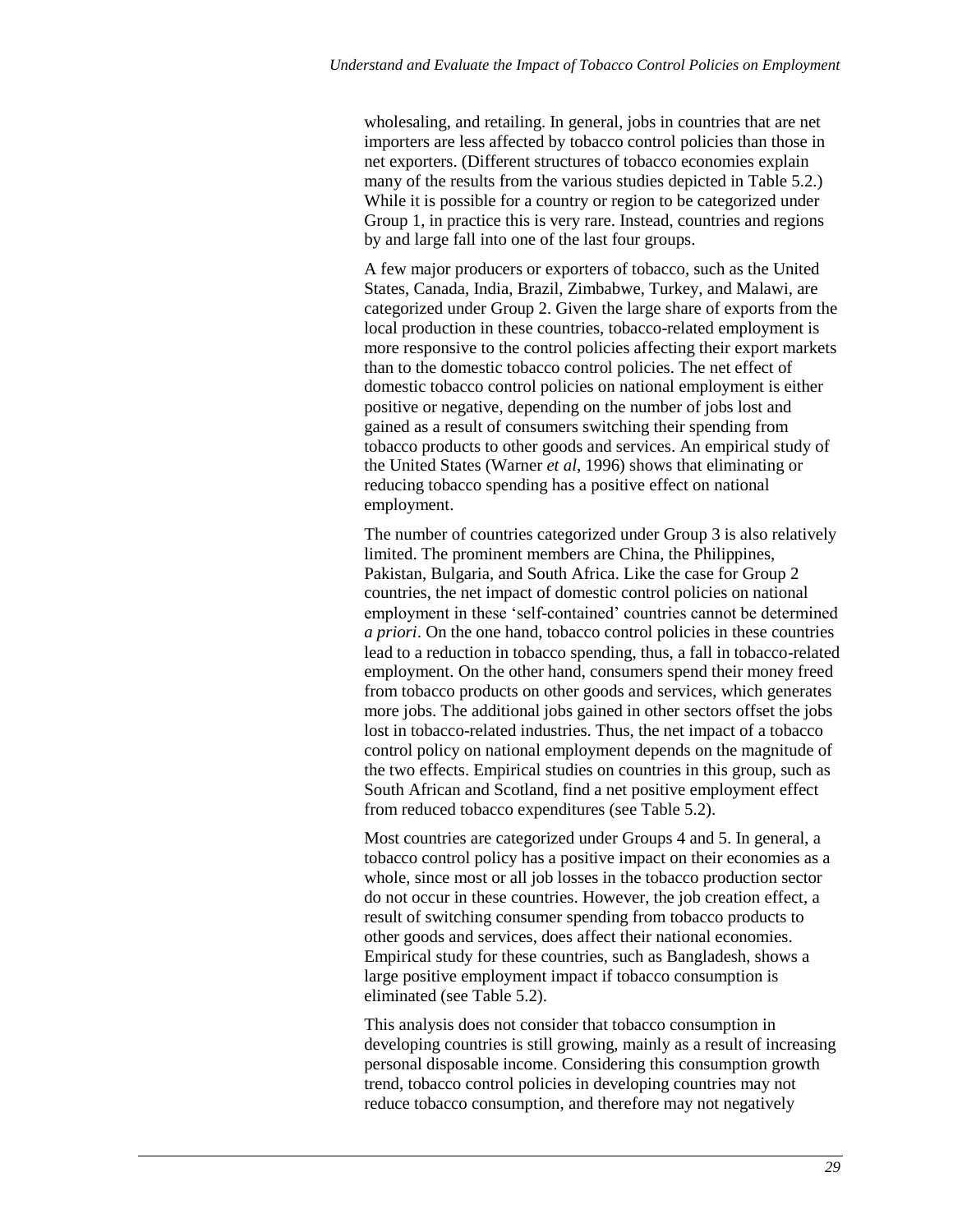impact jobs associated with the tobacco industry, at least in the shortterm. Instead, tobacco control policies may only slow the growth of tobacco-related employment.

In order to fully address policy makers' concerns about the impact of tobacco control policies on employment, it is necessary to go beyond qualitative analysis and conduct quantitative analysis. This will show the direction and magnitude of the impact of tobacco control polices on employment. In addition, such an analysis identifies changes in employment distribution across sectors or geographical regions, and indicates the magnitude of such an effect. Nearly all qualitative studies conducted to date use the input-output analysis framework.

# **Use an Input-Output Analysis to Evaluate the Impact on Employment**

### **Theory of the Input-Output Analysis**

Input-output analysis is a means of examining relationships within an economy, both between businesses and between businesses and final consumers. The analysis captures all monetary market transactions for consumption in a given time period. The resulting mathematical formulae allow examination of the effect of a change in one or several economic activities on an entire economy.

The core of the analysis is the construction and manipulation of input-output tables. These tables describe the flow of goods and services in the economy in matrix form. There are three different matrices in a standard input-output model:

- 1. inter-industry transaction matrix
- 2. direct requirement matrix
- 3. total requirement matrix

Each is explained below with the aid of a simple illustrative example.

#### *Inter-Industry Transaction Matrix*

The inter-industry transaction matrix describes the flow of goods and services between all individual sectors of an economy in a given year. The columns of the transaction matrix show the composition of input required by a particular industry to produce its output. The rows of the transaction matrix display the distribution of a particular industry's output throughout the economy. In other words, the columns show purchases by a particular industry from all other industries, and the rows show sales by a particular industry from all other industries. In Table 5.7, the data in the farming (agriculture) sector column show that, in order to produce its \$30 million output, the sector purchased \$4 million from farm enterprises, \$7 million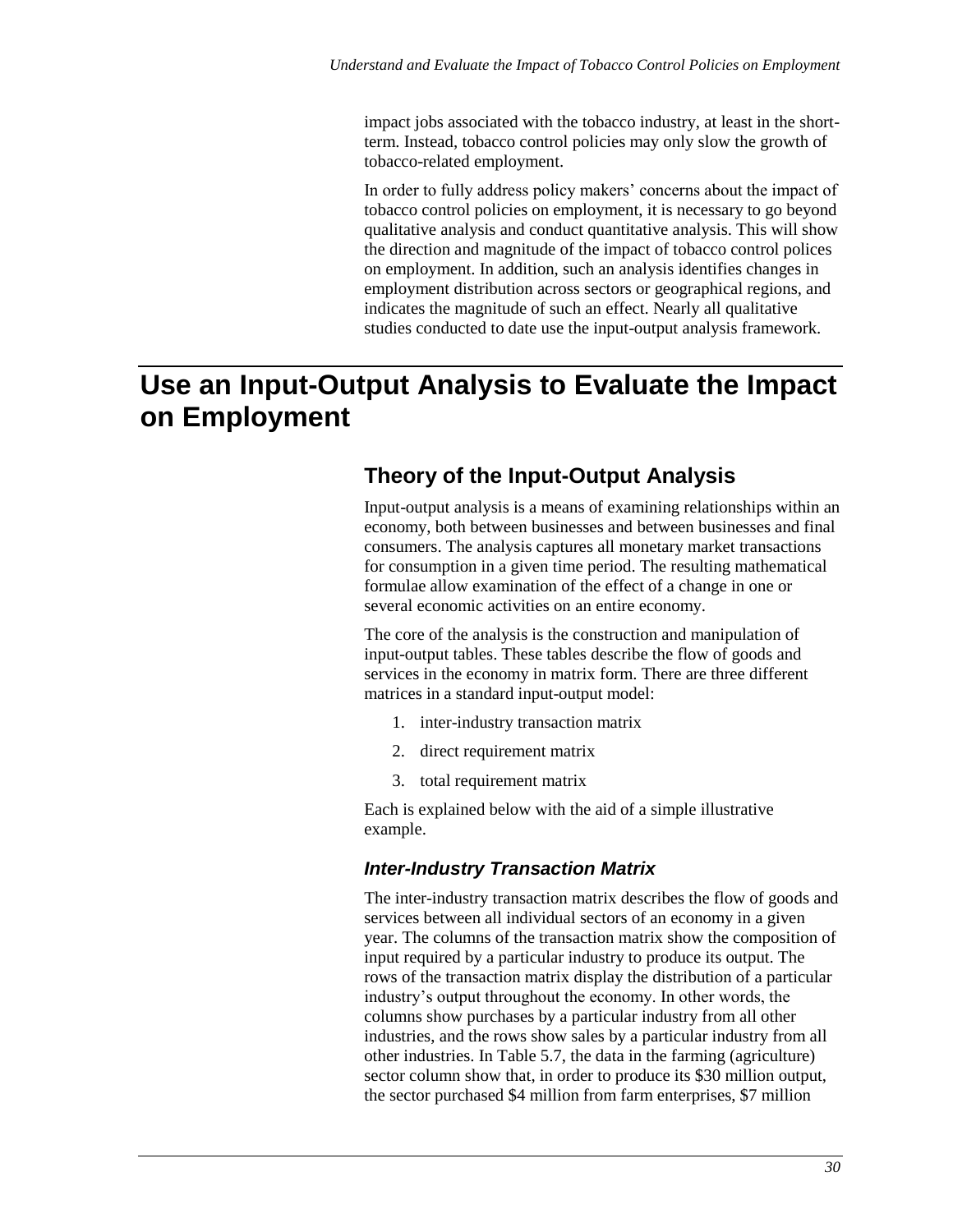|                      | <b>Agriculture</b> | Manufacturing | <b>Service</b> | <b>Final Demand</b> | <b>Total Output</b> |
|----------------------|--------------------|---------------|----------------|---------------------|---------------------|
|                      |                    |               |                |                     |                     |
| Agriculture          | 4                  | 8             | 2              | 16                  | 30                  |
| Manufacturing        | 7                  | 15            | 6              | 22                  | 50                  |
| Service              | 6                  | 5             | $\overline{4}$ | 10                  | 25                  |
| <b>Final Payment</b> | 13                 | 22            | 13             | 0                   | 48                  |
| <b>Total Inputs</b>  | 30                 | 50            | 25             | 48                  | 153                 |

**Table 5.7. Illustrative Input-Output Transactions Matrix**

from manufacturing firms, and \$6 million from service sectors, and made \$13 million in payments to the final payment sectors (households, gross savings, government, and imports). The data in the farming sector row indicate that the sector sold \$4 million to farm enterprises, \$8 million to manufacturing, \$2 million to services, and \$16 million to final demand.

#### *Direct Requirement Matrix*

The direct requirement matrix indicates the requirements from each industry for a particular industry to produce an average \$1 of output. Obtain these purchase coefficients by dividing the purchasing data in each industry column of the transaction matrix by the corresponding output value for that industry. The resulting purchasing coefficients, or input ratios, are the "production recipes" for a particular product. For example, Table 5.8 shows the results of these equations by using the data in Table 5.7, as follows. The first column (agriculture) shows that to produce an average \$1 output, the sector buys \$0.13 (4  $\div$  30) from farms, \$0.23 (7  $\div$  30) from manufacturing firms, and \$0.20 (6  $\div$  30) from service sectors, and makes \$0.44 (13  $\div$  30) of payments to the final payments sectors. Of course, the sum of these input ratios is one.

Assuming this matrix also represents the spending pattern necessary for additional production, it is possible to predict the effect of a

|                      | <b>Agriculture</b> | <b>Manufacturing</b> | <b>Service</b> |  |
|----------------------|--------------------|----------------------|----------------|--|
|                      |                    |                      |                |  |
| Agriculture          | 0.13               | 0.16                 | 0.08           |  |
| Manufacturing        | 0.23               | 0.30                 | 0.24           |  |
| Service              | 0.20               | 0.10                 | 0.16           |  |
| <b>Final Payment</b> | 0.44               | 0.44                 | 0.52           |  |
| <b>Total Inputs</b>  | 1.00               | 1.00                 | 1.00           |  |
|                      |                    |                      |                |  |

**Table 5.8. Illustrative Direct Requirement Matrix**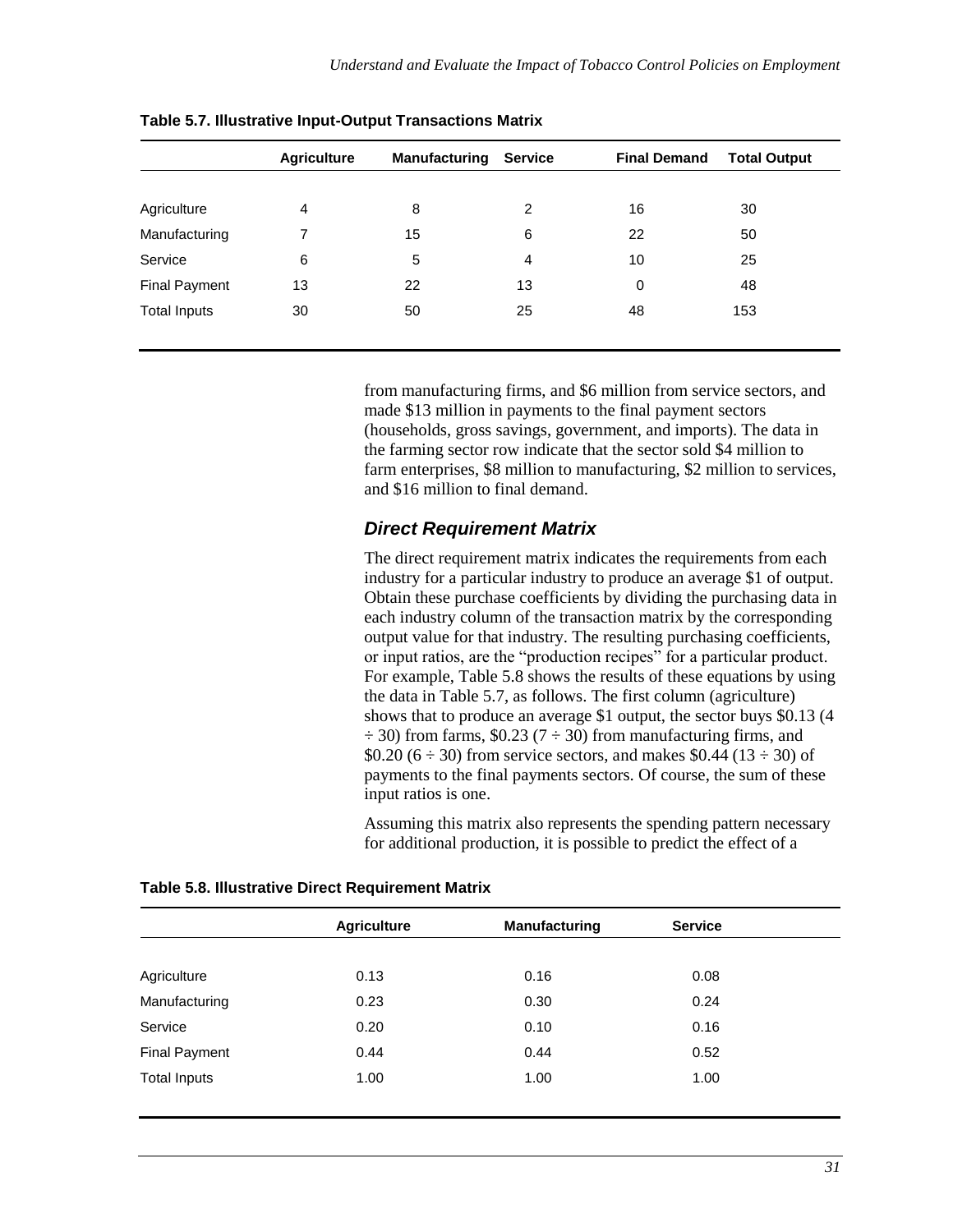change in final demand of the output on other sectors. For example, assume that export demand for agricultural products increases by \$10 million. Based on the data in Table 5.8, the new demand requires purchases of \$1.3 million from agriculture, \$2.3 million from manufacturing, and \$2.0 million from the service sector. This is called "direct effects" and in this example, they amount to a total impact on the economy of \$15.6 million (the initial change of \$10 million plus the total direct effect of \$5.6 million).

The effect of the increase in export demand on an economy, though, continues beyond the point where the direct effect occurs, due to additional purchases elsewhere. In the example, the agricultural sector increases purchases of manufactured goods by \$2.3 million. To supply agriculture's new need for manufacturing products, the manufacturing sector must increase production. To accomplish this, manufacturing firms purchase additional inputs from other sectors of the economy: \$0.37 million (2.3  $\times$  0.16) of agricultural goods, \$0.69 million (2.3  $\times$  0.30 = 0.69) from itself, and 0.23 million (2.3  $\times$  0.10) from the service sector. Thus, the impact on the economy from an increase in agricultural exports is more than the \$15.6 million first identified. The total impact is \$15.6 million *plus* the indirect effect on manufacturing (\$1.29 million) *plus* the indirect effect on the service sector (\$0.96 million) for a total of \$17.85 million.

#### *Total Requirement Matrix*

The cycle doesn't stop, however, after only two rounds of impacts. To supply the manufacturing sector with the newly required inputs, agriculture must increase output again, leading to an increase in manufacturing and trade sector outputs. The calculations continue until the additional increases drop to an insignificant amount. The total impact on an economy, then, is the sum of a series of direct and indirect impacts. The total requirement matrix, also called the Leontief Inverse Table, contains both the direct and indirect requirements (presented in Table 5.9). In addition to the interindustry interactions discussed above, this matrix can be extended to include the effect of household income and spending.

In Table 5.9, the data in the columns for each industry indicate the total requirements of all industries necessary for that industry to deliver \$1 of output to final demand. For example, for the

|               | <b>Agriculture</b> | <b>Manufacturing</b> | <b>Service</b> |
|---------------|--------------------|----------------------|----------------|
|               |                    |                      |                |
| Agriculture   | 1.28               | 0.32                 | 0.22           |
| Manufacturing | 0.55               | 1.64                 | 0.52           |
| Service       | 0.37               | 0.27                 | 1.30           |

**Table 5.9. Total Requirement (Direct and Indirect) Matrix**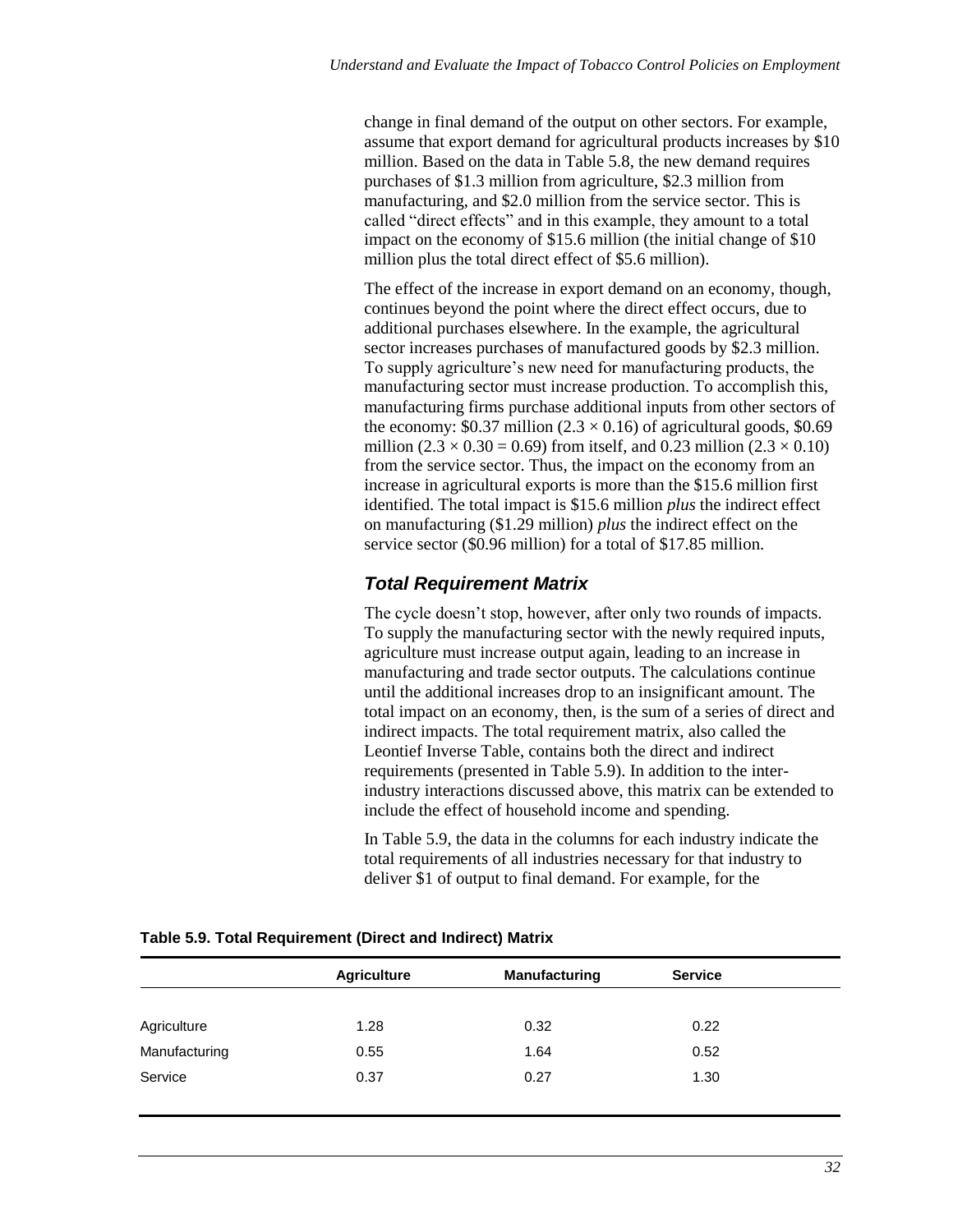agricultural sector to increase its output by \$1, it must increase its output by \$1.28 (including the initial \$1 increase), the manufacturing sector must increase its output by \$0.55, and the service sector must increase its output by \$0.37. The total output increase of agriculture is the sum of these three values, or 2.20 times larger that the initial output expansion in agriculture. This is the concept of an output multiplier, which is a summary measure of magnitude of the leverage that changes in one industry have on other industries.

The basic input-output model can be represented as a system of linear equations and expressed in matrix form.

Let  $X_i$  = total output of industry i

where  $X_{ij}$  = total amount of the product of industry i used by industry j

> $Y_i$  = total amount of  $X_i$  left over for final demand (consumption apart from other producing industries)

Then  $X_i = Y_i + \Sigma_i X_{ii}$ 

(i.e., outputs are equal to the transactions plus final demands)

Let  $a_{ii} = X_{ii} \div X_i$ 

Then  $X_i - \Sigma_i a_{ii} \times X_i = Y_i$ 

meaning that output minus transactions equals final demands.

Let  $A =$  matrix of  $a_{ii}$ 

 $X =$  vector of industry outputs

 $Y = vector$  of final demand

 $I =$  identity matrix

Then  $X = (I - A)^{-1} \times Y$ 

where:  $(I - A)^{-1}$  is called Leontief Inverse.

The equation shows that output is equal to Leontief Inverse multiplied by final demands. This relationship is also held in the form of changes:

 $\Delta X = (I - A)^{-1} \times \Delta Y$ 

In many cases, the dollar value of sector gross outputs may not ultimately be the most important measure of interest. Translate gross output requirements into employment coefficients, as such:

$$
E = \begin{bmatrix} e_1 \\ e_2 \\ e_3 \end{bmatrix}
$$

Then  $\xi = E \times X = E \times [(I - A)^{-1} Y]$  produces a vector whose element is the total amount of employment in each sector that accompanies the new final demand, or the change in amount of employments: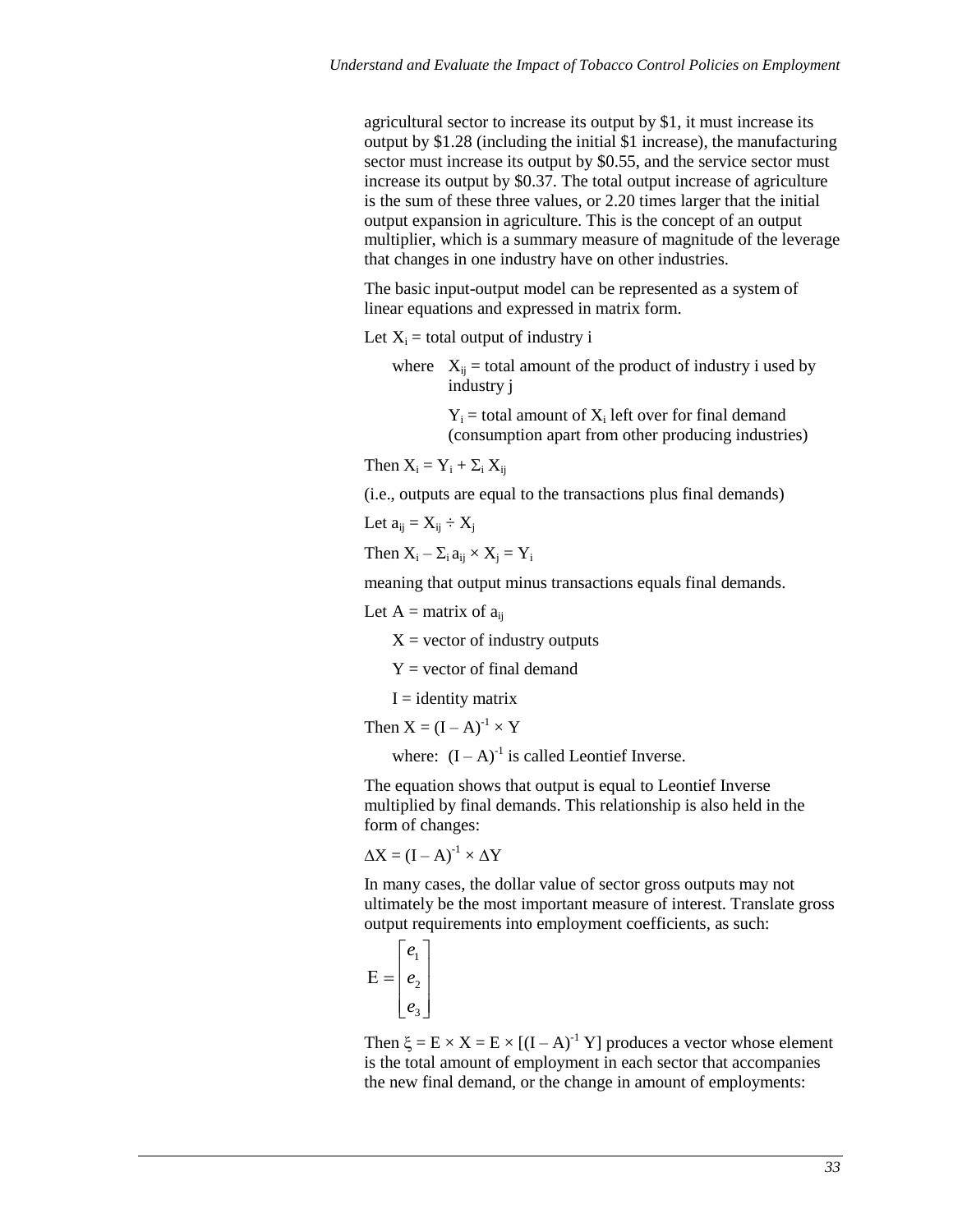$\Delta \xi = E \times \Delta X = E \times [(I - A)^{-1} \times \Delta Y]$ 

Box 5.3 shows an example of reducing spending on tobacco products on a country's outputs and employment. For further reading, Millard (1994) provides the theory behind the input-output analysis and more detail descriptions of the use of input-output tables.

#### **Box 5.3. Impact of Reducing Tobacco Expenditure on National Output and Employment**

- 1. Assumptions
	- a. Reducing tobacco expenditure by \$3 million results in a decline in final demand in three distribution sectors: \$1 million for agricultural goods, \$1.5 million for manufacturing goods, and \$0.5 million in the service sector  $(\Delta Y_f)$ . In matrix form, this is

$$
\Delta \mathbf{Y}_{\text{f}} = \begin{bmatrix} -1.0 \\ -1.5 \\ -0.5 \end{bmatrix}
$$

b. Spending the released tobacco expenditures lead to an increase in final demand in three distribution sectors: \$0.5 million for agricultural goods, \$1.0 million for manufacturing goods, and \$1.5 million in the service sector  $(\Delta Y_i)$ . In matrix form, this is

$$
\Delta \mathbf{Y}_{i} = \begin{bmatrix} 0.5\\1.0\\1.5 \end{bmatrix}
$$

c. The total requirement matrix or Leontief Inverse ( $[I - A]^{-1}$ ) is the same as Table 5.8.

 $\overline{\phantom{a}}$  $\overline{\phantom{a}}$ J  $\overline{\phantom{a}}$  $\mathsf{L}$  $\mathbf{r}$ L  $\mathbf{r}$  $I-A)^{-1} =$ 0.37 0.27 1.30 0.55 1.64 0.52 1.28 0.32 0.22  $(I-A)^{-1}$ 

d. Employment-output ratios (E) are 500 full-time jobs per million-dollar output for agriculture, 300 for manufacturing sector, and 600 for service sector. In matrix form, this is

$$
E = \begin{bmatrix} 500 \\ 300 \\ 600 \end{bmatrix}
$$

- 2. Net effect of changing consumer spending on the output of the economy
	- a. The fall in output as a result of reducing tobacco spending  $(\Delta X_f)$  is

 $\overline{\phantom{a}}$  $\overline{\phantom{a}}$ ┙  $\overline{\phantom{a}}$  $\mathsf{L}$  $\mathsf{L}$ L  $\mathbf{r}$  $\overline{\phantom{a}}$  $\overline{\phantom{a}}$  $\overline{\phantom{a}}$  $\overline{\phantom{a}}$  $\mathsf{L}$  $\mathbf{r}$ L  $\overline{a}$  $\overline{\phantom{a}}$  $\overline{\phantom{a}}$ 」  $\overline{\phantom{a}}$  $\mathsf{L}$  $\mathbf{r}$ L  $\overline{a}$  $X_f = (I - A) \times \Delta Y$ - $\overline{a}$  $\overline{a}$  $=$  $\overline{a}$  $\overline{a}$  $\overline{a}$  $\Delta X_f = (I - A)^{-1} \times \Delta Y_f =$ 1.43 3.27 1.87 0.5 1.5 1.0 0.37 0.27 1.30 0.55 1.64 0.52 1.28 0.32 0.22 f  $f_{\rm f} = (I - A)^{-1}$ 

b. The increase in output as a result of spending the released tobacco money  $(\Delta X_i)$  is

$$
\Delta X_{i} = (I - A)^{-1} \times \Delta Y_{i} = \begin{bmatrix} 1.28 & 0.32 & 0.22 \\ 0.55 & 1.64 & 0.52 \\ 0.37 & 0.27 & 1.30 \end{bmatrix} \begin{bmatrix} 0.5 \\ 1.0 \\ 1.5 \end{bmatrix} = \begin{bmatrix} 1.29 \\ 2.70 \\ 2.41 \end{bmatrix}
$$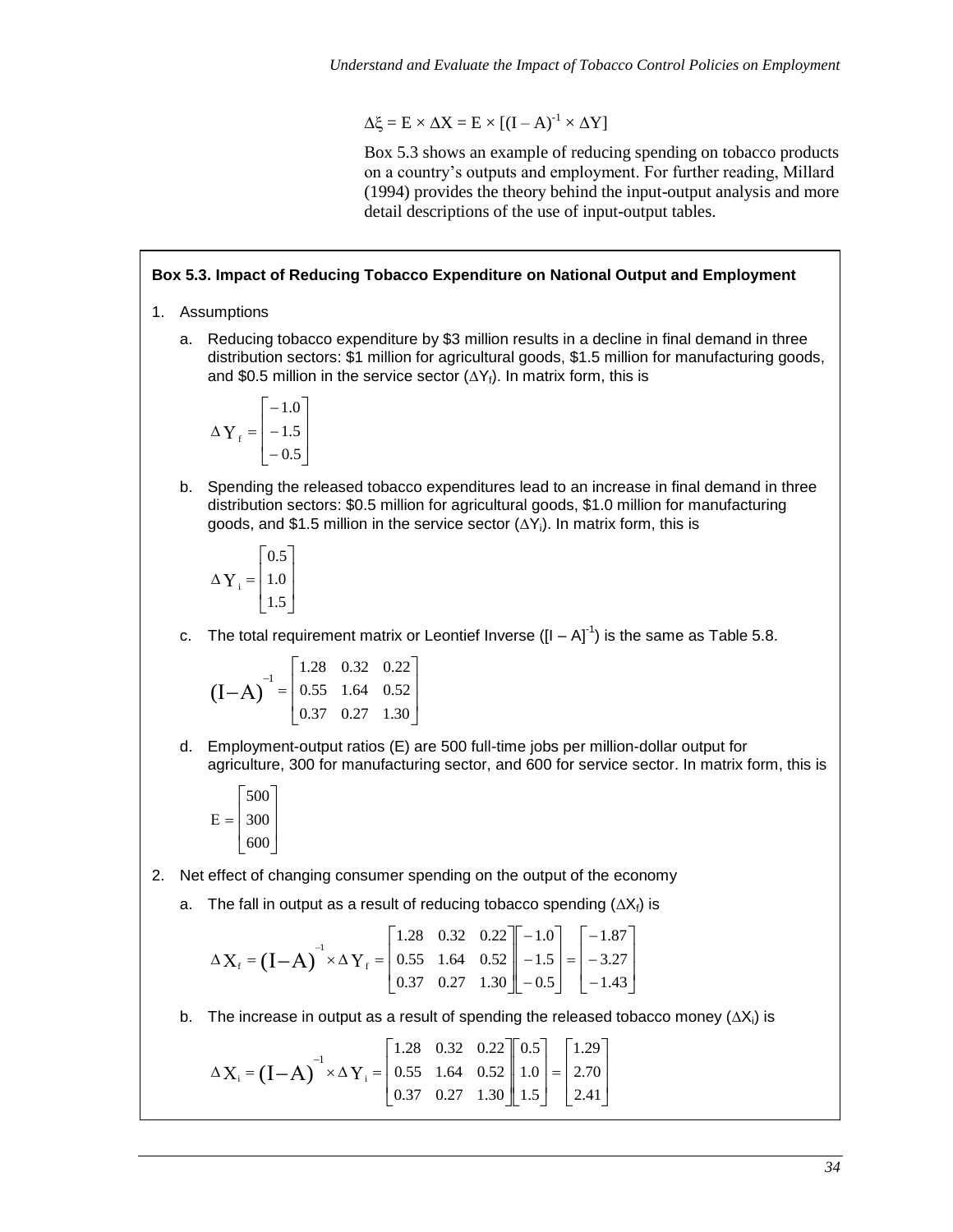#### **Box 5.3. Impact of Reducing Tobacco Expenditure on National Output and Employment (continued)**

c. The net change in output  $(\Delta X_n)$  is

$$
\Delta_{\mathbf{X}_{n}} = \Delta_{\mathbf{X}_{f}} - \Delta_{\mathbf{X}_{i}} = \begin{bmatrix} -1.87 \\ -3.27 \\ -1.43 \end{bmatrix} - \begin{bmatrix} 1.29 \\ 2.70 \\ 2.41 \end{bmatrix} = \begin{bmatrix} -0.58 \\ -0.57 \\ 0.98 \end{bmatrix}
$$

Since the unit of measure for outputs across the three sectors is the same, the output change can be summed. In this case, the net change in the national output is \$–0.17 million  $(-0.58 + -0.57 + 0.98)$ .

- 3. Converting the change in output into change in employment
	- a. The decline in employment due to reducing tobacco spending  $(\Delta \xi_i)$  is

$$
\Delta \xi_{\rm f} = \mathbf{E} \times \Delta \mathbf{X}_{\rm f} = \begin{bmatrix} 500 \\ 300 \\ 600 \end{bmatrix} \begin{bmatrix} -1.87 \\ -3.27 \\ -1.43 \end{bmatrix} = \begin{bmatrix} -935 \\ -981 \\ -855 \end{bmatrix}
$$

b. The increase in employment from spending the released tobacco money  $(\Delta \xi_i)$  is

$$
\Delta \xi_{i} = E \times \Delta \mathbf{X}_{i} = \begin{bmatrix} 500 \\ 300 \\ 600 \end{bmatrix} \begin{bmatrix} 1.29 \\ 2.70 \\ 2.41 \end{bmatrix} = \begin{bmatrix} 645 \\ 808 \\ 1443 \end{bmatrix}
$$

c. The net change in employment  $(\Delta \xi_n)$  is

$$
\Delta \xi_n = \Delta \xi_f - \Delta \xi_i = \begin{bmatrix} -935 \\ -981 \\ -855 \end{bmatrix} - \begin{bmatrix} 645 \\ 808 \\ 1443 \end{bmatrix} = \begin{bmatrix} -290 \\ -173 \\ 588 \end{bmatrix}
$$

Since the assumption is that the employment/output ratio is based on full-time employment, employment across the three sectors can be summed to get the overall employment impact. In this case, the change in employment is 125 (–290 + –173 + 588). Otherwise, part-time employment must be converted into the full employment base before summing (see the example in Table 5.10 for the conversion).

4. Sensitivity analysis

Question: How might changes in assumed consumer expenditure patterns affect the impact of reducing tobacco expenditure on employment?

Answer: Assume that a larger percentage of the released tobacco expenditure is spent on the service sector (i.e., repeating steps 2–3 yields an increase of 242 in national employment).

$$
\Delta Y_{i} = \begin{bmatrix} 0.5 \\ 0.5 \\ 2.0. \end{bmatrix}
$$

Conclusion: Reduced smoking leads to a decline in the national output by \$0.17 million, but an increase in the national employment of 125 full-time jobs. The positive impact of reduced smoking on employment increases as more of the surplus tobacco expenditure is spent on labor-intensive industries.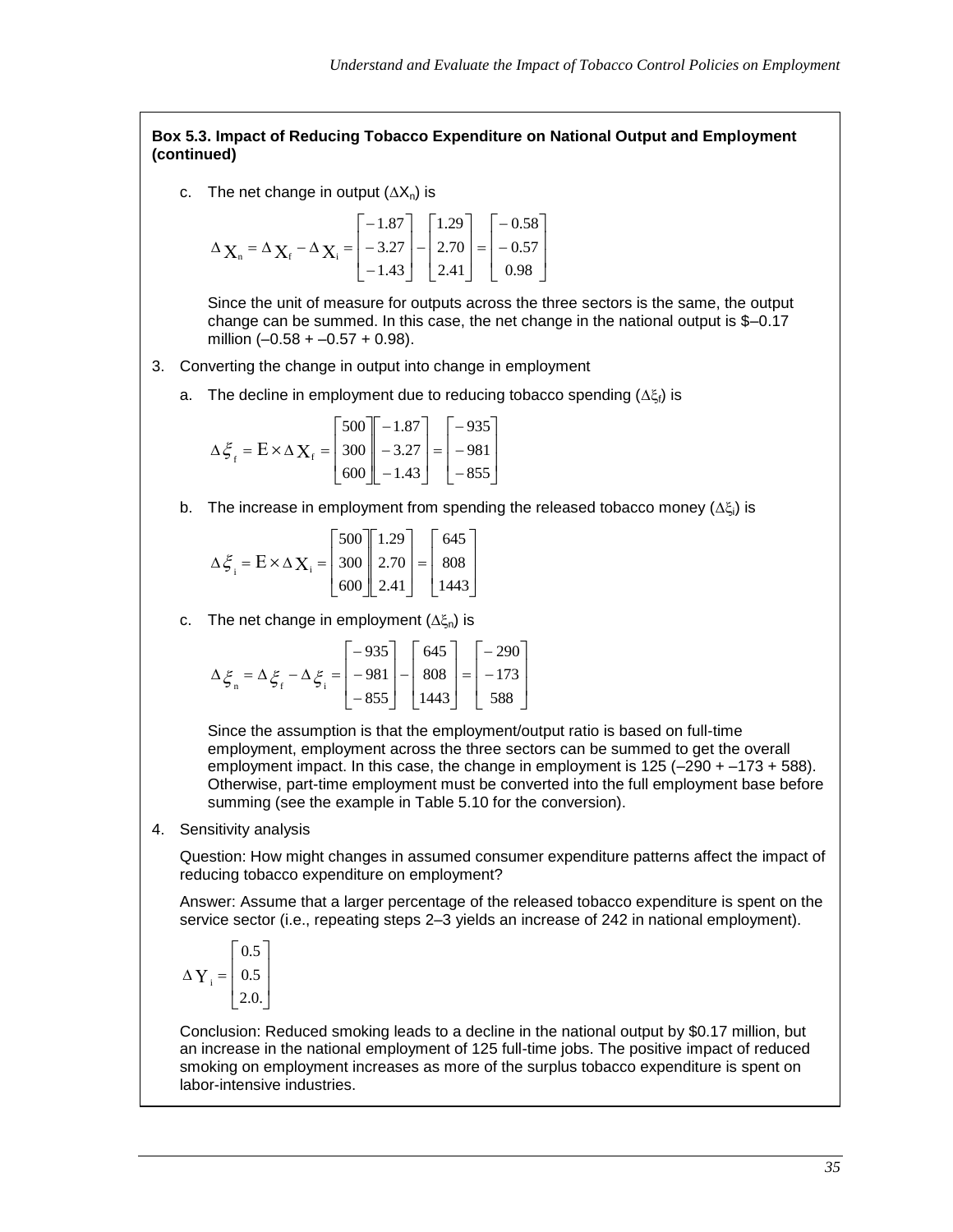### **How to Collect Data for the Input-Output Analysis**

The heart of any input-output analysis is the table of coefficients describing the relationship between inputs and outputs for a particular economy. Unfortunately, the raw information needed for producing such a table is not always available from published government statistical data in many countries. Even if available, the information may not be in a form usable for the specific requirement of the input-output table. Acquiring this information through surveys is an expensive and time-consuming task. Thus, it is not advisable to construct such tables from scratch.

However, input-output tables of national economies have been constructed for many countries, and are available from various government agencies, academic institutions, commercial consulting firms, and international organizations. Amachree (1988) identifies tables available from the National Economic Social Development Board in Thailand, the Ministry of Economic Affaire and Finance in Ivory Coast, Malaysian Statistical Office in Malaysia, National Economic and Development Authority in Philippine, and the Ministry of Economic Affair and Finance in Jordan. In South Africa, tables are available from commercial banks (Van der Merwe, 1998a). In the United Kingdom, the Central Statistical Office provides a table. In the United States, input-output tables for the national economy or regional economies are available from the commercial firm, Minnesota IMPLAN Group, Inc. This firm also produces the commercial software *IMPLAN*, which provides step-by-step procedures in conducting input-output analysis for the United States and its subregions. The U.S. Department of Commerce also maintains a national input-output table (U.S. Department of Commerce, 1990a). In China, academicians constructed a national input-output table and periodically update it for use in economic planning and policy analysis (Polenska and Chen, 1991). Inputoutput tables are also constructed by international organizations such as the World Bank (Van der Merwe, 1998b and 1998c) and the United Nations Industrial Development Organization, which publishes input-output tables for a number of developing countries, including Algeria, Bangladesh, Burundi, Chile, Congo, Ghana, Ivory Coast, Kenya, Madagascan, Malta, Mexico, Papua New Guinea, Philippines, Republic of Korea, Senegal, Sri Lanka, and Zambia (UNIDO, 1985).

In some cases, the input-output table for a country is available but needs adjustment or modification. For instance, the table might be based on national economy data that is now out of date. In this case, adjust the table based on the current condition of the economy. However, updating the technical coefficients of an input-output table is a complicated and time-consuming process and involves complex methods. Thus, it is advisable to work with an expert who is knowledgeable in input-output analysis. Refer to the book "Input-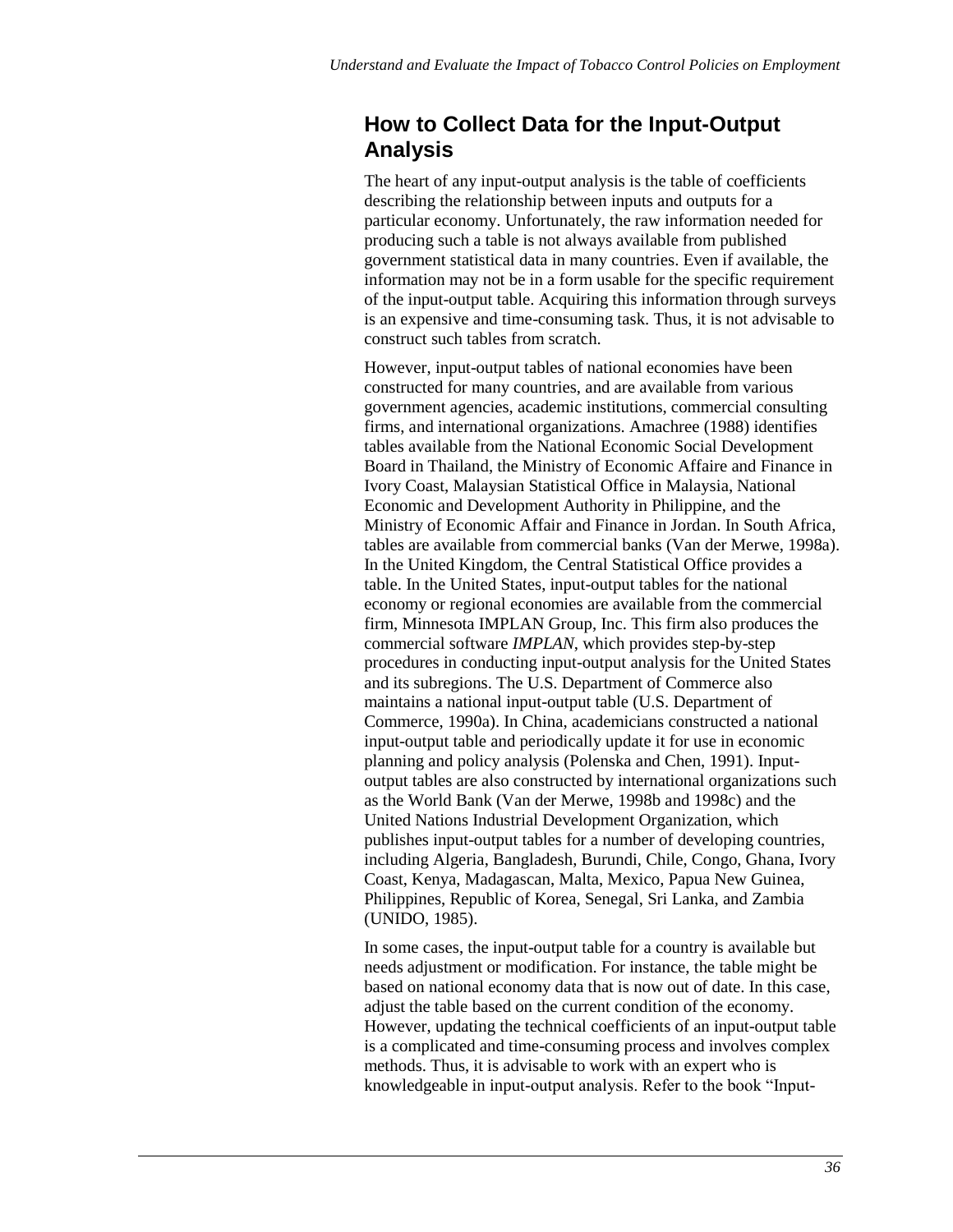Output Analysis: Foundations and Extension" by Miller and Blair (1994) for more information.

Another set of information needed for an input-output analysis is the level of reduction in tobacco expenditures as a result of tobacco control policy. Obtain data on consumer spending on tobacco products from relevant government statistical publications. For example, in the United States, the consumer expenditure on various tobacco products can be found in tobacco statistics published by the U.S. Departments of Agriculture and Commerce. The level of consumer spending on tobacco products can also be calculated as the quantity of tobacco products consumed multiplied by the average price of the tobacco product.

Additionally, data on how consumers spend money released from tobacco spending is also needed. Depending on availability, use the "average" expenditure pattern of the entire population or the spending patterns of former smokers or recent quitters. Information on consumer-spending patterns is normally based on data from consumer expenditure surveys, which can be obtained from either published or unpublished government statistical data. For example, the Family Expenditure Survey in the United Kingdom (Buck *et al*, 1990) and the Household Survey by Central Statistical Services in South Africa (van der Merwe, 1998a) provide information on consumer spending patterns. Or, conduct a literature search to identify published studies on consumer economics for data on consumer expenditure patterns.

The output-employment ratio must be known in order to convert changes in outputs (measured in monetary terms) into changes in employment. Calculate the output-employment ratio as the total output of an industry expressed in a monetary term divided by the total employment of that industry. The input-output table provides the information on outputs by industries, while employment data by industries is available in relevant government statistics. For example, in the United States, the Bureau of Labor Statistics of the Department of Commerce publishes information on employment (U.S. Department of Commerce, 1999b); in the United Kingdom, this information is available from the Department of Employment (Department of Employment, 1998). Employment data are commonly not classified in the same way as the industry categorizations of the input-output table. Therefore, regroup the employment data in a way consistent with the classification of the input-output table. If commercial software such as *IMPLAN* is used for the input-output analysis, information on the output-employment ratio is already built into the model (Minnesota IMPLAN Group, Inc. 1996).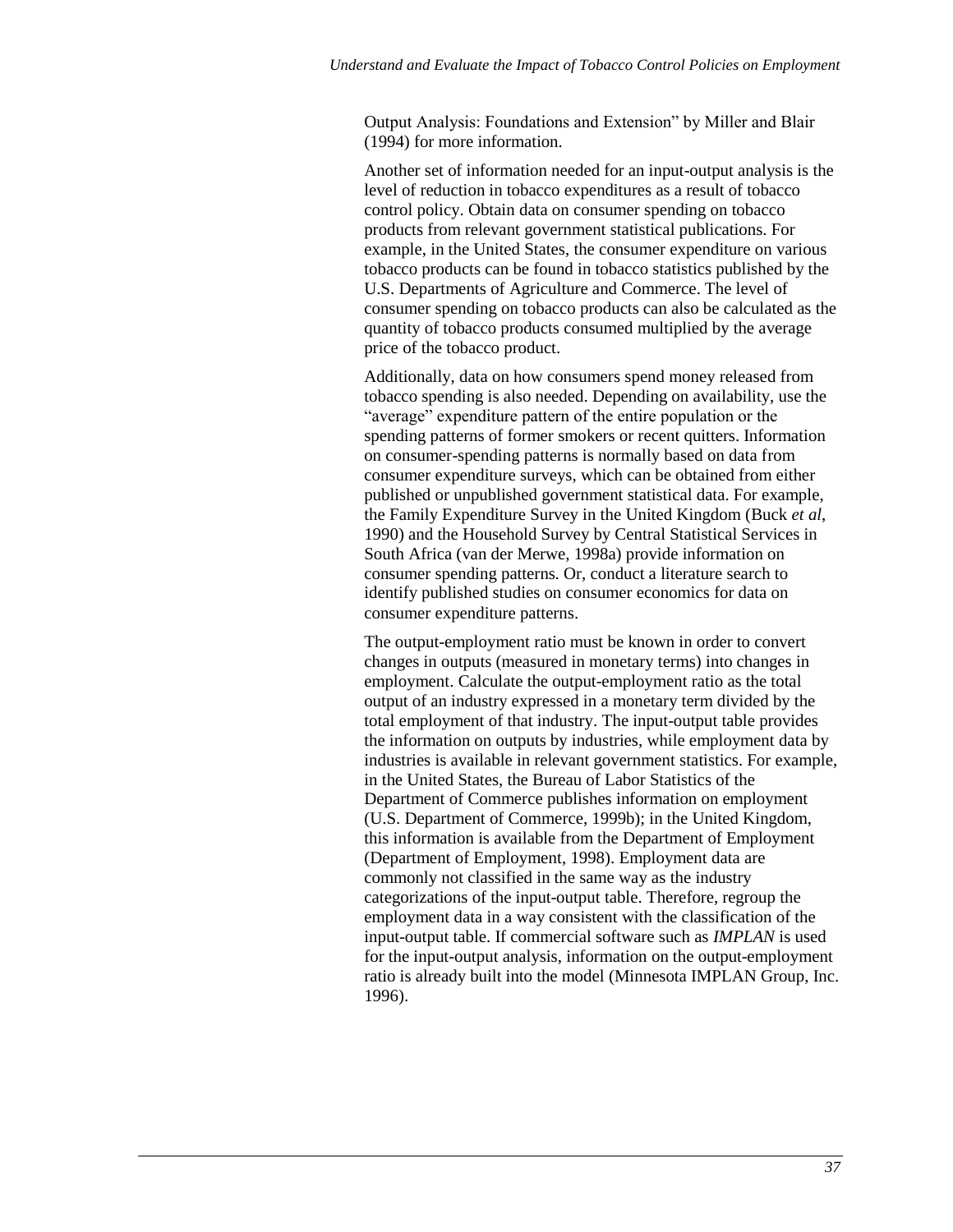### **Step-by-Step Instructions to Conduct the Input-Output Analysis**

In general, the process of conducting an input-output analysis involves three main procedures:

- 1. Estimate the change in final consumer demand for goods and services from a reduction in tobacco expenditure.
- 2. Calculate the induced changes in outputs resulting from the change in consumer demand.
- 3. Convert the change in outputs into changes in employment.

#### *Estimate the Change in Final Demand*

To estimate the change in consumer expenditure:

- 1. Specify the policy or policy scenario being examined. This can be hypothetical—such as banning smoking entirely in a society—or a real tobacco control measure under policy discussion—such as restricting smoking in public places or increasing a tobacco product tax.
- 2. Determine the consequence of the policy scenario on the level of consumer spending on tobacco products. If the policy scenario is a ban on smoking, then the consequence of the policy is the elimination of tobacco expenditure. If the scenario is tighter tobacco control measures, then determine if a one-time reduction or a multi-year reduction in tobacco expenditure is more plausible.
- 3. Estimate how the released money from a reduction in tobacco spending needs to be reallocated among other goods and services. Since it is unknown how smokers who stop or reduce their tobacco consumption will spend their released money, it is normal to make assumptions on the pattern of consumer expenditure. Based on the available data, the assumed expenditure pattern can be that of an "average" consumer, former smokers, or recent quitters. If data on alternative consumer spending patterns are available, test how different consumer expenditure patterns affect employment resulting from a tobacco control policy.
- 4. Translate the change in consumer spending into the change in final demand for goods and services in the input-output table. It may be necessary to perform data adjustments during the process of reallocating consumer expenditure among different goods and services. For example, it might be necessary to regroup the spending category if the classification of goods and services based on consumer spending patterns is different from the classification of goods and services in the input-output table. The proportion of the released tobacco expenditure that will go towards consumers savings also needs to be specified if one believes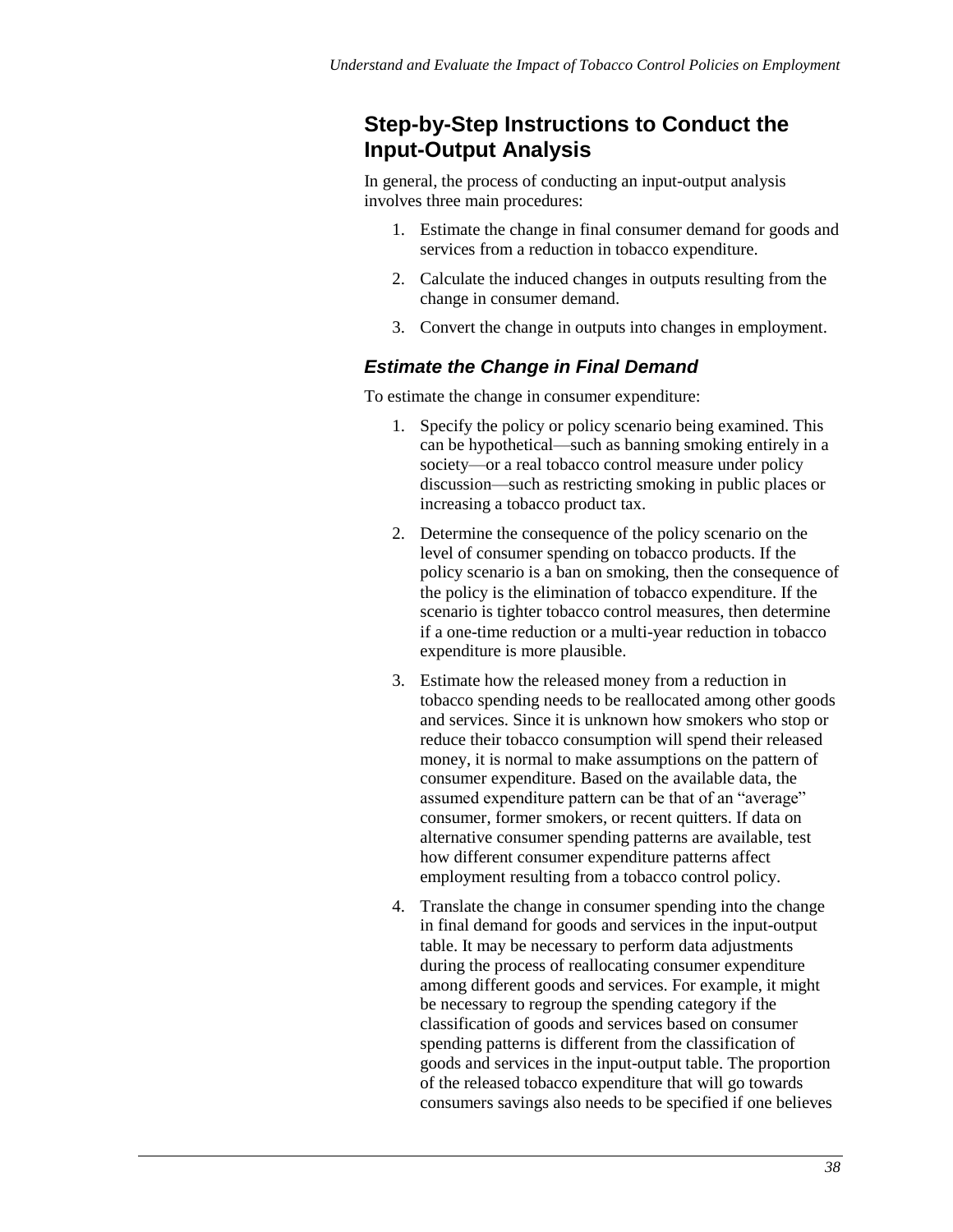that this savings is a significant proportion of the released expenditure. If the policy scenario is a tobacco product tax increase, consider the increase in government tax revenues when determining the change in final demand of the inputoutput table. Further, the input-output table may require the valuation of goods and services at basic rather than purchaser's prices, in which case the allocated expenditure among the goods and services, normally valued at the purchaser's prices, needs to be adjusted to the basic price  $level.<sup>2</sup>$ 

In countries where tobacco is highly taxed relative to other consumer goods, a large reduction in sales by a non-tax tobacco control measure can lead to a net loss in overall government tax revenue. Thus, it is likely that the Exchequer will react to this revenue loss. Under most circumstances, this means either an increase in other taxes to make up the shortfall, or a reduction in government spending. Assumptions about this government reaction are also required in order to determine the change in final demand of goods and services in the input-output table as a result of government reaction.

#### *Determine the Output Consequence*

Estimate the change in outputs resulting from changes in final demand in three steps:

- 1. Calculate the reduction in outputs resulting from the fall in demand for tobacco products.
- 2. Estimate the increase in outputs from the increases in demand for other goods and services.
- 3. Calculate the net change on outputs due to the change in final demand as the difference of the two.

The key information needed for estimating the output consequence of changes in final demand is the total requirement matrix (or Leontief inverse matrix) and the matrix of change in final demand for goods and services resulting from the changes in final demand. Details of this three-step procedure are illustrated in Box 5.3.

#### *Translate the Change in Outputs to the Change in Employment*

Convert the changes in outputs that are expressed in a monetary term into changes in employments. This is straightforward; just multiply

l

<sup>&</sup>lt;sup>2</sup> Basic prices are defined as the purchase price minus taxes on production and expenditure and distributor trade margins plus subsidies (Buck *et al*, 1995).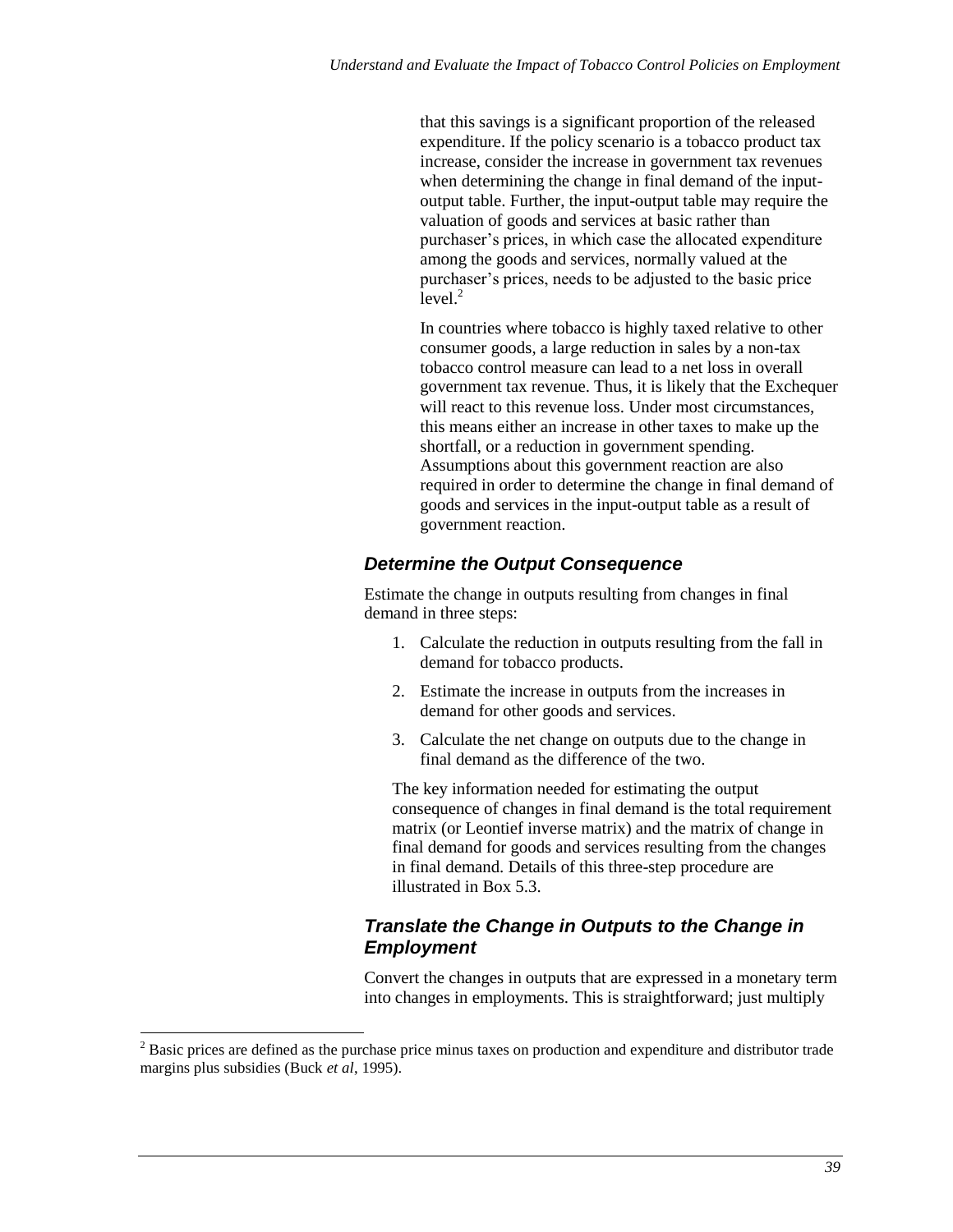the output matrix by the output-employment ratio matrix (step 3 of the example in Box 5.3 shows this calculation). Some commercial software for input-output analysis, such as *IMPLAN*, can perform this transition directly. When applying output-employment ratios, be absolutely clear if these ratios are measured in a full-time employment base or a mixed part-time and full-time employment bases. If the latter is true, convert the part-time employment into a full-time base. The example in Table 5.10 illustrates how one can covert employment with a mixed case (part-time and full-time) into employment with a full-time case. To cover a part-time job into a full time job, one needs to covert the part-time job into the number of working hours per year, then divide this number by the number hours needed for a full- time job (e.g., 2,000 hour/year).

#### *Perform a Sensitivity Analysis*

Performing a sensitivity analysis is necessary due to a large number of assumptions made for the input-output analysis and uncertainties associated with some of the data used. A sensitivity analysis recalculates the result of an input-output analysis by changing the value of one or more parameters. The purpose of a sensitivity analysis is to determine how sensitive the estimated result is to changes in parameter values. An example of the sensitivity analysis is presented in Box 5.3.

In general, a sensitivity analysis involves three steps:

- 1. Identify the uncertain parameters.
- 2. Specify the plausible range over which uncertain factors are thought to vary.
- 3. Calculate study results based on the combination of the best guess.

Parameters that face a large degree of uncertainty can indicate that assumptions are made and the quality of the data is poor. Examples include different patterns of consumer spending for the released

| <b>Sector</b> | <b>Total Mixed</b><br>Part-time and<br><b>Full-time Jobs</b> | <b>Percent of</b><br><b>Part-time Jobs</b> | <b>Hours Worked</b><br><b>Per Part-time</b> | <b>Hours Worked</b><br><b>Per Fullt-time</b><br>Worker Per Year Worker Per Year | <b>Total Full-time</b><br>Jobs                              |
|---------------|--------------------------------------------------------------|--------------------------------------------|---------------------------------------------|---------------------------------------------------------------------------------|-------------------------------------------------------------|
|               | a                                                            | b                                          | с                                           | d                                                                               | $e = (a \times (1 - b))$<br>$+(a \times b \times c \div d)$ |
| Agriculture   | $-290$                                                       | 40%                                        | 1,200                                       | 2,000                                                                           | $-244$                                                      |
| Manufacturing | $-173$                                                       | 10%                                        | 1.700                                       | 2,000                                                                           | $-170$                                                      |
| Service       | 588                                                          | 30%                                        | 1,500                                       | 2,000                                                                           | 544                                                         |
| Total         |                                                              |                                            |                                             |                                                                                 | 130                                                         |

**Table 5.10. Converting Jobs from a Mixed Part-time and Full-time Base into a Full-time Base**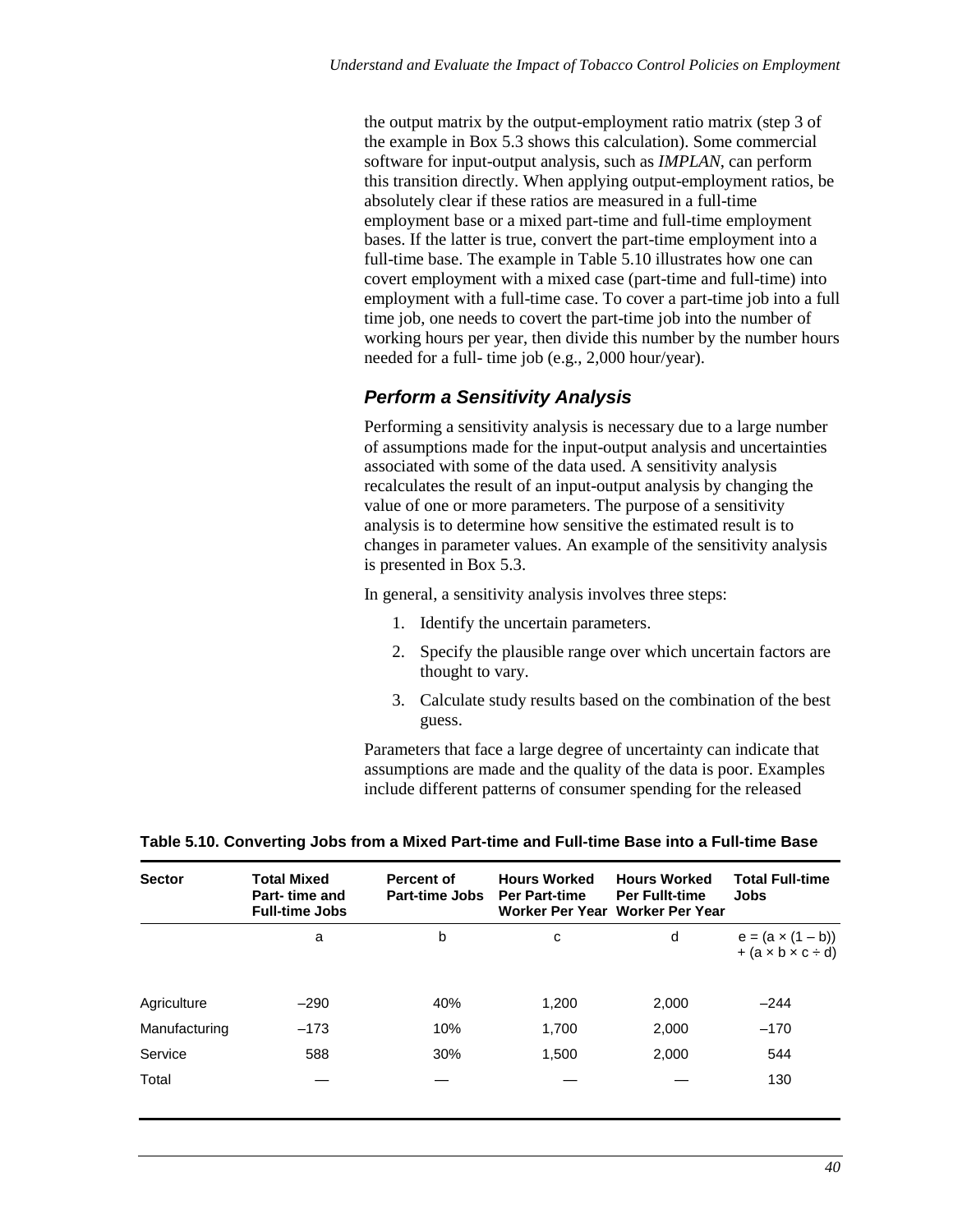tobacco expenditure, the proportion of the freed expenditure that goes to saving, and different government reaction to a lower level of tax revenue. Determine a plausible range for the parameter by reviewing the literature or by consulting expert opinions. Then present the result of the sensitivity analysis based on the combination of best guesses in one of three ways:

- The best (or optimistic) outcome is the result when the most favorable values of the parameters are used.
- The worst (or conservative) outcome is the result when the least favorable values of the parameters are used.
- The most likely result is the one when the most realistic value of the parameter is used or what would most likely occur if the policy scenario were carried on in the real world.

### **Reporting the Result of an Input-Output Analysis**

Results of the input-output analysis should be appropriately interpreted and presented in an easily understood manner. To properly interpret the employment impact, focus on the net impact of eliminating (or reducing) tobacco expenditure on employment. The net impact of changing tobacco expenditure on employment is the employment outcome under a scenario that final demand for tobacco products is eliminated (or reduced) and the released consumer expenditure is allocated to other goods and services. This net impact represents the most likely impact on employment resulting from reduced tobacco consumption.

To correctly report the study result, do not confuse the net impact with the gross effect. The gross impact is the employment outcome if one assumes the released tobacco expenditure simply disappeared from the economy. This is the impact estimated in the tobacco industry-sponsored studies; and in the input-output analysis, this is the scenario that final demand for tobacco products is eliminated (or reduced) but no increase in final demand for other goods and services is made. In theory, the gross impact on employment estimated in the input-output analysis should be the same, in magnitude, as the estimated employment contribution in the industry-sponsored studies, yet larger than the estimated number of employment directly related to tobacco.

Report any changes in both the aggregate level and the distribution of employment resulting from the examined policy scenario. The aggregate change shows the impact of the policy on employment in a nation as a whole, while the distribution effect shows how jobs are shifted among industries in the economy as a result of the tobacco control policy. Information on changes in employment distribution shows the losers and winners from a reduction in tobacco use. *This is very important information for policy-makers and the public health community in formulating an effective tobacco control policy.*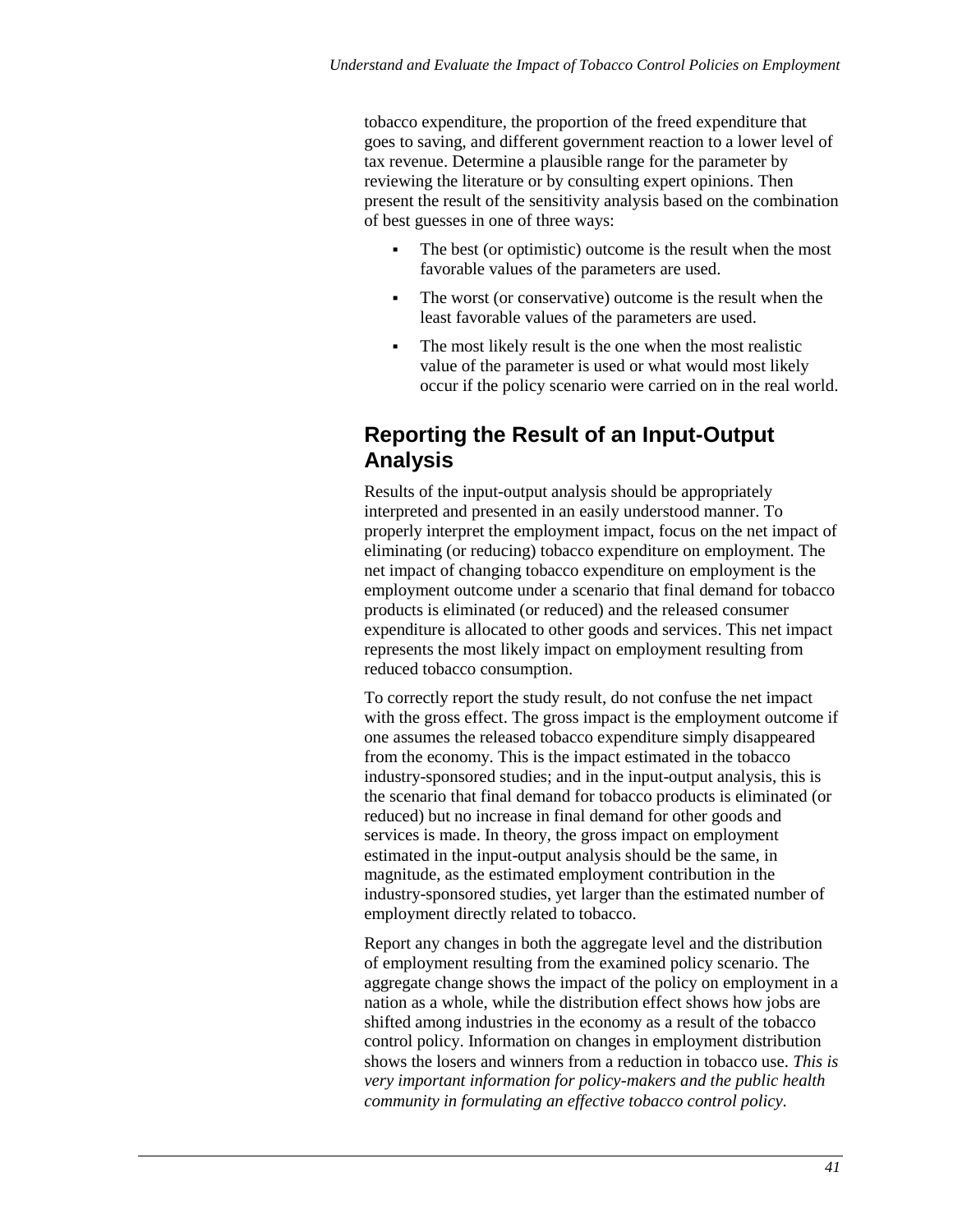Normally, report changes in the distribution of employment in a table form. It may be necessary to regroup industries contained in the input-output table to a more aggregate level due to the large number of industries in the original input-output model.

Also report results from the sensitivity analysis, and identify the importance of each major assumption in terms of its impact on the employment outcome, and how changing values of data where uncertainties exist affects the study's conclusion. Be sure to compare the results of the study against those of previous studies to determine if the result is logical and reasonable.

Discuss the policy implication of the study's results, addressing such issues as:

- what the study result means to tobacco control
- the validity of the argument made by the tobacco industry on the negative employment of tobacco control policy
- the implication of changes in employment distribution (such as the losers and winners) by both industry and by region as a result of tobacco control policy
- whether policy maker concerns over job losses are necessary.

Finally, mention any limitations of the input-output analysis as well as other limitations of the study, such as assumptions made due to a lack of good data. For example, the input-output analysis is a static analysis and can't show how the economy adjusts over time during the transition to a smaller or tobacco-free economy. Further, the input-output analysis is demand driven, and the input-output table links the industries in the economy with a fixed technical coefficient. Thus, price adjustments and alternative resource allocations are not taken into account. Using fixed coefficients ignores the possibility of substitution in consumption, production, imports, and exports, and does not capture supply-demand interaction of agents acting across markets in response to shifts in market signals (van der Merwe, 1998a).

Studies that use input-output analysis to examine the employment impact of eliminating (or reducing) tobacco expenditure have been conducted in a number of countries (see Table 5.2). These studies provided good examples of how to use the framework of inputoutput modeling to examine the employment impact of tobacco control policies. Among them, two studies (Buck *et al*, 1995; Van der Merwe, 1998a) provide many technical details on applying the input-output methodology to the problem of reducing tobacco expenditure, and are thus good references for conducting similar analyses.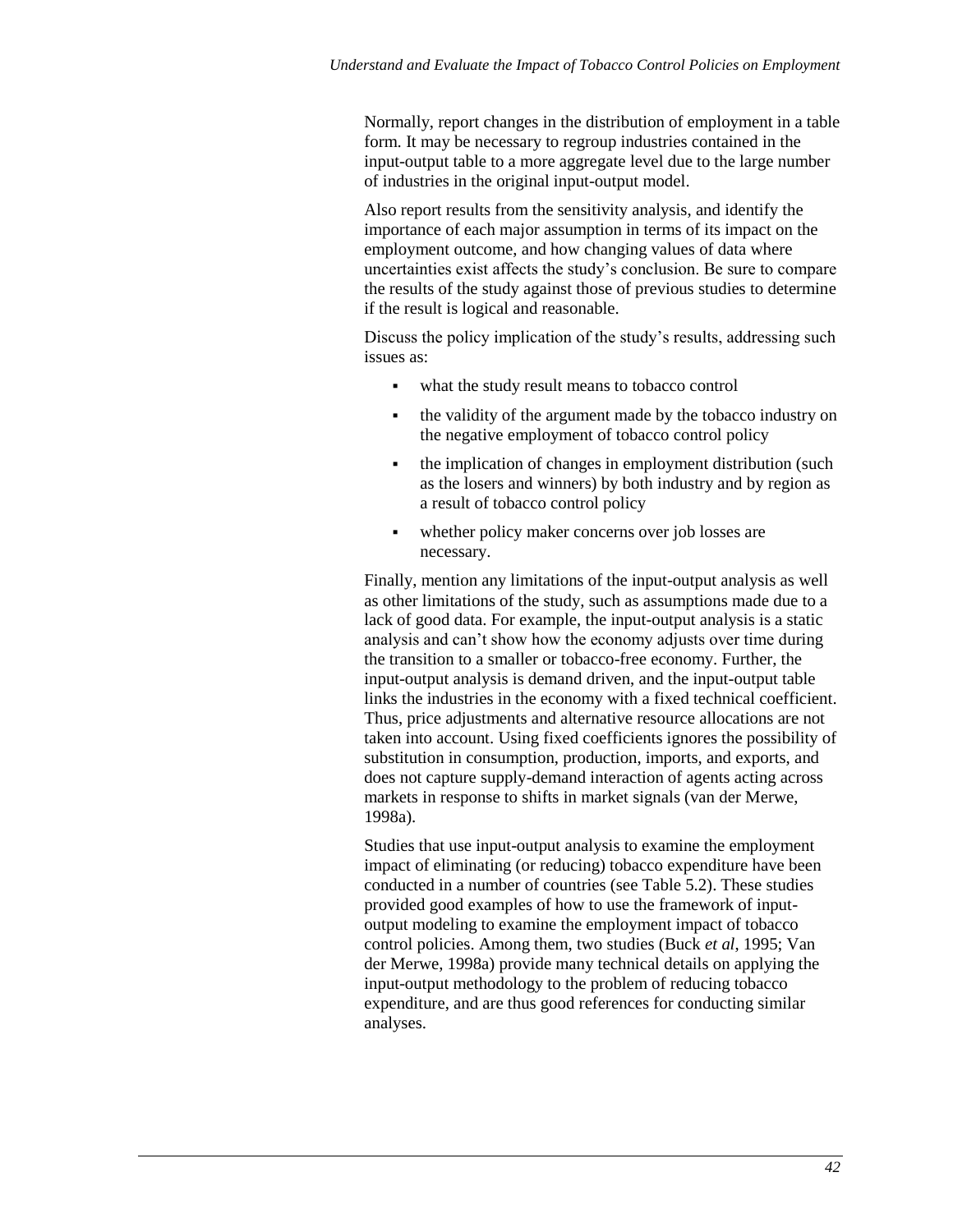# **Consider Other Approaches to a Quantitative Policy Analysis**

As discussed above, the input-output analysis has a number of limitations. In spite of them, the simplicity and availability of the data needed by the methodology still make the input-output analysis the most widely-used approach for examining the income and employment impact of tobacco control policies. However, the following two approaches can also be used to examine the employment effect of a tobacco control policy.

Warner and Fulton (1994) and Warner *et al* (1996) simulate the employment impact of eliminating or reducing tobacco expenditure in the United Sates by using an existing macroeconomic model developed by the commercial firm REMI, in Amherst, Massachusetts. This macroeconomic model, named Regional Economic Models, is a complicated economic model containing five blocks with numerous equations (Treyz *et al*, 1992). The structure of the model incorporates inter-industry transaction (input-output table) and endogenous final demand feedback (econometric modeling). This integrated economic model is superior to input-output analysis because the former uses less-restricted assumptions and is closer to the reality of the economy. That is, unlike the input-output model where prices of the goods and services are fixed, this integrated economic model allows prices to adjust in response to changes in product and factor demands. However, using this approach is subject to the availability of the model for a country or region. The macroeconomic model is normally constructed for the purpose of economic forecasting and other macro economic policy analysis. For most developing countries, such a model may not be available, thus this approach is not feasible.

Another relatively new approach is computable general equilibrium (CGE) modeling. The CGE model is developed from macroeconomic modeling and classic economic theory. Unlike traditional econometric methods, the CGE model does not estimate, but rather calculates the model parameters, and is "computable" in the sense that an explicit numerical solution is calculated. The term "general equilibrium" refers to an analytical approach which views the economy as a complete system of interdependent components—such as industries, households, investors, government, importers, and exporters. In this class of model, supply/demand equations are specified as functions of prices based on the economic theory of firms and households. Thus, unlike the input-output analysis, the CGE model determines the price and quantity of goods and services demanded and supplied endogenously. The mathematical descriptions of production and consumer demand relationship that characterize the situation—whether real or hypothetical—are specified in a very flexible, linear or nonlinear form. However, CGE modeling is much more technically complex than input-output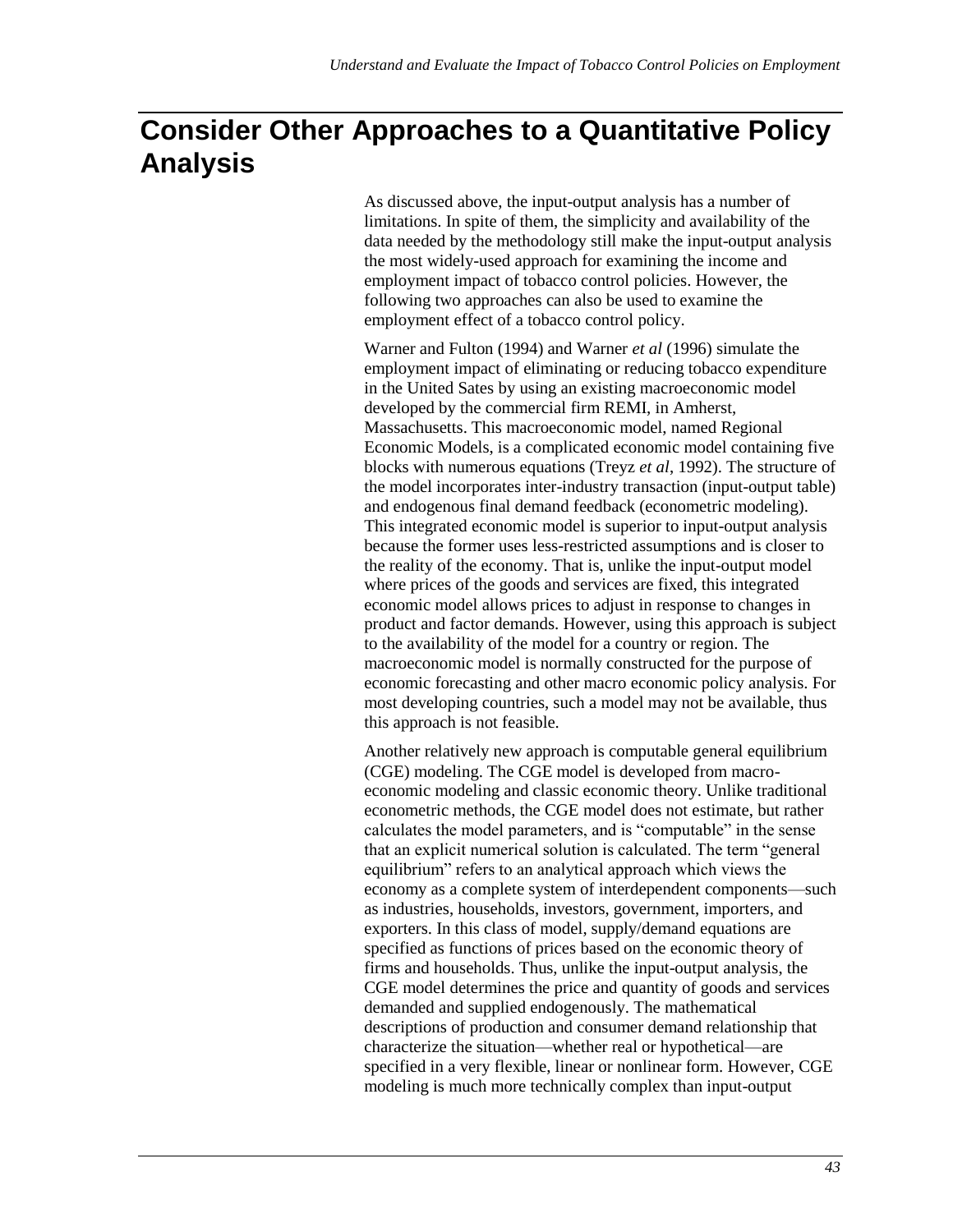analysis, and since it is a relatively new approach, data needed by the model may not be available or poor in quality (Isard *et al*, 1998).

The feasibility of applying the CGE modeling framework for analyzing the employment impact of tobacco control measures is subject to the availability and expertise in constructing such models. CGE models of national and regional economies have been constructed for many countries, including Korea, India, Sri Lanka, Kenya, and Brazil (Palm and Smit, 1991). While this list is growing, there are many more countries and regions that are not on it. Therefore, using a CGE model may not be feasible. To learn more about the CGE model, books by Palm and Smit (1991) and by Isard *et al* (1998) provided good references.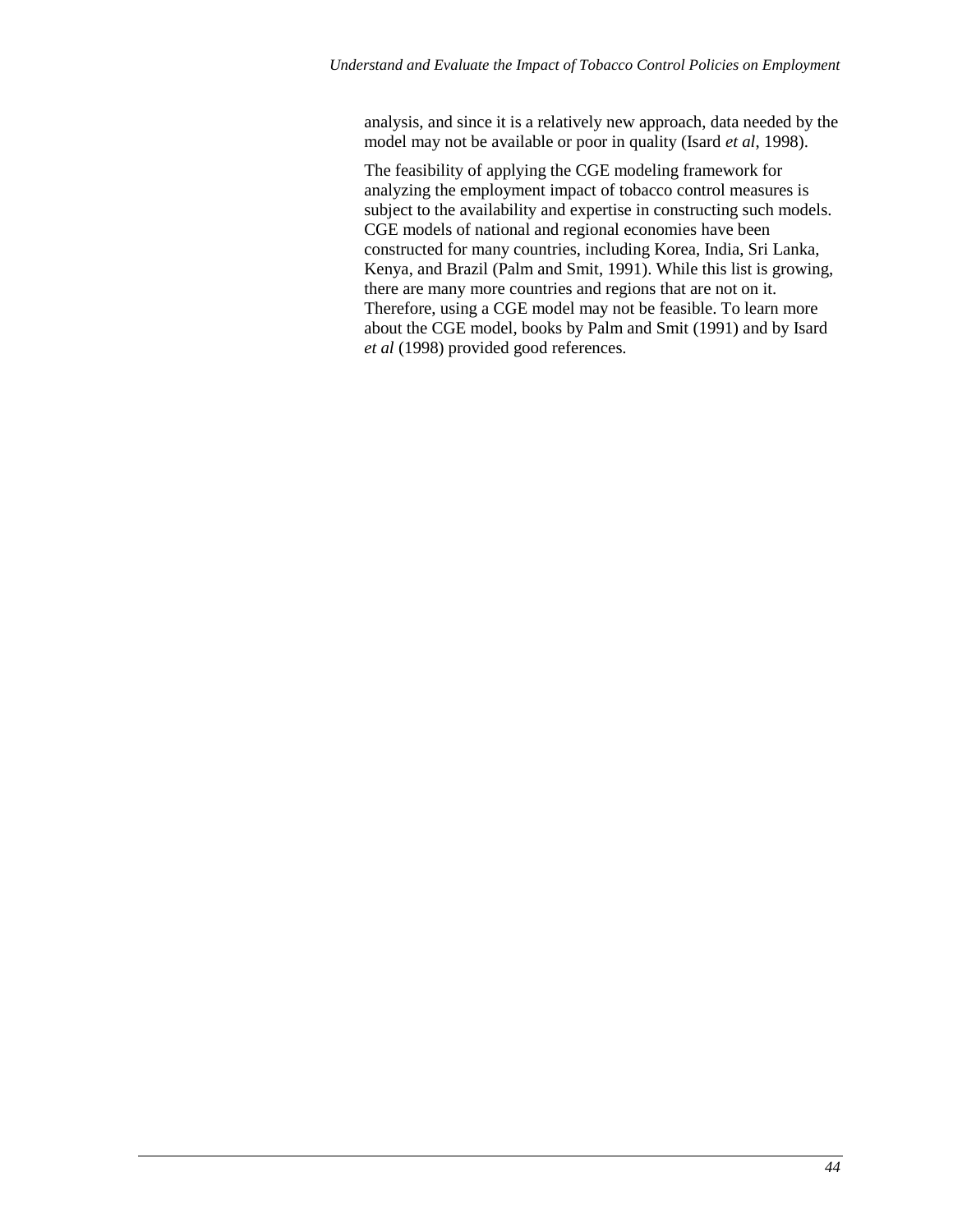# **VI. Conclusion**

A reduction in tobacco use can lead to a smaller tobacco industry, which in turn can affect the total number and distribution of employment in a nation or a region. The public health community should examine the employment aspect of tobacco control measures when considering an effort to reduce tobacco use for a number of reasons. This tool reviewed studies that estimate the potential impact of a reduction in tobacco use on employment from two distinguished groups: tobacco industry and its representatives, and academic and government researchers. The conclusions drawn from each group were evaluated. In addition, this tool provided a step-by-step procedure to conduct an analysis to address two important policy questions: how many people are currently directly employed in the tobacco industry, and what impact does a tobacco control measure, such as an increase in tobacco product taxes, have on employment in a country or nation?

A reduction in tobacco use has no, or possibly even a small positive, effect on the total output and employment of the national economy, except in a very few countries that are heavily dependent on tobacco production. However, reducing tobacco use leads to a change in employment among different sectors and even among different regions. Job losses will occur in those sectors immediately associated with tobacco product production, such as tobacco manufacturing and farming, or in tobacco dependent regions. But these losses are generally outweighed by increases in employment in all other industries or in non-tobacco dependent regions. It is important to identify those who are going to be negatively affected by a smaller tobacco economy in order to implement an effective tobacco control policy.

Following the step-by-step instructions in this tool, the reader should be able to count the number of employment with only a basic knowledge of economics and statistics. For those with an interest in using input-out analysis to examine the employment impact of a smaller tobacco economy, knowledge of advanced economics and statistical analysis, particularly input-output analysis, is necessary. In this case, collaboration with someone experienced in input-output analysis is advised. Further, if readers are interested in applying CGE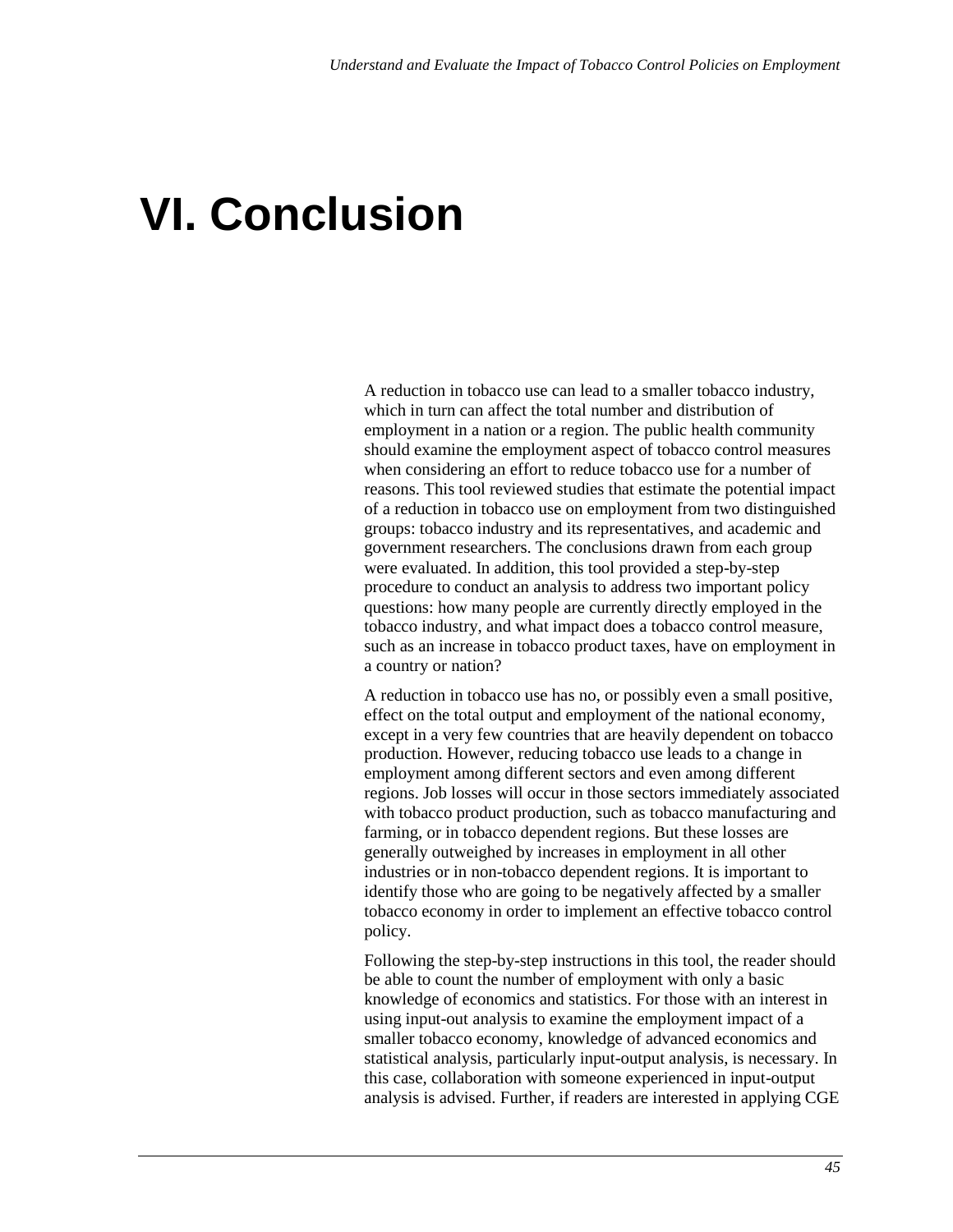modeling and macro-economic models to analyze the impact of a smaller tobacco economy on national or regional outputs and employment, they are urged to consult someone who specializes in these two areas.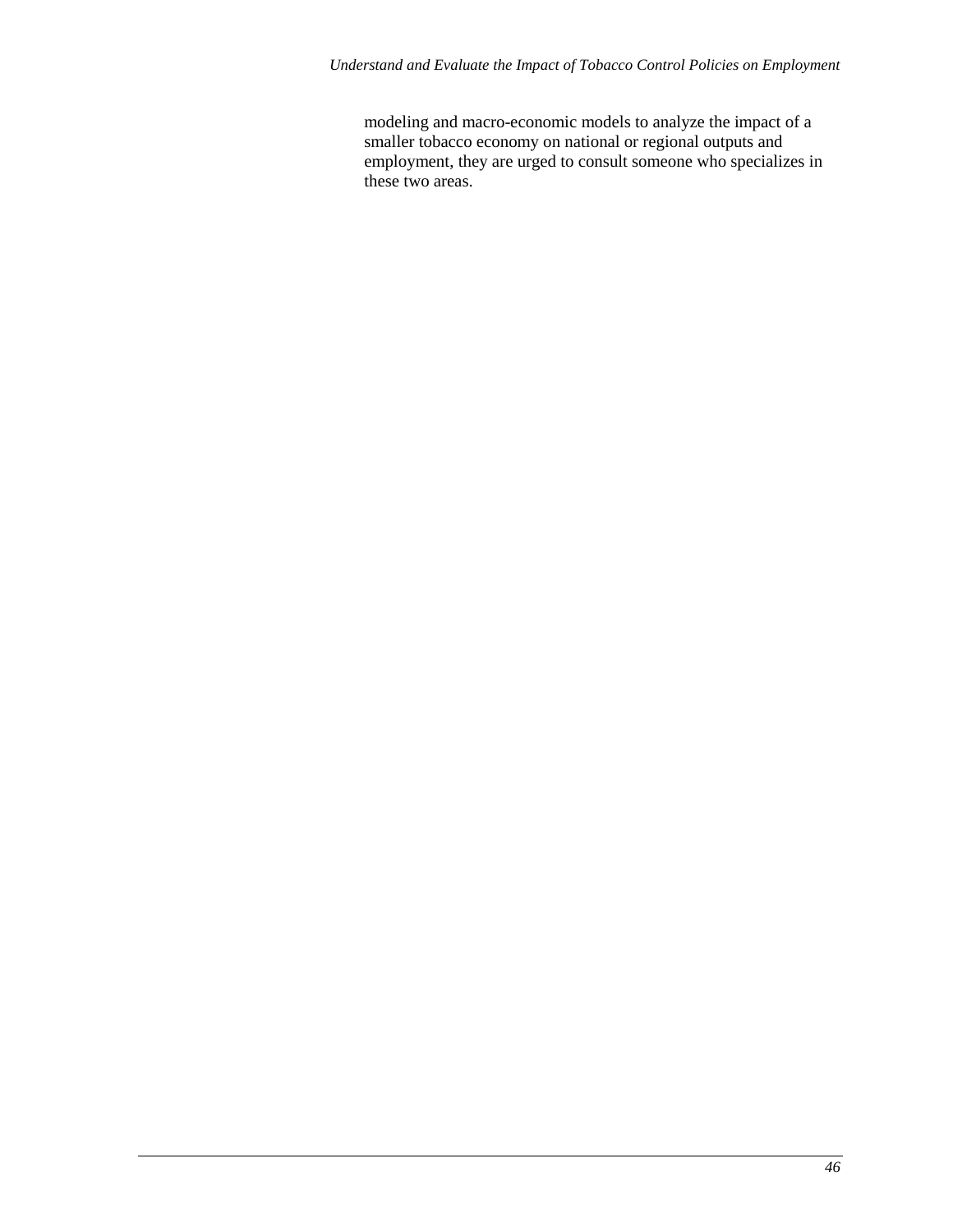# **VII. Additional References**

- Agro-Economic Services Ltd. and Tabacosmos Ltd. (1987), "The Employment, Tax Revenue and Wealth that the Tobacco Industry Creates", London: Agro-Economic Services
- Allen, R.C. (1993), "The False Dilemma: The Impact of Tobacco Control Policies on Employment in Canada", National Campaign for Action on Tobacco: Ottawa, Ontario.
- Amachree, S.M.A. (1988). Investment Appraisal in Developing Countries. Averbury, Gower Publishing Company Limited, Aldershot, England.
- Arthur Andersen Economic Consulting, (1993), "Tobacco Industry Employment: A Review of the Price Waterhouse Economic Impact Report and Tobacco Institute Estimates of Economic Losses from Increasing the Federal Excise Tax", Los Angeles, CA: Arthur Andersen Economic Consulting.
- Buck, D., Godfrey, C., Raw, M. & Sutton, M. (1995), "Tobacco and Jobs", Society for the Study of Addiction and Centre for Health Economics, York: University of York.
- Capehart, T. (2000). U.S. Tobacco Farming Trends, Available at the US Department of Agriculture website (www.ers.usda.gov/briefing/tobacco/).
- Department of Employment. (1998), *Employment Gazette*. Landon.
- FAO (1999), Food and Agriculture Organization of the United Nations Database, Italy: Rome.
- Irvine, I.J. & Sims, W.A. (1997), "Tobacco Control Legislation and Resource Allocation Effects", Canadian Public Policy, 23(3), 259-73.
- Isard, Walter, Iwan J. Azis, Matthew P. Drennan, Ronald E. Miller, Sidney Saltman and Eric Thorbecke (1998). Methods of Interregional and Regional Analysis. Ashgate, Publishing Limited, Aldershot, England.
- Jocobs, Rowena, Gale, F., Capehart, T., Zhang, P., & Jha, P. (2000), "The Supply-side of Tobacco Control Policies," in Tobacco Control in Developing Countires, edited by Jha, P and Chaloupka, F. Oxford University Press, Oxford.
- Maravanyika, E. (1998) "The economics of tobacco in Zimbabwe." In: *The Economics of Tobacco Control in South Africa.* Cape Town: School of Economics, University of Cape Town, June 1998
- McNicoll, I.H. & Boyle, S. (1992), "Regional Economic Impact of a Reduction of Resident Expenditure on Tobacco products: A Case Study of Glasgow", *Applied Economics*, 24, 291-6.
- Millard, D. (1994). Input-output tables for the United Kingdom. 1990. London:Central Statistical Office.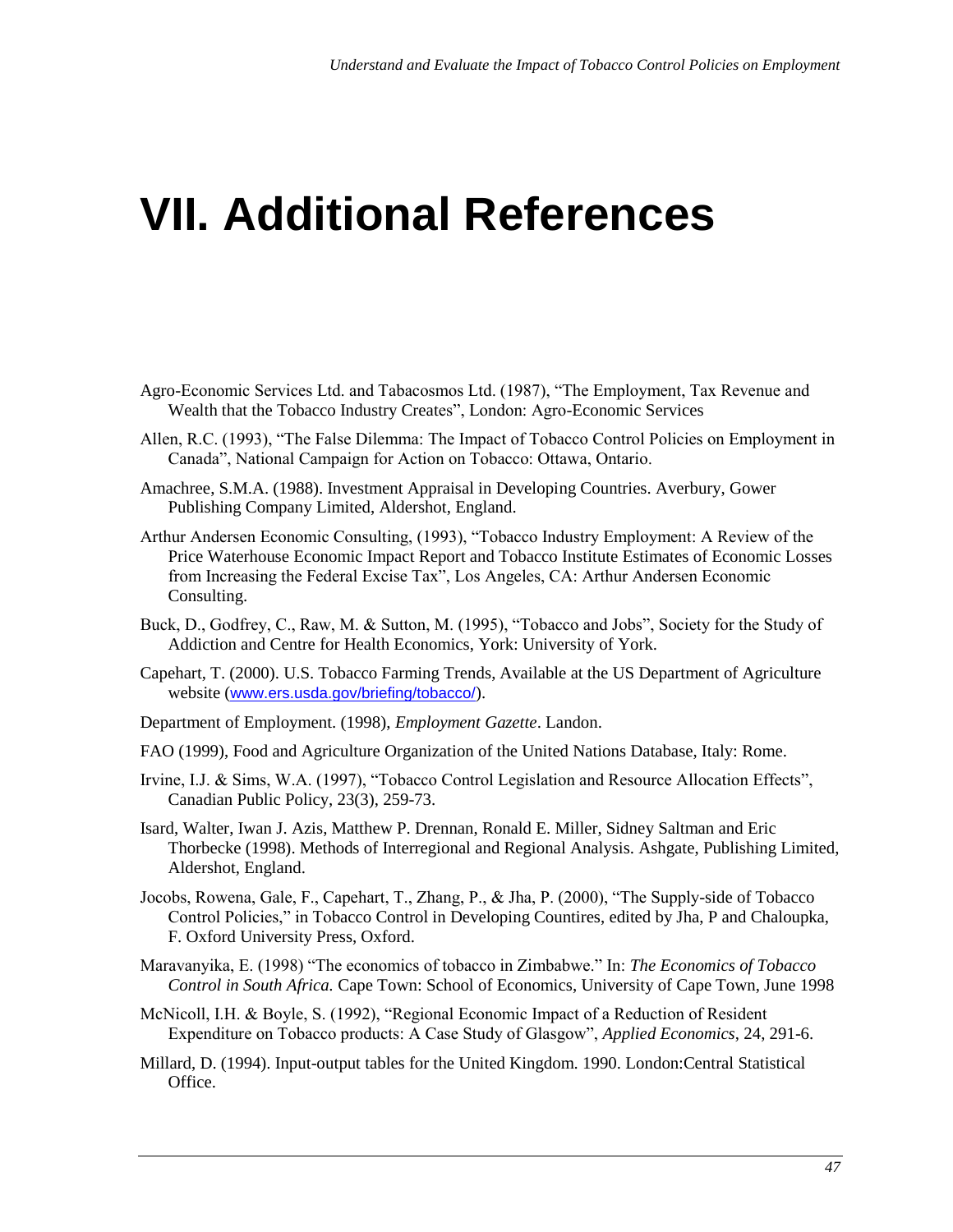- Miller, R.E. and Blair, P.D. (1985). Input-output Analysis: Foundations and Extensions. Prentice-Hall, Inc. Englewood Cliffs, New Jersey.
- Minnesota IMPLAN Group, Inc. (1996). IMPLAN Professional Users Guide/Analysis Guide/Data Guide. Stillwater, MN: Minnesota IMPLAN Group, Inc., 1996.
- Palm, C. Franz and Haddie P. Smit (1991). Economic Modeling and Policy Analysis, Averbury, Gower Publishing Company Limited, Aldershot, England.
- PEIDA (1991), "The Economic Significance of the UK Tobacco Industry", London: Pieda.
- Polenske, R. Karen and Chen Xichang (1991), Chinese Economic Planning and Input-output Analysis. Hong Kong, Oxford University Press.
- Price Waterhouse (1992), The Economic Impact of the Tobacco Industry on the United States Economy, Arlington VA: Price Waterhouse.
- Treys, G.I., Rickman, D.S., & Shao G (1992). "The REMI Economic-demographic Forecasting and Simulation Model," *International Regional Science Review*. 14, 221-53
- Tobacco Merchant Association (1995). Tobacco's Contribution to the National economy. Princeton, NJ:Tobacco Merchant Association.
- UNIDO (1985), Input-output Tables for Developing Countries. United Nations International Development Organization, Vienna: Austria, United Nations Publication, Sale No.: E.84.ii.B.6.
- UNIDO (1999), United Nations International Development Organization Database, Vienna: Austria.
- USDA (1999), US Department of Agriculture Database, USDA: Washington DC, USA.
- U.S. Department of Commerce (1987a), County Business Pattern. U.S. Deparment of Commerce, Bureau of the Census. Washington, D.C.
- U.S. Department of Commerce (1987b), Census of Wholesale Trade. U.S. Deparment of Commerce, Bureau of the Census. Washington, D.C.
- U.S. Department of Commerce, 1990a. Input/output Accounts of the National Economy. U.S. Deparment of Commerce, Bureau of Economic Analysis. Washington, D.C.
- U.S. Department of Commerce, 1990b. "1987 Census of Retail Trade, Merchandise Line Sales, U.S. Summary. Department of Commerce, Bureau of Census. Washington, D.C.
- U.S. Department of Labor (1999), Bureau of Labor Statistics Database, Washington, D.C.
- Van der Merwe, R. (1998a), "The implications of falling tobacco consumption for employment in South Africa." In: *The Economics of Tobacco Control in South Africa.* Cape Town: School of Economics, University of Cape Town, June 1998
- Van der Merwe, R. (1998b), "Employment and Output Effects for Zimbabwe with the Elimination of Tobacco Consumption and Production", Population, Health and Nutrition Department, World Bank, August 1998.
- Van der Merwe, R. (1998c), "Employment and Output Effects for Bangladesh following a Decline in Tobacco Consumption", Population, Health and Nutrition Department, World Bank, August 1998.
- Warner, K.E. & Fulton, G.A. (1994), "The Economic Implications of Tobacco Product Sales in a Non-tobacco State", *Journal of the American Medical Association*, 271, 771-6.
- Warner, K.E. & Fulton, G.A. (1995), "Importance of Tobacco to a Country's Economy: an Appraisal of Tobacco industry's Economic Argument", *Tobacco Control*, 4, 180-183.